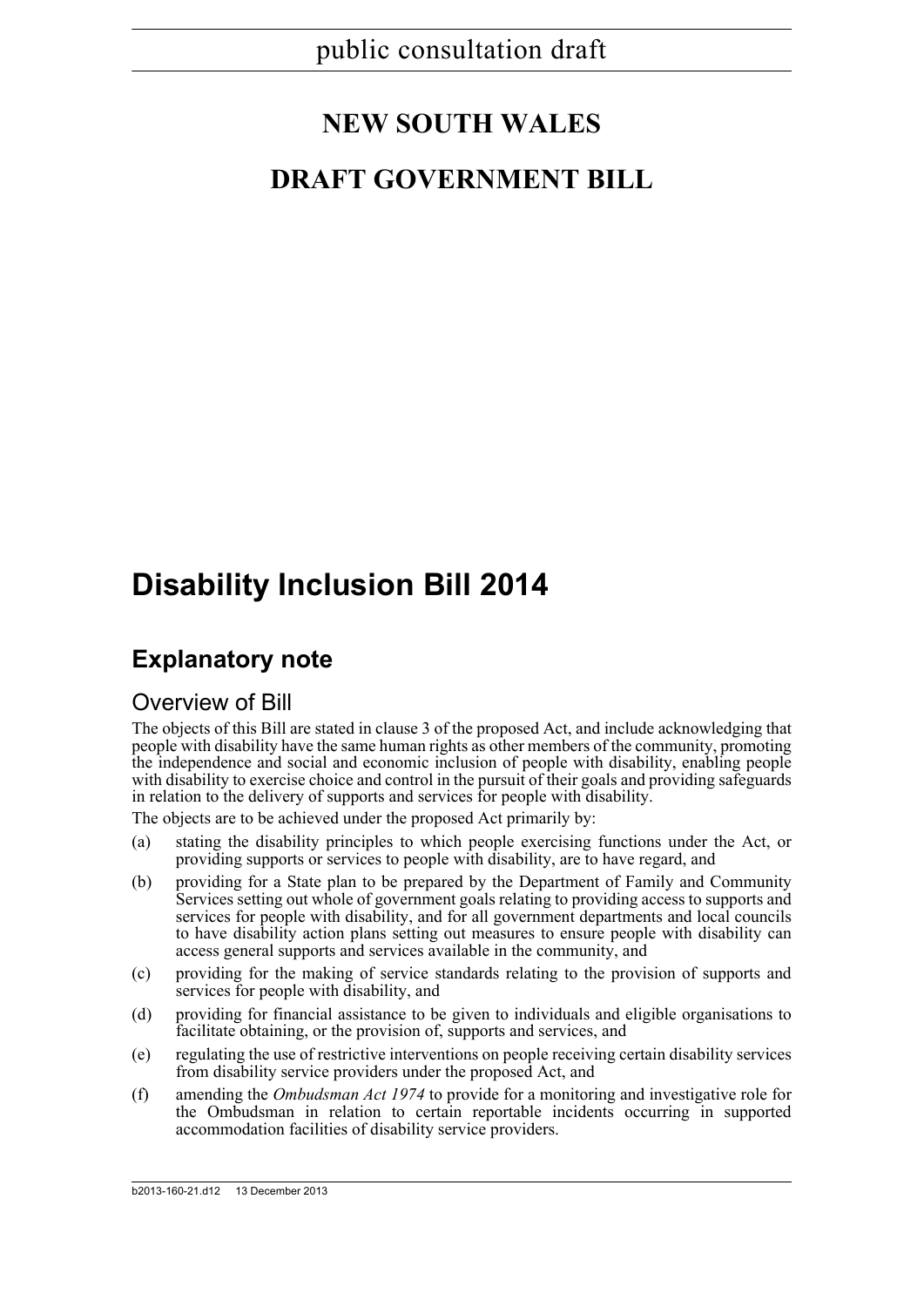Disability Inclusion Bill 2014 [NSW] Explanatory note

## Outline of provisions

## **Part 1 Preliminary**

#### **Division 1 Introduction**

**Clause 1** sets out the name (also called the short title) of the proposed Act.

**Clause 2** provides for the commencement of the proposed Act on a day or days to be appointed by proclamation.

### **Division 2 Objects and principles**

**Clause 3** specifies the objects of the proposed Act, which include acknowledging that people with disability have the same human rights as other members of the community, promoting the independence and social and economic inclusion of people with disability, enabling people with disability to exercise choice and control in the pursuit of their goals and providing safeguards in relation to the delivery of supports and services for people with disability.

**Clause 4** specifies the general principles to which persons exercising functions under the proposed Act, or providing supports or services to people with disability, should have regard in the exercise of the function or the provision of supports and services.

**Clause 5** specifies principles that relate to certain groups of people with disability who may have particular needs and states how those needs are to be addressed by disability service providers.

**Clause 6** provides that persons exercising functions under the proposed Act, or providing supports or services to people with disability, should have regard to the disability principles in the exercise of the function or the provision of supports and services.

### **Division 3 Interpretation**

**Clause 7** defines certain words and expressions used in the proposed Act.

## **Part 2 Disability planning**

#### **Division 1 State Disability Inclusion Plan**

**Clause 8** provides for a State plan (the *State Disability Inclusion Plan*) that is prepared by the Department of Family and Community Services and sets out whole of government goals relating to providing access to supports and services for people with disability. This clause further provides that the Minister administering the proposed Act (the *Minister*) is to table a copy of the plan in each House of Parliament.

**Clause 9** provides that the Minister is to review the State Disability Inclusion Plan at 4 year intervals and table a report of the outcome of the review in each House of Parliament.

### **Division 2 Disability action plans**

**Clause 10** provides that each government department and local council must have a plan (a *disability action plan*) that sets out the measures the department or council intends to put in place so that people with disability can access general supports and services available in the community. This clause further provides that each department and local council must, or may, consult with particular persons or entities in preparing its disability action plan. This clause also provides for particular matters to be included in a disability action plan, and for each department and council to give a copy of its plan to the Disability Council NSW (the *Disability Council*) and to make its plan publicly available.

**Clause 11** provides that each government department and local council is to include a report about the implementation of its disability action plan in its annual report. This clause further provides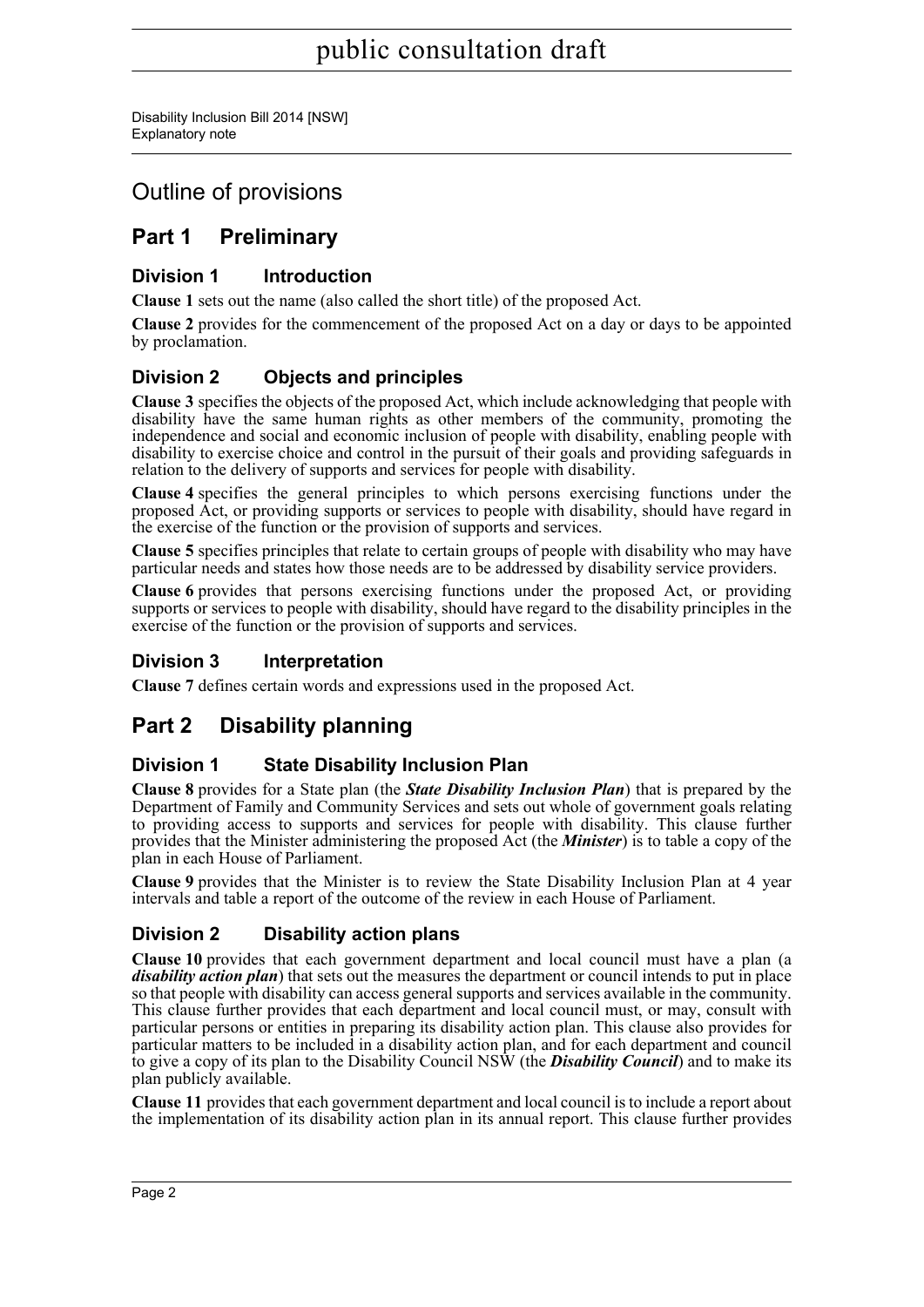that the Minister is to table, annually in each House of Parliament, a report about the implementation of disability action plans.

**Clause 12** provides that each government department and local council is to review its disability action plan at 4 year intervals. This clause further provides that, in reviewing its disability action plan, each department or council must consult with people with disability and have regard to any guidelines issued by the Director-General under clause 13.

#### **Division 3 Guidelines for disability action plans**

**Clause 13** provides that the Director-General may issue guidelines to help government departments and local councils prepare their disability action plans. This clause further provides that the Director-General must publish the guidelines on the website of the Department of Family and Community Services.

### **Part 3 Disability Council NSW**

**Clause 14** continues in existence the Disability Council of New South Wales and establishes it as the Disability Council NSW under the proposed Act.

**Clause 15** provides for the membership of the Disability Council and its chairperson.

**Clause 16** provides for the functions of the Disability Council.

**Clause 17** provides that the Minister may give assistance, including financial assistance, to the Disability Council.

**Clause 18** provides that the Disability Council is to give reports to the Minister about the exercise of its functions.

### **Part 4 Service standards**

**Clause 19** defines *supported accommodation* for the purposes of the proposed Act.

**Clause 20** provides that the regulations may make provision for or with respect to standards relating to the provision of supports and services for people with disability. This clause further provides that the Director-General must make the standards publicly available.

**Clause 21** provides that the regulations may make provision for or with respect to standards relating to the provision of supports, services and accommodation for people with disability in supported accommodation. This clause further provides that the Director-General must make the standards publicly available.

### **Part 5 Funding arrangements**

#### **Division 1 Preliminary**

**Clause 22** provides that the purpose of Part 5 is to facilitate the provision of supports and services to persons in the target group. This clause further provides that the purpose is to be achieved by providing financial assistance directly to individuals, or to eligible organisations, for the purpose of providing supports and services during the transition to the National Disability Insurance Scheme.

**Clause 23** defines *person in the target group* for the purposes of the proposed Act.

#### **Division 2 Financial assistance for individuals**

**Clause 24** provides that the Minister may give financial assistance to, or on behalf of, an individual who is a person in the target group. This clause further provides that the financial assistance may be given directly to the individual or a person nominated by the individual, or it may be given to another entity to administer the assistance (as directed by the individual) or to provide supports and services specifically to the individual. The clause also provides that the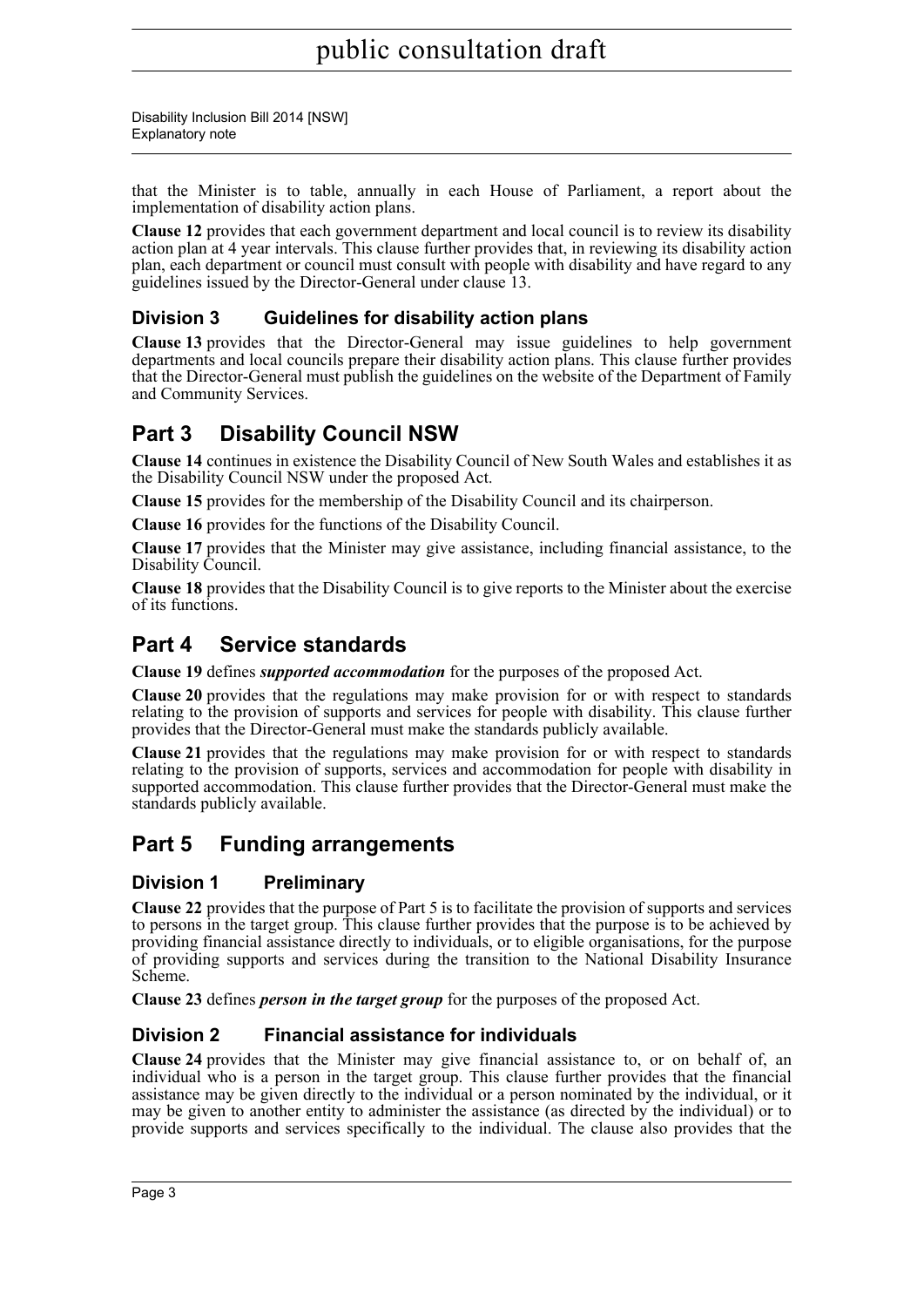financial assistance may be given to an entity, other than a government department or other public sector agency, only if the entity enters into an agreement with the Director-General in relation to the assistance. The clause further provides for matters to which the Minister is to have regard in deciding whether to provide financial assistance and the conditions on which it is provided.

**Clause 25** requires notice to be given to an individual about a decision not to provide financial assistance to, or on behalf of, the individual under Division 2 or to provide the assistance on behalf of the individual instead of directly to the individual. This clause also requires notice of a decision to provide financial assistance to an individual or a person nominated by the individual, on conditions, to be given to the person receiving the assistance.

**Clause 26** provides that the Director-General may enter into agreements in relation to the provision of financial assistance to an individual, or a person nominated by the individual, under Division 2. This clause further states particular matters to be specified in the agreement.

### **Division 3 Financial assistance for eligible organisations**

**Clause 27** provides that the Minister may give financial assistance to an eligible organisation for the purpose of providing supports and services to persons in the target group. This clause further provides that financial assistance may be given to a non-government organisation only if the organisation has entered into an agreement with the Director-General in relation to the assistance. This clause also provides that the Minister may require a government department or other public sector agency to enter into an agreement with the Director-General in relation to financial assistance given to it under Division 3.

**Clause 28** provides that the Director-General may enter into agreements with eligible organisations in relation to the provision of financial assistance under Division 2 or Division 3. This clause further provides that an agreement entered into with a non-government organisation is subject to conditions prescribed under the proposed Act, and states particular matters to be specified in the agreement. This clause also provides that a non-government organisation that is providing supports and services in supported accommodation may be required to comply with the accommodation and service standards in providing the supports and services.

**Clause 29** provides that it is a condition of the provision of financial assistance to a non-government organisation that the organisation gives the Director-General evidence to show it can provide supports and services in compliance with the disability service standards. This clause further provides that it is a condition of the provision of financial assistance to any eligible organisation that the organisation must comply with the disability service standards in providing supports and services to persons in the target group.

**Clause 30** provides that it is a condition of the provision of financial assistance to an eligible organisation that the organisation must not engage a person to work directly with people in the target group unless it is satisfied the person is a suitable person to be involved in the provision of the supports and services. This clause further provides that the organisation must ensure a criminal record check is conducted or obtained in relation to such workers before they are engaged by the organisation, and further criminal record checks are obtained every 4 years after the first check is conducted or obtained. This clause also provides that it is a condition of the provision of financial assistance to the organisation that it must not engage such workers if the worker has been convicted of a criminal offence that is prescribed in Schedule 2 of the proposed Act or is prescribed by the regulations. This clause also provides for the regulations to prescribe matters relating to conducting or obtaining criminal record checks.

### **Division 4 Suspending and terminating financial assistance**

**Clause 31** provides that financial assistance provided under Part 5 of the proposed Act may be suspended on specified grounds (including grounds prescribed by the regulations) for a period of not more than 90 days. This clause further provides that notice of a decision to suspend the assistance must be given to the person receiving the assistance, and that the person may apply for a review of the decision. This clause also provides for the Director-General to further suspend the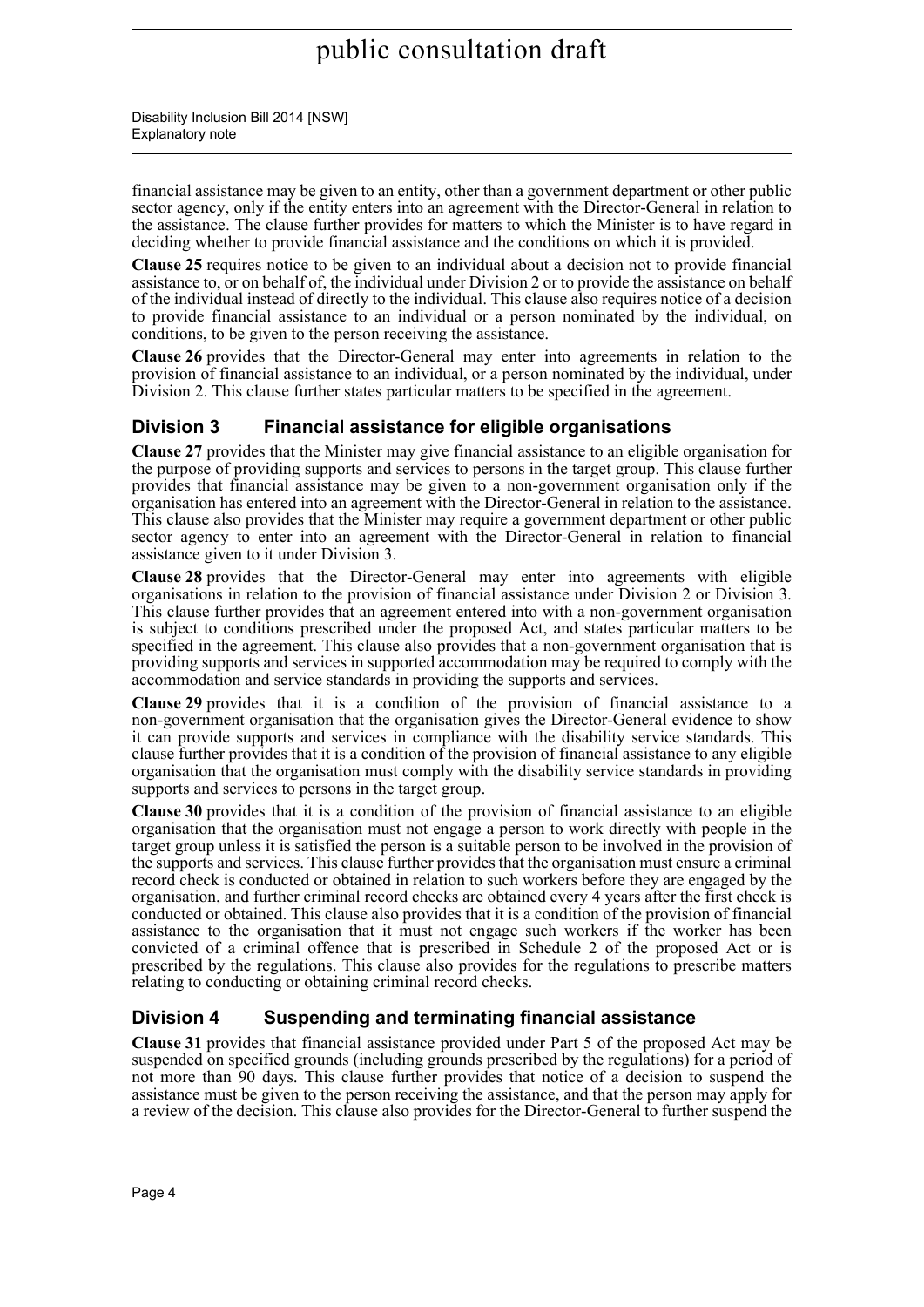financial assistance on the specified grounds, and to arrange for alternative supports and services for a person in the target group while the assistance is suspended.

**Clause 32** provides that financial assistance provided under Part 5 of the proposed Act may be terminated on specified grounds (including grounds prescribed by the regulations). This clause further provides that, before termination of financial assistance, the Director-General must give notice of the proposed termination specifying the grounds for termination, when it is proposed to have effect and, if the proposed termination is for a reason other than the implementation of NDIS arrangements under the National Disability Insurance Scheme or another purpose prescribed by the regulations, inviting the person receiving the assistance to give the Director-General a submission about the proposed termination. Before termination of the financial assistance, the Director-General must consider any submission received in accordance with this proposed clause. This clause also provides that termination of financial assistance has effect despite any agreement relating to the assistance, and that notice of a decision to terminate must be given to the person receiving the assistance.

#### **Division 5 Review of decisions**

**Clause 33** provides that particular decisions under Part 5 are administratively reviewable decisions for the purposes of section 28 (1) (a) of the *Community Services (Complaints, Reviews and Monitoring) Act 1993*.

#### **Division 6 Miscellaneous**

**Clause 34** provides that the Minister may give financial assistance, on the conditions the Minister considers appropriate, to a government department, local council or other entity for the purpose of promoting the objects of the proposed Act.

**Clause 35** provides that the Director-General may, by notice, require a person to give the Director-General information or a document relating to the provision of financial assistance, the obtaining of supports or services or compliance with an agreement entered into under Part 5. This clause also specifies the matters to be included in the notice.

**Clause 36** provides that a person who, acting in good faith, gives information or a document as required under clause 35 is not liable to any civil or criminal action for giving the information or document and cannot be held to have breached any code of professional etiquette or ethics or to have breached standards of professional conduct as a result of giving the information or document.

## **Part 6 Restrictive interventions**

#### **Division 1 Preliminary**

**Clause 37** provides that the purpose of Part 6 is to regulate the use of restrictive interventions on persons receiving a disability service with a view to reducing the use of restrictive interventions.

**Clause 38** defines certain words and expressions used in Part 6 of the proposed Act.

**Clause 39** provides that the Director-General may issue guidelines relating to the use of restrictive interventions on persons receiving a disability service. This clause further provides that a person using or proposing to use restrictive interventions must have regard to the guidelines, and that the Director-General is to publish the guidelines on the website of the Department of Family and Community Services.

**Clause 40** provides that Part 6 of the proposed Act does not limit or otherwise affect a function, or the exercise of a function, by the Guardianship Tribunal.

**Clause 41** provides that Part 6 of the proposed Act does not limit or otherwise affect the operation of sections 158 and 175 of the *Children and Young Persons (Care and Protection) Act 1998* or regulations made in accordance with the provisions. This clause further provides that those provisions and regulations prevail to the extent of any inconsistency with Part 6.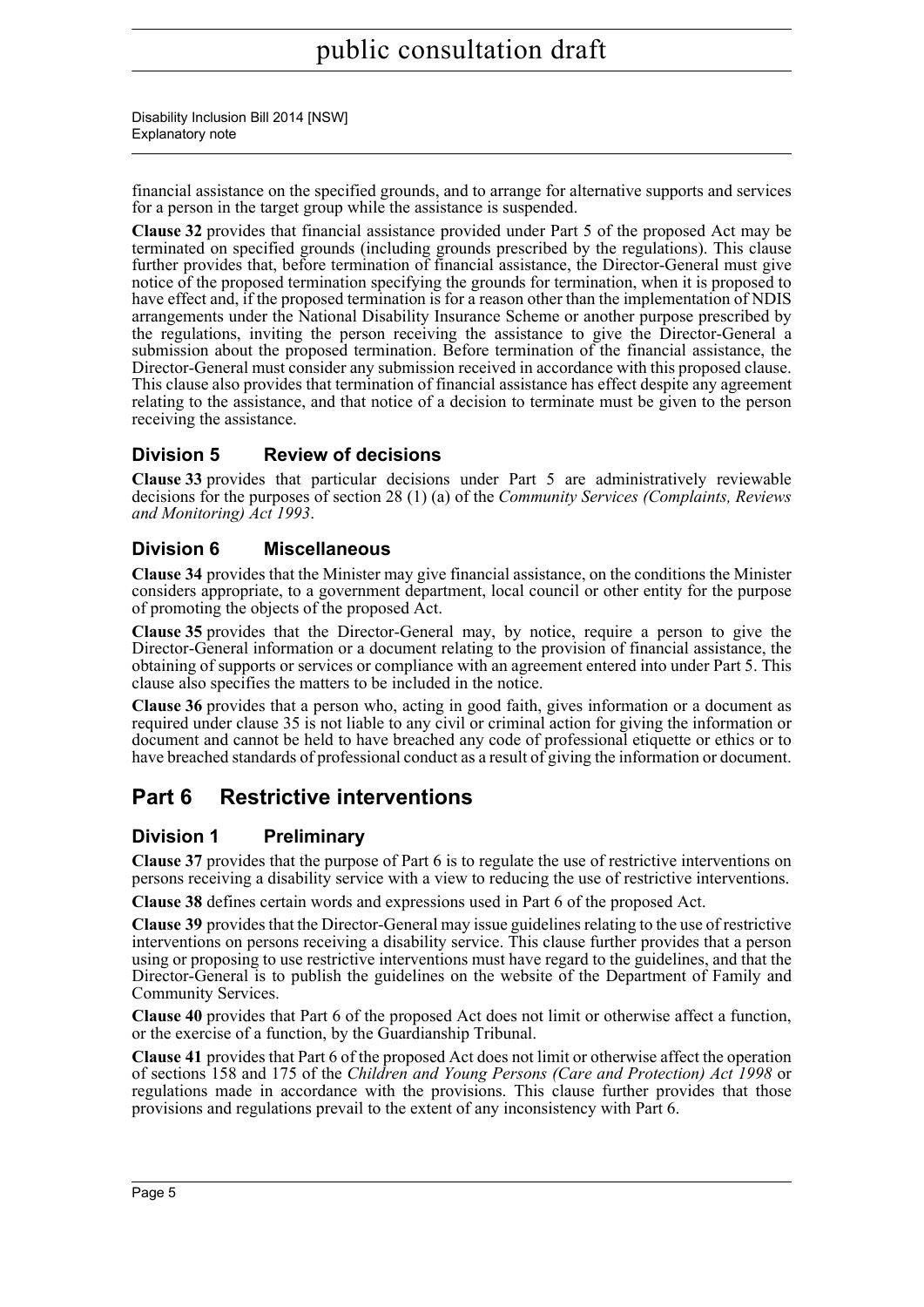### **Division 2 Restricted Practice Authorisations Panels**

**Clause 42** provides that the Director-General or another disability service provider may establish Restricted Practice Authorisation Panels to consider and approve behaviour support plans providing for the use of restraint or seclusion in relation to a person receiving a disability service. This clause further provides for the membership of the panels and the required qualifications or experience of the members.

#### **Division 3 Use of restraint or seclusion**

**Clause 43** requires a disability service provider to prepare a behaviour support plan for a person if the provider proposes to use restraint or seclusion in relation to the person. This clause further provides for the matters to be included in a behaviour support plan and the persons with whom the disability service provider must consult in preparing the plan. This clause also provides that a behaviour support plan must not provide for seclusion to be used in relation to a person who is under 18 years of age.

**Clause 44** provides that a behaviour support plan providing for the use of restraint or seclusion must be approved by a Restricted Practice Authorisation Panel before restraint or seclusion in accordance with the plan can be used. This clause further provides that an approval given by a Restricted Practice Authorisation Panel is in effect for not more than 12 months. This clause also provides that each behaviour support plan must be reviewed by the disability service provider every 12 months, and provides who the provider must consult with in reviewing the plan. This clause also provides that a person for whom a behaviour support plan has been prepared may, at any time, ask the disability service provider to review the plan.

**Clause 45** provides that consent is required for the use of restraint or seclusion on a person who is 18 years of age or over. This clause also states who may give the consent.

**Clause 46** provides that consent is required for the use of restraint on a person who is under 18 years of age. This clause also states who may give the consent.

**Clause 47** provides that, subject to the use of restraint or seclusion in an emergency, restraint or seclusion may only be used on a person who is 18 years of age or over in the circumstances stated in the clause.

**Clause 48** provides that, subject to the use of restraint in an emergency, restraint may only be used on a person who is under 18 years of age in the circumstances stated in the clause.

**Clause 49** provides that restraint or seclusion may be used in emergency circumstances stated in the clause. This clause further provides that the use of restraint or seclusion in emergency circumstances stated in the clause must be reported to the Director-General (for a disability service of the Department) or the person in charge of a disability service provider (for a disability service provided by another disability service provider).

**Clause 50** provides that a disability service provider must assess the use of restraint or seclusion on a person in emergency circumstances under clause 49, and prepare and have approved under Part  $\hat{6}$  a behaviour support plan for the person if the provider considers future use of restraint or seclusion on the person is likely.

**Clause 51** provides that a person who has given consent to the use of restraint or seclusion under Part 6 may, at any time, withdraw the consent.

**Clause 52** provides that it is an offence for a person to use restraint or seclusion other than in compliance with clause 47, 48 or 49. This clause further provides for a maximum penalty of 300 penalty units for the offence.

#### **Division 4 Regulations**

**Clause 53** provides for matters for, or with respect to, which regulations may be made in relation to Part 6 of the proposed Act.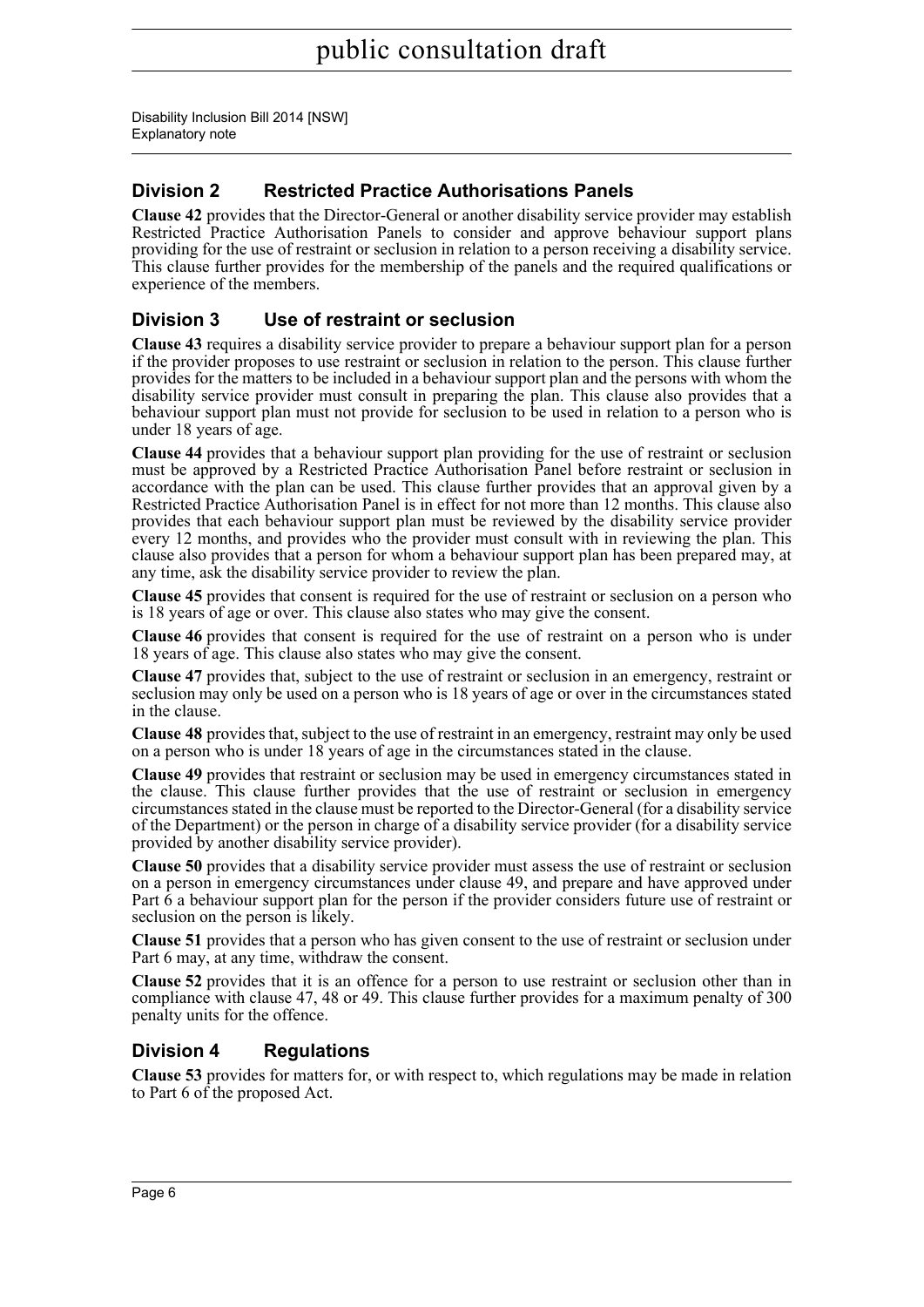Disability Inclusion Bill 2014 [NSW] Explanatory note

## **Part 7 Miscellaneous**

**Clause 54** states that the proposed Act binds the Crown.

**Clause 55** provides for the delegation of the Minister's and Director-General's functions under the proposed Act.

**Clause 56** provides for the taking of proceedings under the proposed Act.

**Clause 57** provides that it is an offence (with a maximum penalty of 50 penalty units) for a person to disclose information obtained in connection with the administration or execution of the proposed Act unless the disclosure is made for reasons specified in the clause.

**Clause 58** limits liability for certain matters or things done or omitted to be done in good faith for the purpose of executing the proposed Act.

**Clause 59** provides for the making of regulations for the purposes of the proposed Act.

**Clause 60** repeals the *Disability Services Act 1993*.

**Clause 61** provides for a review of the proposed Act within 5 years from the date of its assent.

## **Schedule 1 Provisions relating to Disability Council**

**Schedule 1** contains provisions relating to membership and procedure of the Disability Council.

## **Schedule 2 Prescribed criminal offences**

**Schedule 2** specifies offences in relation to which a conviction will render a person unsuitable to be engaged to work directly with persons in the target group by an organisation receiving financial assistance under Part 5 of the proposed Act.

## **Schedule 3 Savings, transitional and other provisions**

**Schedule 3** contains savings, transitional and other provisions consequent on the enactment of the proposed Act.

## **Schedule 4 Amendment of Acts**

**Schedule 4** makes consequential amendments to the *Carers (Recognition) Act 2010*, the *Community Services (Complaints, Reviews and Monitoring) Act 1993*, the *Community Welfare Act 1987*, the *Coroners Act 2009*, the *Home Care Service Act 1988*, the *Land Tax Management Act 1956*, the *National Disability Insurance Scheme (NSW Enabling) Act 2013* and the *Payroll Tax Rebate Scheme (Disability Employment) Act 2011*.

This Schedule also amends the *Ombudsman Act 1974* to include proposed Part 3B in that Act. Proposed Part 3B provides for various matters relating to the occurrence of reportable incidents in supported accommodation within the meaning of the *Disability Inclusion Act 2014*.

Proposed sections 25K and 25L define certain words and expressions used in proposed Part 3B.

Proposed section 25M provides that the Ombudsman is to keep under review the systems of the Department and entities receiving financial assistance under the *Disability Inclusion Act 2014* for preventing, handling and responding to reportable incidents. The Ombudsman may also require the Director-General or principal officer of a service provider to give information about the systems to the Ombudsman.

Proposed section 25N imposes reporting obligations on the Director-General and principal officers of other service providers in relation to reportable allegations or reportable convictions of which the Director-General or principal officer becomes aware.

Proposed section 25O provides that the Ombudsman may exempt any class or kind of incident from being a reportable incident for the purposes of the proposed Part 3B.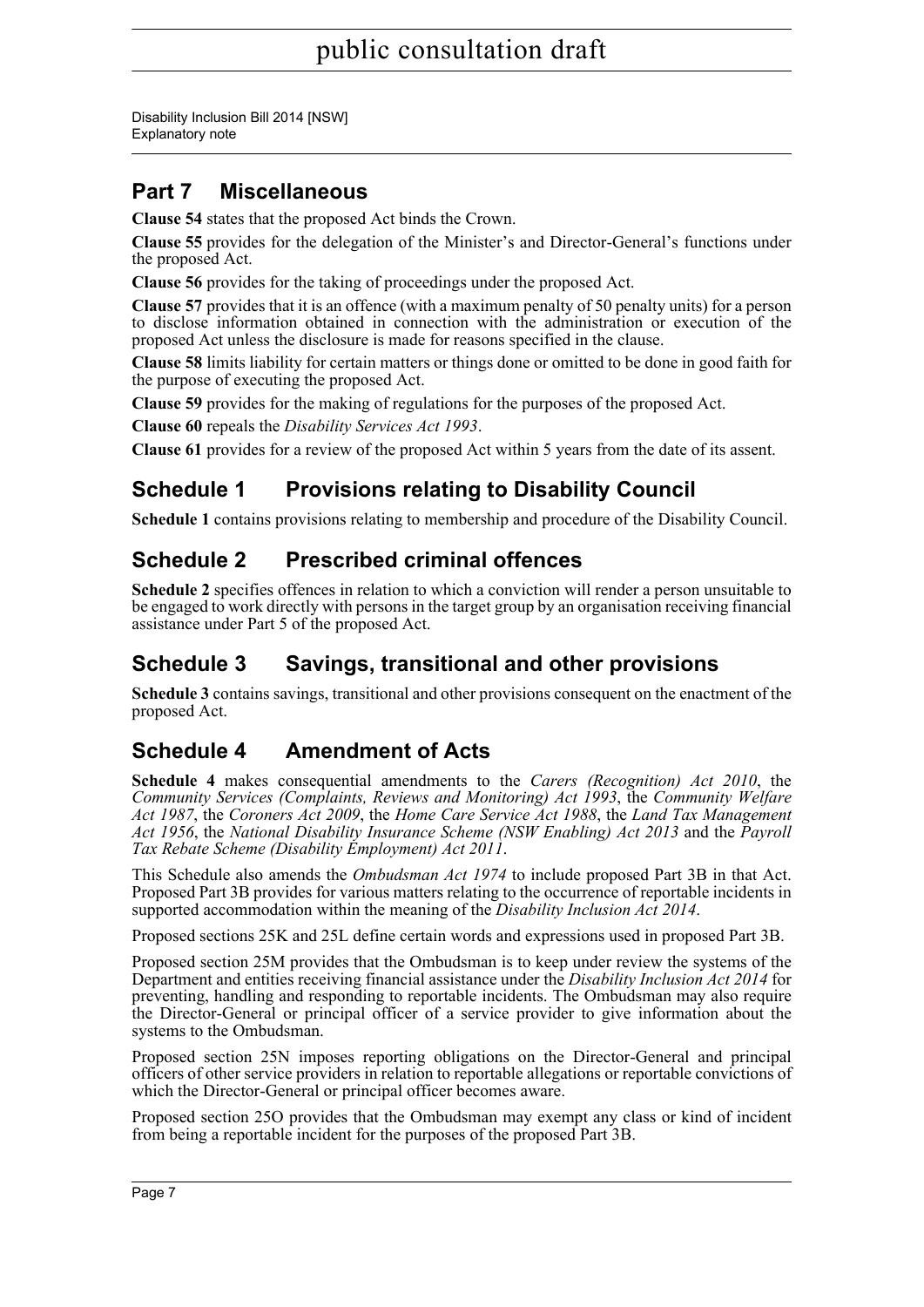Disability Inclusion Bill 2014 [NSW] Explanatory note

Proposed section 25P provides that particular persons may disclose information about reportable incidents to the Ombudsman.

Proposed section 25Q provides that the Ombudsman may monitor the progress of investigations into reportable allegations or reportable convictions. This section further provides that the Ombudsman or an officer of the Ombudsman may be present as an observer at interviews conducted in relation to an investigation and may confer about the conduct and progress of an investigation. This section also provides for the Ombudsman to require the giving of information or documents to the Ombudsman.

Proposed section 25R provides for the Director-General or principal officer of another service provider to give the Ombudsman a report about the conduct of an investigation of a reportable allegation or reportable conviction, and also provides for the Ombudsman to seek further information in relation to an investigation.

Proposed section 25S provides that the Ombudsman may conduct an investigation into reportable allegations or reportable convictions and may also conduct an investigation concerning any inappropriate handling of, or response to, a reportable allegation or reportable conviction. This section further provides that the Ombudsman may exercise relevant powers under the *Ombudsman Act 1974* in relation to such investigations. This section also provides that the Ombudsman may require a deferral of an investigation being conducted by the Director-General or another service provider. The section also provides that the Ombudsman is to provide the Director-General or other service provider with recommendations for action in relation to particular matters relating to investigations.

Proposed section 25T provides that other Acts or laws do not prevent the disclosure of information to the Ombudsman, and that liability is not incurred for such disclosure.

Proposed section 25U extends the application of proposed sections 25N and 25P to other public authorities within the meaning of the *Ombudsman Act 1974*, if the relevant reportable incident arises in the course of employment with the public authority.

Proposed section 25V applies, subject to modifications prescribed by the regulations, the provisions of the *Ombudsman Act 1974* in relation to a matter arising under proposed Part 3B even if it does not involve the conduct of a public authority.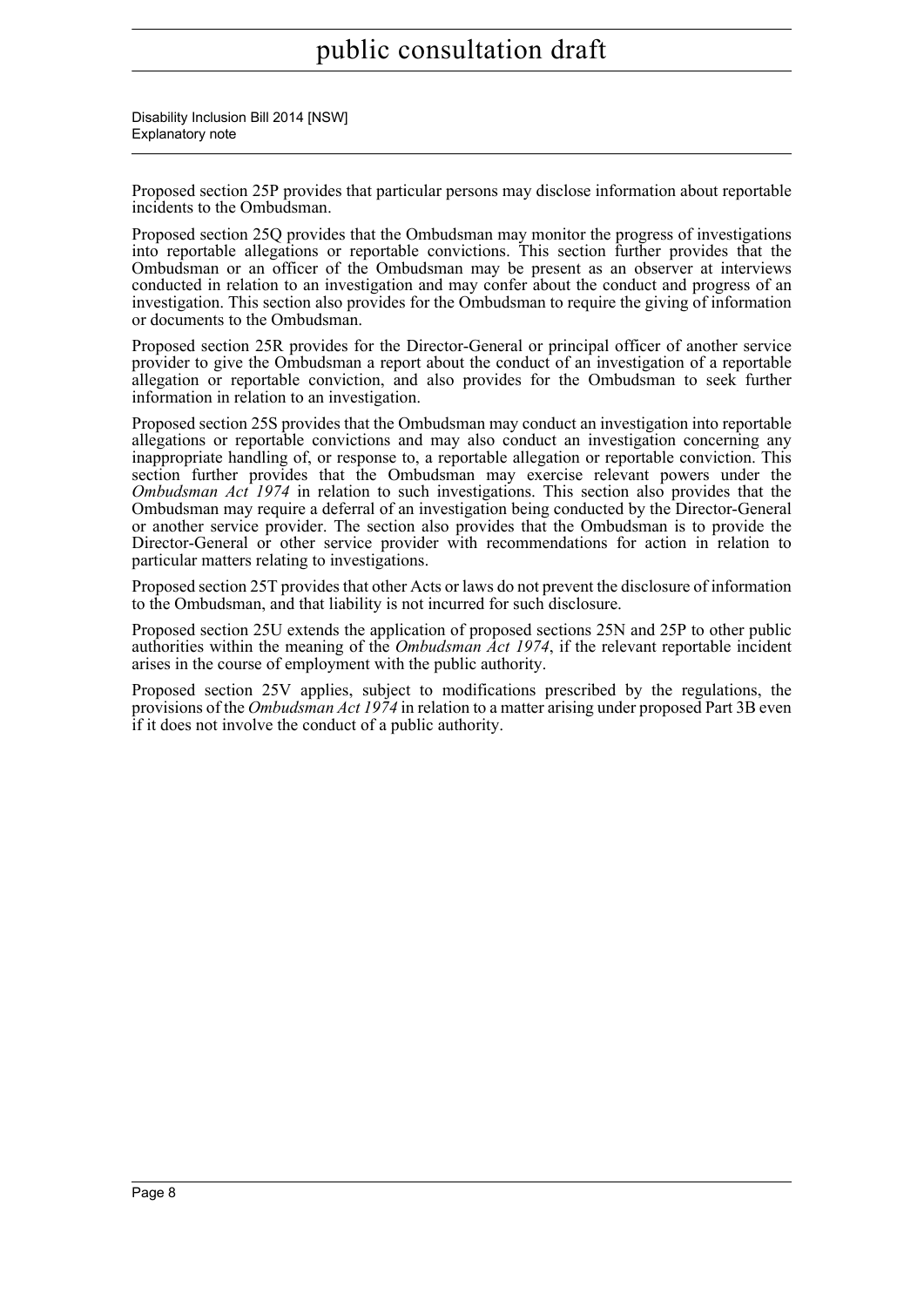## **NEW SOUTH WALES**

## **DRAFT GOVERNMENT BILL**

# **Disability Inclusion Bill 2014**

## **Contents**

|        |                                                                                                                                                             |                                                                   | Page   |  |  |
|--------|-------------------------------------------------------------------------------------------------------------------------------------------------------------|-------------------------------------------------------------------|--------|--|--|
| Part 1 | <b>Preliminary</b>                                                                                                                                          |                                                                   |        |  |  |
|        | Division 1                                                                                                                                                  | <b>Introduction</b>                                               |        |  |  |
|        | Name of Act<br>1<br>$\overline{2}$<br>Commencement                                                                                                          |                                                                   |        |  |  |
|        | <b>Division 2</b>                                                                                                                                           | <b>Objects and principles</b>                                     |        |  |  |
|        | Objects of Act<br>3<br>General principles<br>4<br>5<br>Principles recognising the needs of particular groups<br>Having regard to disability principles<br>6 |                                                                   |        |  |  |
|        | <b>Division 3</b><br>Interpretation                                                                                                                         |                                                                   |        |  |  |
|        | Definitions<br>7                                                                                                                                            |                                                                   | 4      |  |  |
| Part 2 | <b>Disability planning</b>                                                                                                                                  |                                                                   |        |  |  |
|        | <b>Division 1</b><br><b>State Disability Inclusion Plan</b>                                                                                                 |                                                                   |        |  |  |
|        | 8<br>9                                                                                                                                                      | Requirement for State Disability Inclusion Plan<br>Review of plan | 5<br>5 |  |  |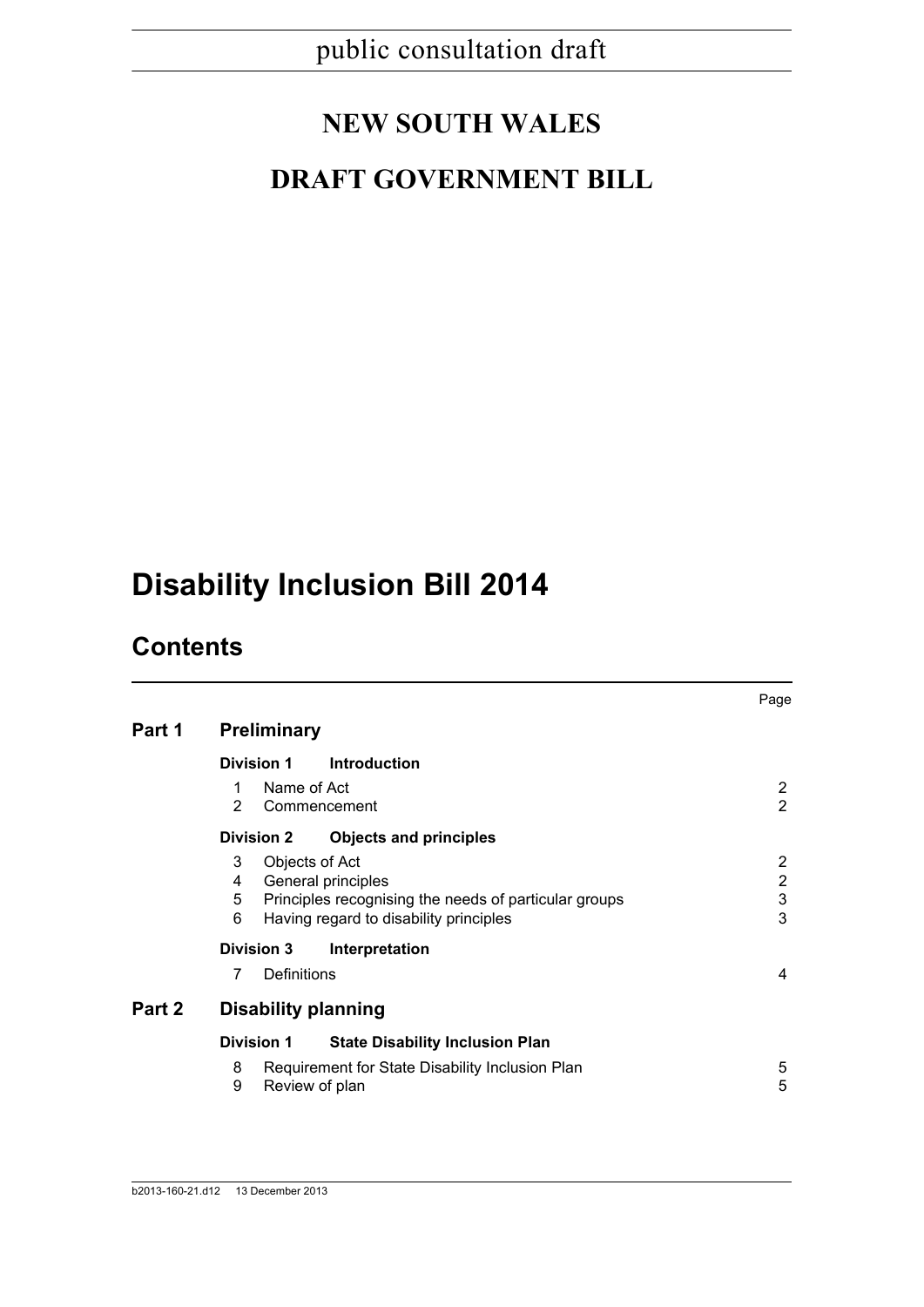Disability Inclusion Bill 2014 [NSW] **Contents** 

**Contract Contract** 

|        |                                                                                                                                                                                                  |                                                                                                                             |                                                                                                                          | Page                                            |  |  |
|--------|--------------------------------------------------------------------------------------------------------------------------------------------------------------------------------------------------|-----------------------------------------------------------------------------------------------------------------------------|--------------------------------------------------------------------------------------------------------------------------|-------------------------------------------------|--|--|
|        |                                                                                                                                                                                                  | <b>Division 2</b>                                                                                                           | <b>Disability action plans</b>                                                                                           |                                                 |  |  |
|        | 10<br>11<br>12                                                                                                                                                                                   | Requirement for disability action plans<br>Report on implementation of plans<br>Review of plans                             |                                                                                                                          | 5<br>6<br>6                                     |  |  |
|        | <b>Division 3</b>                                                                                                                                                                                |                                                                                                                             | Guidelines for disability action plans                                                                                   |                                                 |  |  |
|        | 13                                                                                                                                                                                               | Guidelines                                                                                                                  |                                                                                                                          | 6                                               |  |  |
| Part 3 | <b>Disability Council NSW</b>                                                                                                                                                                    |                                                                                                                             |                                                                                                                          |                                                 |  |  |
|        | 14<br>15<br>16<br>17 <sup>2</sup><br>18                                                                                                                                                          | Membership<br><b>Functions</b>                                                                                              | <b>Establishment of Disability Council NSW</b><br>Assistance to Disability Council<br>Reporting requirements             | 7<br>$\overline{7}$<br>$\overline{7}$<br>8<br>8 |  |  |
| Part 4 | <b>Service standards</b>                                                                                                                                                                         |                                                                                                                             |                                                                                                                          |                                                 |  |  |
|        | 19<br>20<br>21                                                                                                                                                                                   |                                                                                                                             | Meaning of "supported accommodation"<br>Disability service standards<br>Accommodation and service standards              | 9<br>9<br>9                                     |  |  |
| Part 5 | <b>Funding arrangements</b>                                                                                                                                                                      |                                                                                                                             |                                                                                                                          |                                                 |  |  |
|        | <b>Division 1</b>                                                                                                                                                                                |                                                                                                                             | <b>Preliminary</b>                                                                                                       |                                                 |  |  |
|        | 22<br>23                                                                                                                                                                                         |                                                                                                                             | Purpose of Part and its achievement<br>Meaning of "person in the target group"                                           | 10<br>10                                        |  |  |
|        | <b>Division 2</b>                                                                                                                                                                                |                                                                                                                             | <b>Financial assistance for individuals</b>                                                                              |                                                 |  |  |
|        | 24<br>25<br>26                                                                                                                                                                                   | Provision of financial assistance<br>Notice about provision of financial assistance<br>Agreement about financial assistance |                                                                                                                          |                                                 |  |  |
|        | <b>Division 3</b>                                                                                                                                                                                |                                                                                                                             | Financial assistance for eligible organisations                                                                          |                                                 |  |  |
|        | 27<br>Provision of financial assistance<br>28<br>Agreement about financial assistance<br>Conditions about disability service standards<br>29<br>30<br>Conditions about probity checks on workers |                                                                                                                             |                                                                                                                          | 12<br>12<br>13<br>13                            |  |  |
|        | Division 4                                                                                                                                                                                       |                                                                                                                             | Suspending and terminating financial assistance                                                                          |                                                 |  |  |
|        | 31<br>Suspension of financial assistance<br>32<br>Termination of financial assistance                                                                                                            |                                                                                                                             |                                                                                                                          | 14<br>15                                        |  |  |
|        | Division 5                                                                                                                                                                                       |                                                                                                                             | <b>Review of decisions</b>                                                                                               |                                                 |  |  |
|        | 33                                                                                                                                                                                               |                                                                                                                             | Review of decisions by Civil and Administrative Tribunal                                                                 | 15                                              |  |  |
|        | <b>Division 6</b>                                                                                                                                                                                |                                                                                                                             | <b>Miscellaneous</b>                                                                                                     |                                                 |  |  |
|        | 34<br>35<br>36                                                                                                                                                                                   |                                                                                                                             | Financial assistance to promote objects of Act<br>Giving information<br>Protection from liability for giving information | 16<br>16<br>16                                  |  |  |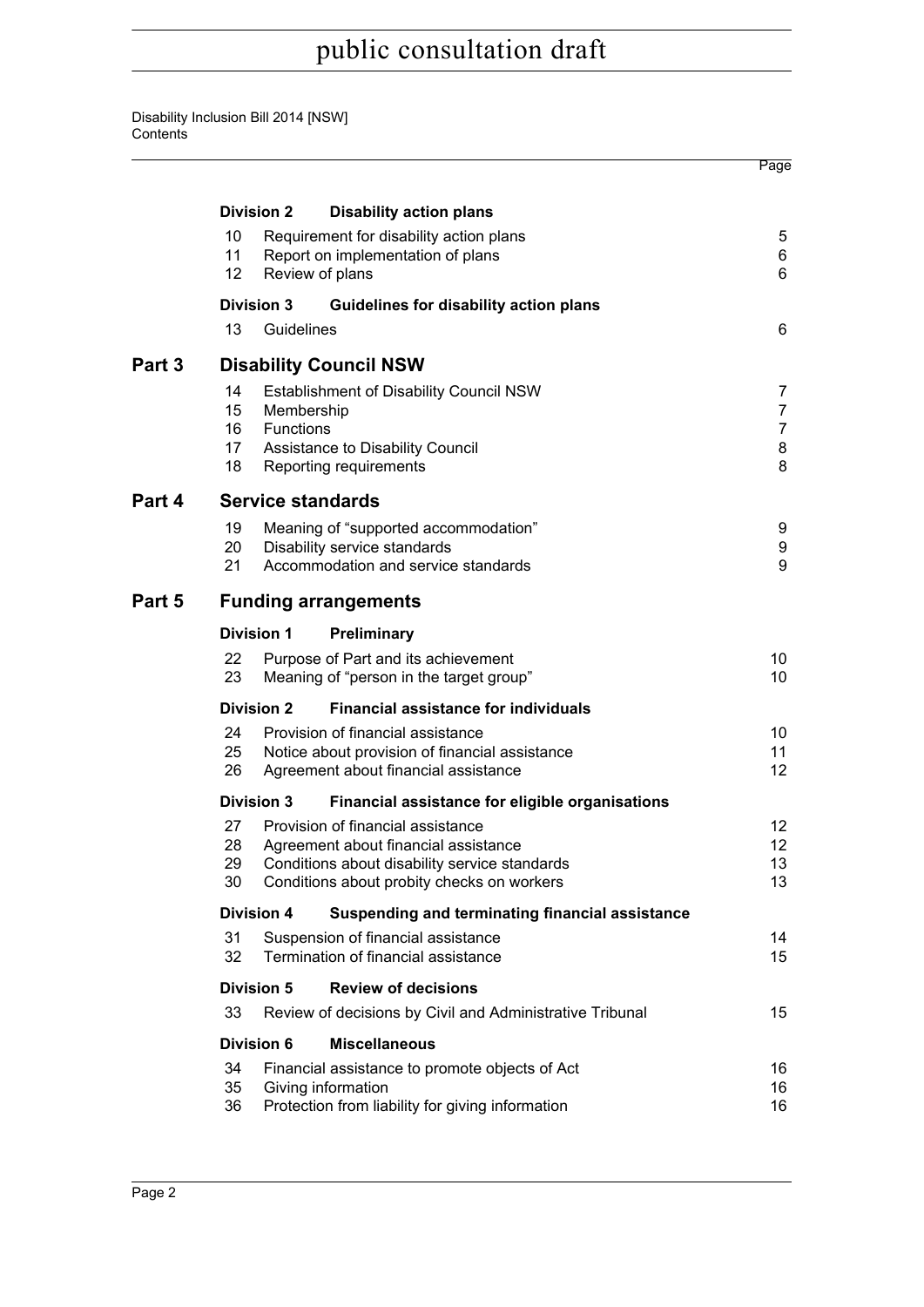**[Part 6 Restrictive interventions](#page-27-0) [Division 1 Preliminary](#page-27-1)** [37 Purpose of Part 17](#page-27-2) [38 Definitions 17](#page-27-3) [39 Guidelines 18](#page-28-0) [40 Relationship with Guardianship Tribunal 18](#page-28-1) [41 Relationship with Children and Young Persons \(Care and Protection\)](#page-28-2) Act 1998 **18 [Division 2 Restricted Practice Authorisation Panels](#page-28-3)** [42 Establishment and membership 18](#page-28-4) **[Division 3 Use of restraint or seclusion](#page-28-5)** [43 Behaviour support plan to provide for use of restraint or seclusion 18](#page-28-6) [44 Approval and review of behaviour support plan including restraint](#page-29-0)

#### or seclusion and the contract of the contract of the contract of the contract of the contract of the contract of the contract of the contract of the contract of the contract of the contract of the contract of the contract [45 Consent to use and form of restraint or seclusion on person 18 years](#page-29-1) [of age or over 19](#page-29-1) [46 Consent to use of restraint on person under 18 years of age 20](#page-30-0) [47 Use of restraint or seclusion on person 18 years of age or over 20](#page-30-1) [48 Use of restraint on person under 18 years of age 21](#page-31-0) [49 Use of restraint or seclusion in emergency 21](#page-31-1)

| 50 | Assessment of restraint or seclusion used in emergency |  |
|----|--------------------------------------------------------|--|
| 51 | Withdrawal of consent to restraint or seclusion        |  |

[52 Offence 22](#page-32-2)

**[Division 4 Regulations](#page-32-3)**

[53 Regulations 22](#page-32-4)

Page

#### **[Part 7 Miscellaneous](#page-33-0)**

| <b>Schedule 3</b> | Savings, transitional and other provisions       | 28                                  |
|-------------------|--------------------------------------------------|-------------------------------------|
|                   | <b>Provisions relating to Disability Council</b> | 25<br>27                            |
| 61                | Review of Act                                    | 23                                  |
| 60                | Repeal of Disability Services Act 1993 No 3      | 23                                  |
| 59                | Regulations                                      | 23                                  |
| 58                | Protection from personal liability               | 23                                  |
| 57                | Disclosure of information                        | 23                                  |
| 56                | Proceedings for offence                          | 23                                  |
| 55                | Delegations                                      | 23                                  |
| 54                | Act to bind Crown                                | 23                                  |
|                   | <b>Schedule 1</b><br><b>Schedule 2</b>           | <b>Prescribed criminal offences</b> |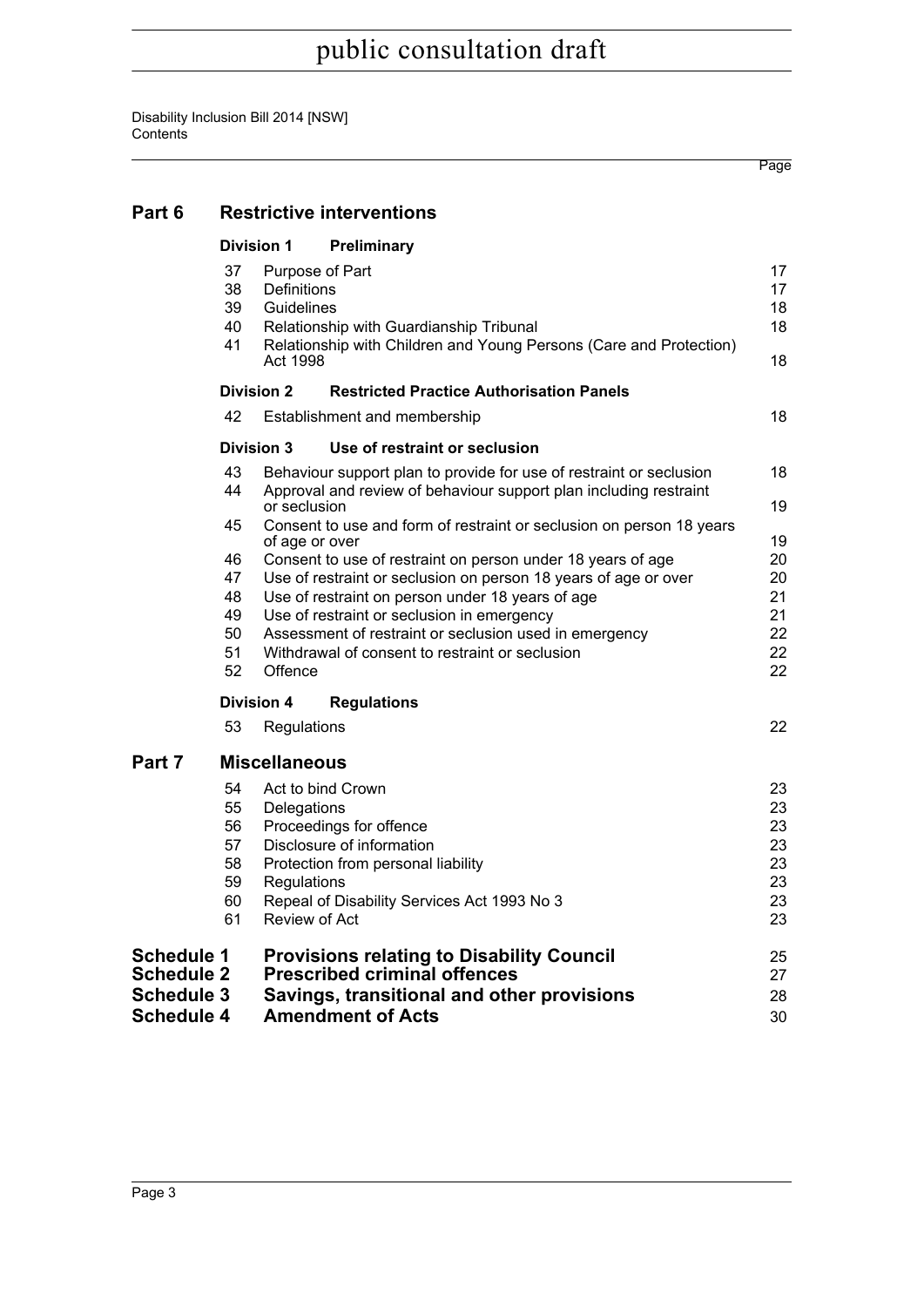## **NEW SOUTH WALES**

## **DRAFT GOVERNMENT BILL**

## **Disability Inclusion Bill 2014**

No , 2014

#### **A Bill for**

An Act relating to the accessibility of mainstream services and facilities, the promotion of community inclusion and the provision of funding, support and specialist services, for people with disability; and for other purposes.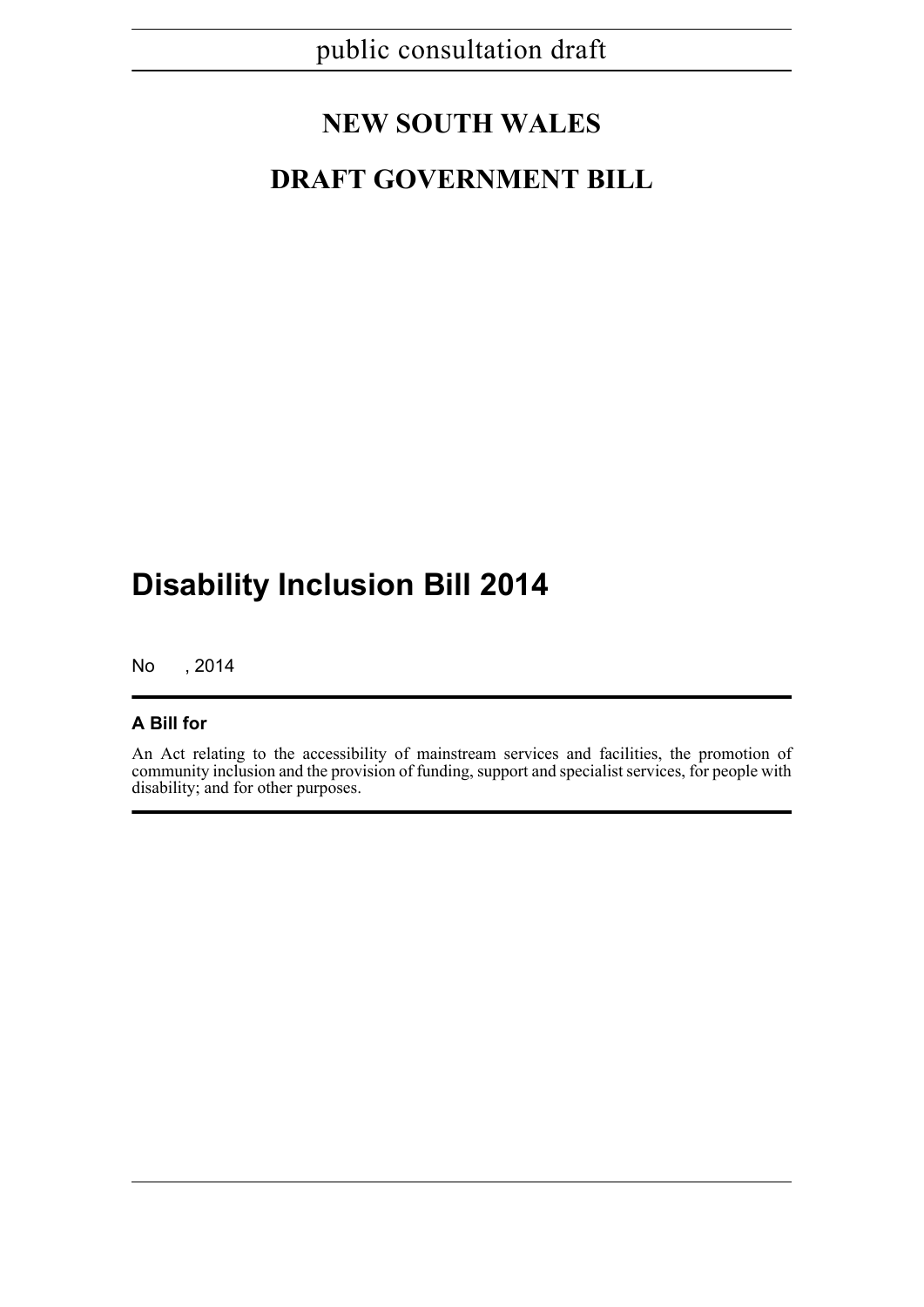Disability Inclusion Bill 2014 [NSW] Part 1 Preliminary

**The Legislature of New South Wales enacts:**

### <span id="page-12-0"></span>**Part 1 Preliminary**

#### <span id="page-12-2"></span><span id="page-12-1"></span>**Division 1 Introduction**

#### **1 Name of Act**

This Act is the *Disability Inclusion Act 2014*.

#### <span id="page-12-3"></span>**2 Commencement**

This Act commences on a day or days to be appointed by proclamation.

#### <span id="page-12-5"></span><span id="page-12-4"></span>**Division 2 Objects and principles**

#### **3 Objects of Act**

The objects of this Act are as follows:

- to acknowledge that people with disability have the same human rights as other members of the community, and that the State and the community have a responsibility to facilitate the exercise of those rights,
- (b) to promote the independence and social and economic inclusion of people with disability,
- (c) to enable people with disability to exercise choice and control in the pursuit of their goals and the planning and delivery of their supports and services,
- (d) to provide safeguards in relation to the delivery of supports and services for people with disability,
- (e) to support, to the extent reasonably practicable, the purposes and principles of the *United Nations Convention on the Rights of Persons with Disabilities*,
- (f) to provide for responsibilities of the State during and following the transition to the National Disability Insurance Scheme.

#### <span id="page-12-6"></span>**4 General principles**

- (1) People with disability have an inherent right to respect for their worth and dignity as individuals.
- (2) People with disability have the right to participate in and contribute to social and economic life.
- (3) People with disability have the right to realise their individual capacities for physical, social, emotional and intellectual development.
- (4) People with disability have the same rights as other members of the community to participate in decisions that affect their lives (including decisions involving risk), and to be supported in making those decisions.
- (5) People with disability have the right to respect for their cultural or linguistic diversity, age, gender, sexual orientation and religious beliefs.
- (6) The right to privacy and confidentiality for people with disability is to be respected.
- (7) People with disability have the right to live free from neglect, abuse and exploitation.
- (8) People with disability have the right to access information in a way that is appropriate for their disability and cultural background, and enables them to make informed choices.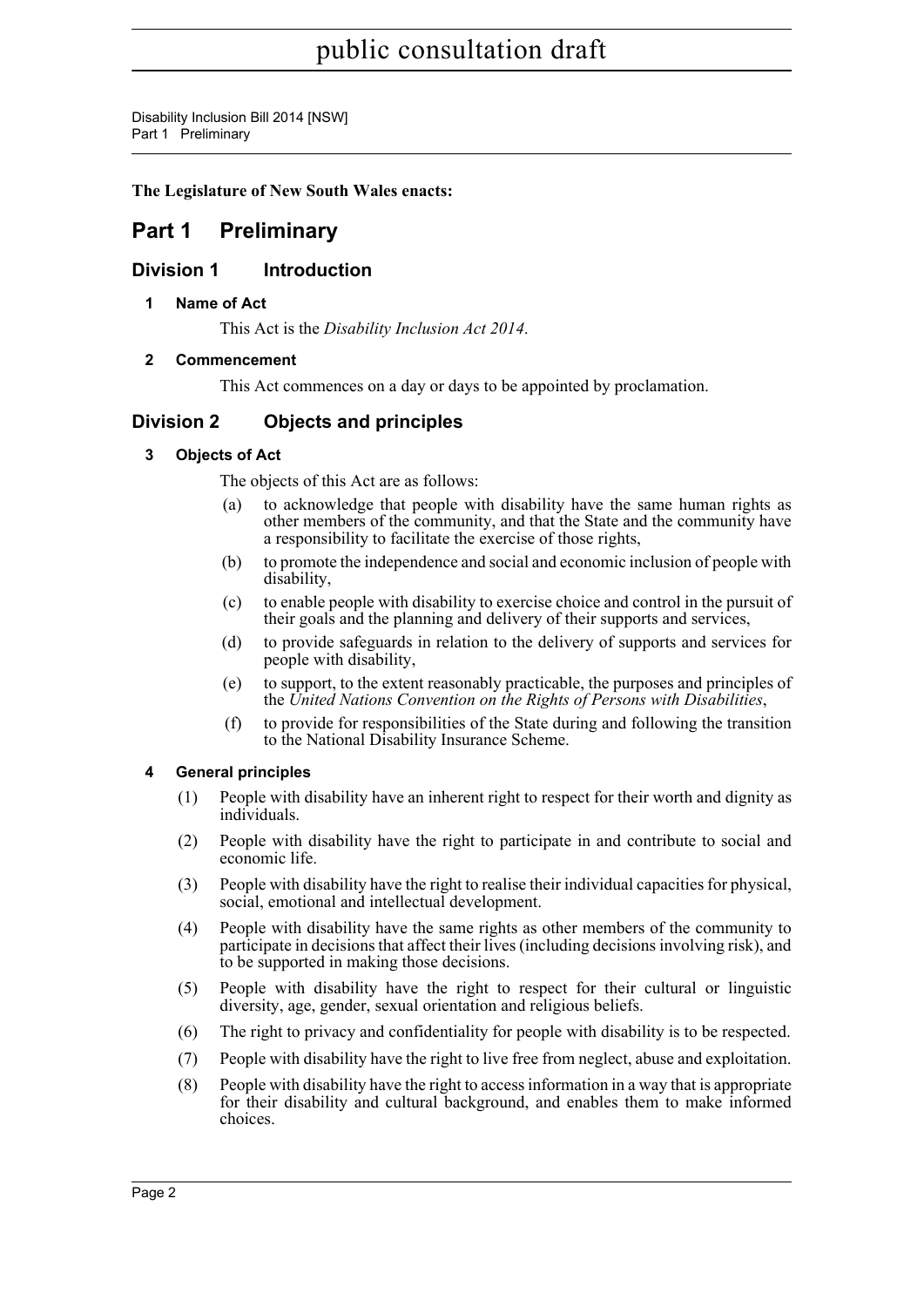Disability Inclusion Bill 2014 [NSW] Part 1 Preliminary

- (9) People with disability have the same right as other members of the community to pursue any grievance.
- (10) The crucial role of families, carers and other significant persons in the lives of people with disability, and the importance of preserving relationships with families, carers and other significant persons, is to be acknowledged and respected.
- (11) The special needs of children with disability as they mature, and their right to respect as equal members of the community, are to be respected.
- (12) The changing abilities, strengths, goals and needs of people with disability as they age are to be respected.

#### <span id="page-13-0"></span>**5 Principles recognising the needs of particular groups**

- (1) A disability service provider has a responsibility to provide supports and services to Aboriginal and Torres Strait Islander people with disability in a way that:
	- (a) recognises that Aboriginal and Torres Strait Islander people have a right to respect and acknowledgement as the first peoples of Australia and for their unique history, culture and kinship relationships and connection to their traditional land and waters, and
	- (b) recognises that many Aboriginal and Torres Strait Islander people with disability may face multiple disadvantage, and
	- (c) addresses that disadvantage and the needs of Aboriginal and Torres Strait Islander people with disability, and
	- (d) is informed by working in partnership with Aboriginal and Torres Strait Islander people with disability to enhance their lives.
- (2) A disability service provider has a responsibility to provide supports and services to people with disability from culturally and linguistically diverse backgrounds in a way that:
	- (a) recognises that cultural, language and other differences may create barriers to providing the supports and services, and
	- (b) addresses those barriers and the needs of the people with disability, and
	- (c) is informed by consultation with their communities.
- (3) A disability service provider has a responsibility to provide supports and services to women and girls with disability in a way that:
	- (a) recognises that women and girls with disability may face multiple disadvantage and are potentially more vulnerable to risk of abuse or exploitation, and
	- (b) addresses that disadvantage and risk, and the needs of women and girls with disability, and
	- (c) is informed by consultation with women and girls with disability.

#### <span id="page-13-1"></span>**6 Having regard to disability principles**

A person exercising a function under this Act, or providing supports or services to people with disability, should have regard to the disability principles in the exercise of the function or the provision of supports and services.

**Note.** Under section 28 (2) (b), an agreement relating to the provision of supports and services by an organisation receiving financial assistance is to specify how the organisation intends to have regard to the disability principles in providing the supports and services.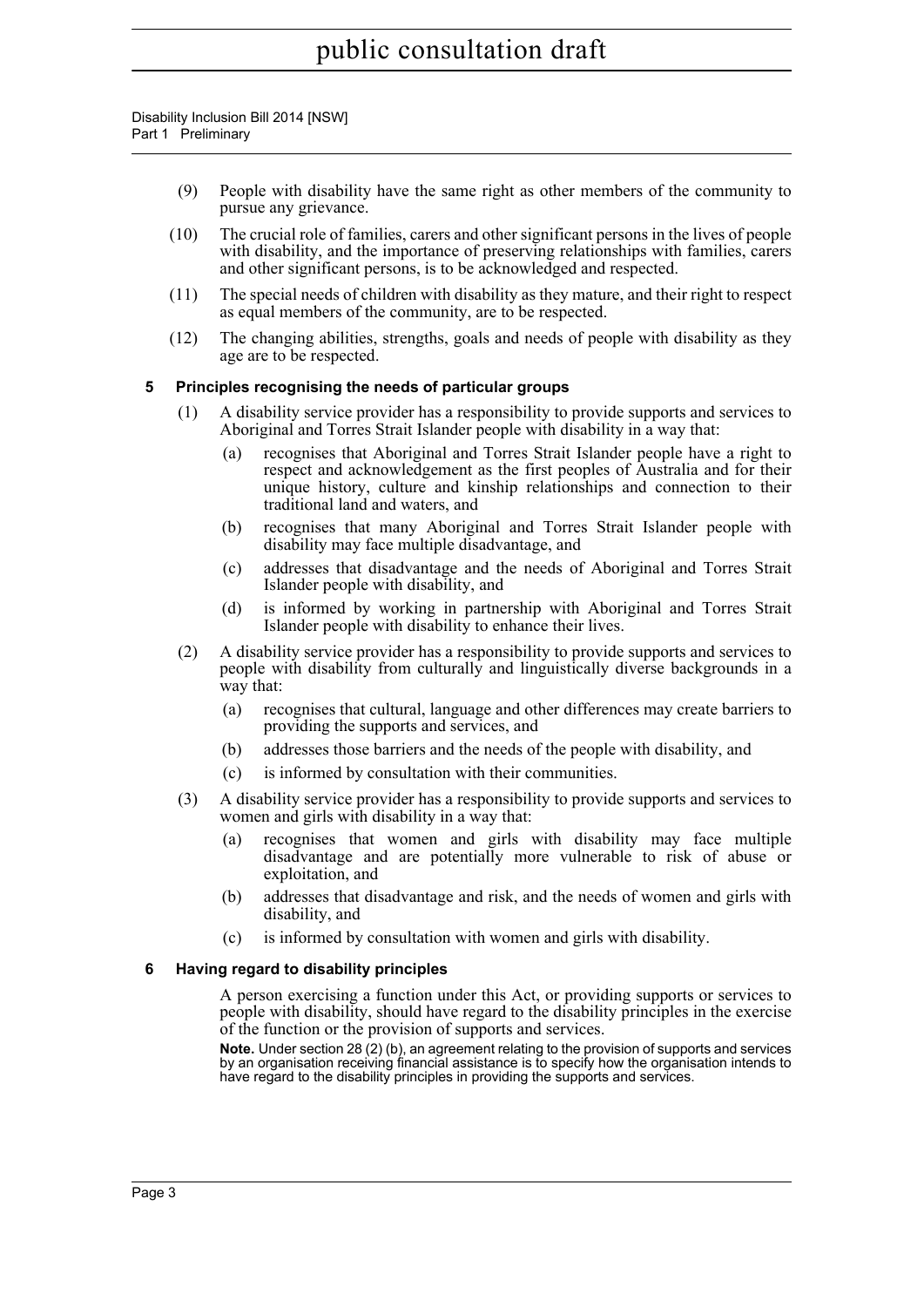Disability Inclusion Bill 2014 [NSW] Part 1 Preliminary

#### <span id="page-14-1"></span><span id="page-14-0"></span>**Division 3 Interpretation**

#### **7 Definitions**

(1) In this Act:

*accommodation and service standards*—see section 21 (1).

*Department* means the Department of Family and Community Services.

*Director-General* means the Director-General of the Department.

*disability*, in relation to a person, includes a long-term physical, mental, intellectual or sensory impairment that, in interaction with various barriers, may hinder the person's full and effective participation in the community on an equal basis with others.

*disability action plan* of a government department or local council—see section 10 (1).

*Disability Council* means the Disability Council NSW established under section 14. *disability principles* means the principles stated in sections 4 and 5.

#### *disability service provider* means:

- (a) the part of the Department in which this Act is administered, or
- (b) another eligible organisation receiving financial assistance in accordance with Division 2 or 3 of Part 5.

*disability service standards*—see section 20 (1).

#### *eligible organisation* means:

- (a) a government department, or other public sector agency within the meaning of the *Public Sector Employment and Management Act 2002*, or
- (b) another entity that is a corporation or body corporate.

*function* includes a power, authority or duty, and *exercise* a function includes perform a duty.

*Minister* means the Minister administering this Act.

*National Disability Insurance Scheme* means the National Disability Insurance Scheme under the *National Disability Insurance Scheme Act 2013* of the Commonwealth.

*NDIS arrangements* has the meaning it has in the *National Disability Insurance Scheme (NSW Enabling) Act 2013*.

*non-government organisation* means an eligible organisation that is not a government department or other public sector agency within the meaning of the *Public Sector Employment and Management Act 2002*.

*person in the target group*—see section 23.

*prescribed conditions*, in relation to financial assistance, means the conditions referred to in sections 29 and 30.

*service* includes a service consisting of the supply of goods, whether or not provided with other services.

*State Disability Inclusion Plan*—see section 8 (1).

*support* means assistance provided to a person with disability to help the person undertake activities to increase the person's independence and facilitate the person's social and economic participation in the community.

*supported accommodation*—see section 19.

(2) Notes included in this Act do not form part of this Act.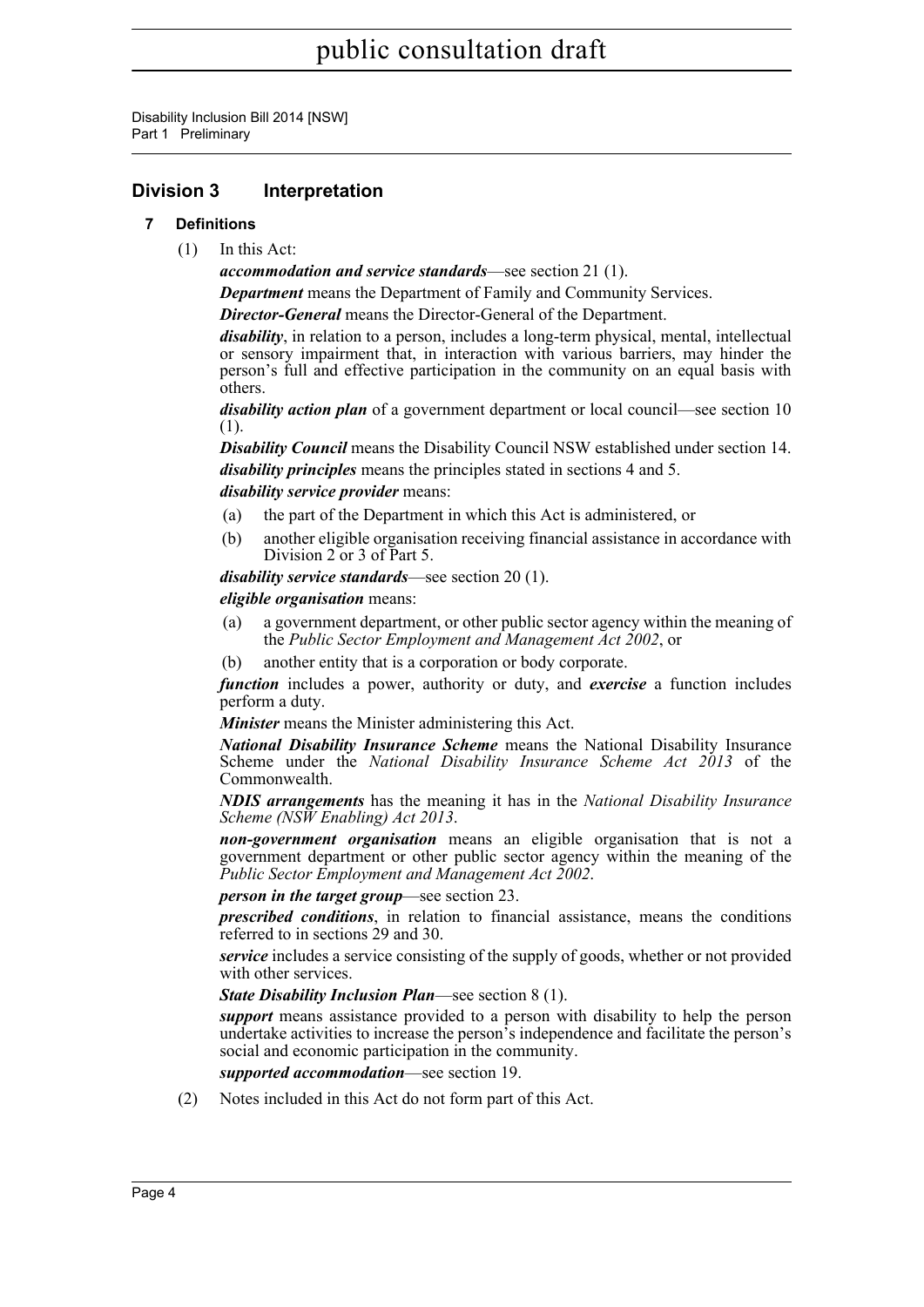Disability Inclusion Bill 2014 [NSW] Part 2 Disability planning

## <span id="page-15-0"></span>**Part 2 Disability planning**

#### <span id="page-15-2"></span><span id="page-15-1"></span>**Division 1 State Disability Inclusion Plan**

#### **8 Requirement for State Disability Inclusion Plan**

- (1) The Department must, from the day prescribed by the regulations, have a State plan (the *State Disability Inclusion Plan*) setting out whole of government goals relating to providing access to supports and services for people with disability and providing the opportunity for people with disability to participate fully in the community.
- (2) The Minister is to table a copy of the State Disability Inclusion Plan in each House of Parliament as soon as practicable after the day prescribed under subsection (1).
- (3) The State Disability Inclusion Plan may be a document or part of a document prepared for another purpose if the document or part fulfils the requirements of subsection (1).
- (4) The Minister is to make the State Disability Inclusion Plan publicly available.

#### <span id="page-15-3"></span>**9 Review of plan**

- (1) The Minister is to review the State Disability Inclusion Plan before the end of each 4 year period after the day the Department is required to have the plan.
- (2) The purpose of the review is to ensure the State Disability Inclusion Plan is consistent with the whole of government goals required to be set out in the plan.
- (3) A report on the outcome of the review is to be tabled in each House of Parliament as soon as practicable after it is completed.

#### <span id="page-15-4"></span>**Division 2 Disability action plans**

#### <span id="page-15-5"></span>**10 Requirement for disability action plans**

- (1) Each government department and local council must, from the day prescribed by the regulations, have a plan (a *disability action plan*) setting out the measures the department or council intends to put in place so that people with disability can access general supports and services available in the community, and can participate fully in the community.
- (2) In preparing its disability action plan, a government department or local council:
	- (a) must consult with people with disability and have regard to any guidelines issued under section 13, and
	- (b) may consult with other entities the department or council considers appropriate, including the Disability Council.
- (3) A disability action plan must:
	- (a) specify how the department or local council proposes to have regard to the disability principles in its dealings with matters relating to people with disability, and
	- (b) include strategies to support people with disability, including, for example, strategies about the following:
		- (i) providing access to buildings and facilities,
		- (ii) providing access to information,
		- (iii) accommodating the specific needs of people with disability,
		- (iv) supporting employment of people with disability,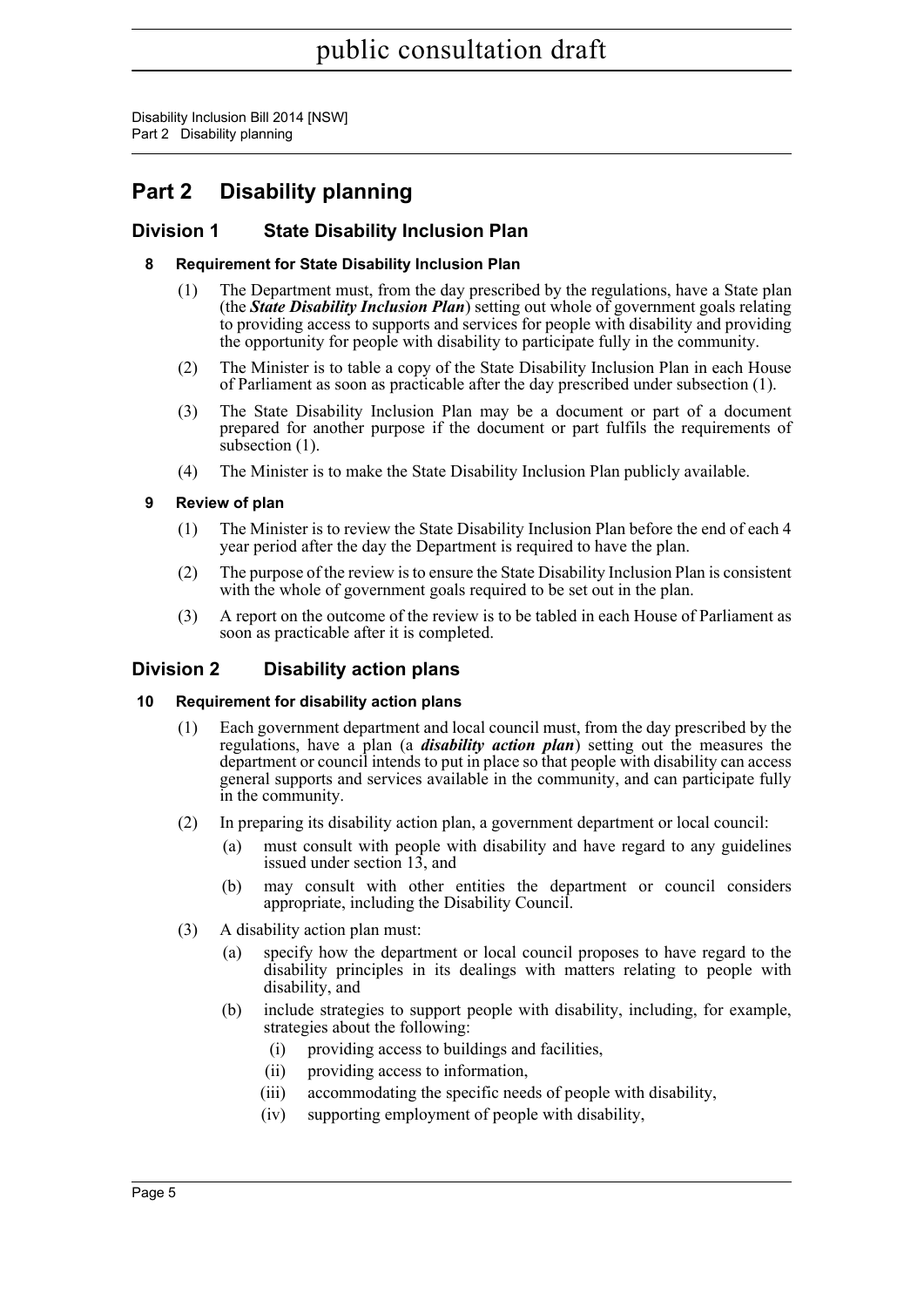Disability Inclusion Bill 2014 [NSW] Part 2 Disability planning

- (v) encouraging and creating opportunities for people with disability to access the full range of services and activities available in the community, and
- (c) include details of the department's or council's consultation about the plan with people with disability, and
- (d) include the other matters prescribed by the regulations.
- (4) A disability action plan may be a document or part of a document prepared for another purpose if the Director-General is satisfied the document or part fulfils the requirements of subsections (1) and (3).
- (5) A government department or local council must, as soon as practicable after the day it is required to have a disability action plan:
	- (a) give a copy of the plan to the Disability Council, and
	- (b) make it publicly available.

#### <span id="page-16-0"></span>**11 Report on implementation of plans**

- (1) A government department or local council must, as soon as practicable after preparing its annual report, give the Minister a copy of the part of the annual report relating to the department's or council's report on the implementation of its disability action plan.
- (2) The Minister is to table a report about the implementation of disability action plans in each House of Parliament as soon as practicable after the end of each financial year.
- (3) In this section:

#### *annual report*:

- (a) of a department, means its annual report under the *Annual Reports (Departments) Act 1985*, and
- (b) of a local council, means its annual report under the *Local Government Act 1993*.

#### <span id="page-16-1"></span>**12 Review of plans**

- (1) A government department or local council must review its disability action plan before the end of each 4 year period after the day the department or council is required to have the plan.
- (2) The purpose of the review is to ensure the disability action plan fulfils the requirements of section 10 (1) and (3).
- (3) In reviewing its disability action plan, the government department or local council must consult with people with disability and have regard to any guidelines issued under section 13.

#### <span id="page-16-2"></span>**Division 3 Guidelines for disability action plans**

#### <span id="page-16-3"></span>**13 Guidelines**

- (1) The Director-General may issue guidelines to assist government departments and local councils to prepare a disability action plan.
- (2) The Director-General must publish the guidelines on the Department's website.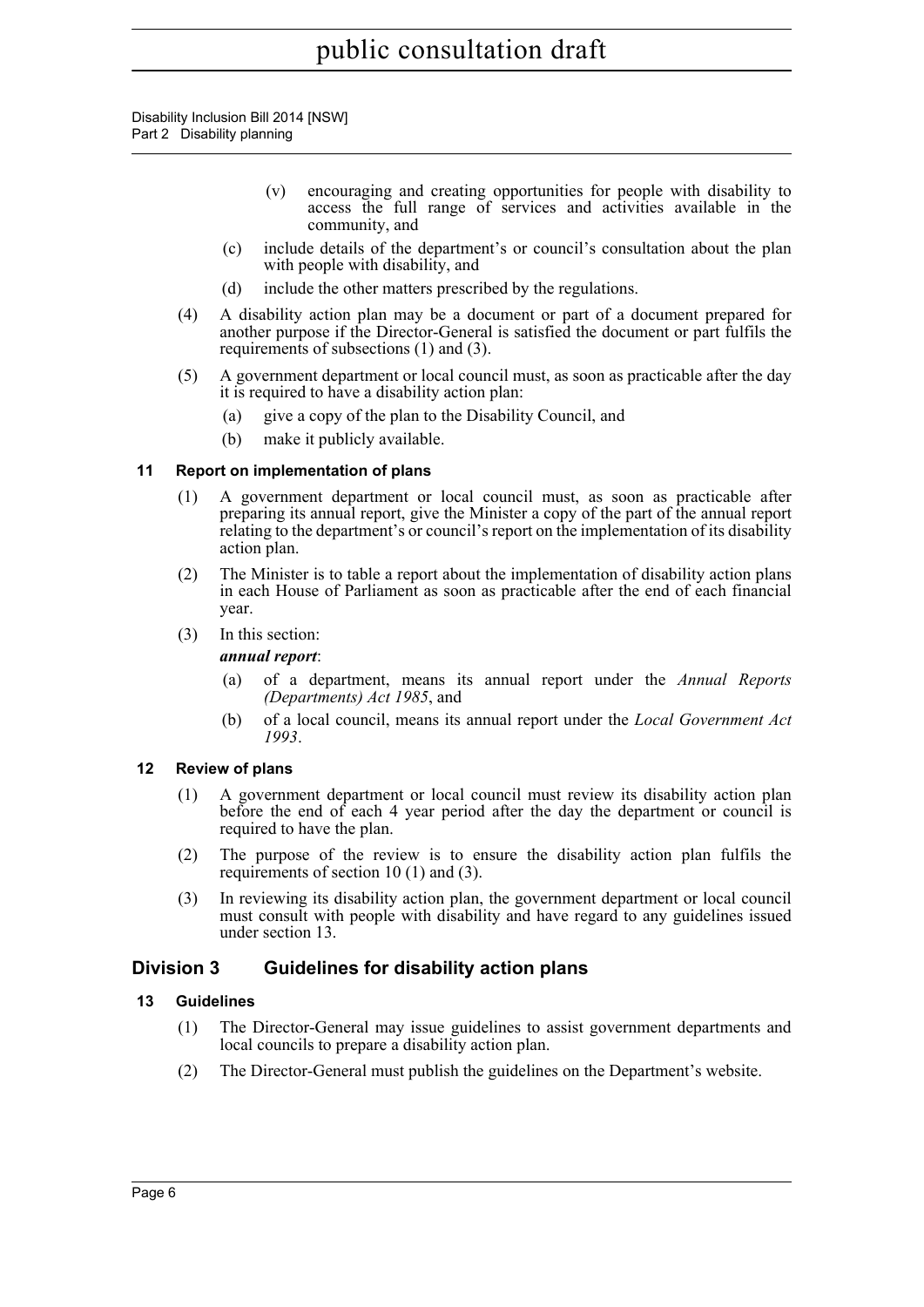Disability Inclusion Bill 2014 [NSW] Part 3 Disability Council NSW

## <span id="page-17-0"></span>**Part 3 Disability Council NSW**

#### <span id="page-17-1"></span>**14 Establishment of Disability Council NSW**

- (1) The former council is continued in existence and established under this Act as the Disability Council NSW.
- (2) Schedule 1 contains provisions about the members and procedure of the Disability Council.
- (3) In this section: *former council* means the Disability Council of New South Wales established under section 16 of the *Community Welfare Act 1987*.

#### <span id="page-17-2"></span>**15 Membership**

- (1) The Disability Council consists of at least 8 but not more than 12 persons appointed by the Governor.
- (2) The members of the Disability Council must include:
	- (a) members of, or persons employed by, organisations concerned especially with the interests of people with disability, and
	- (b) officers of government departments concerned especially with the interests of people with disability, and
	- (c) other persons with appropriate skills and experience in matters relevant to the interests of people with disability.
- (3) The majority of members of the Disability Council must be people with disability.
- (4) The Chairperson of the council is the member who has the qualifications or experience prescribed by the regulations and is appointed by the Governor as the Chairperson.

#### <span id="page-17-3"></span>**16 Functions**

- (1) The Disability Council has the following functions:
	- (a) to monitor the implementation of government policy in relation to people with disability and their families,
	- (b) to advise the Minister on the effect and relevance of services provided to people with disability and their families,
	- (c) to advise the Minister on priorities relating to services provided to people with disability and their families,
	- (d) to advise the Minister on the role of voluntary organisations in relation to services provided to people with disability and their families,
	- (e) to advise government departments and local councils about the content and implementation of disability actions plans,
	- (f) to advise the Minister about the content and implementation of disability action plans,
	- (g) to promote the inclusion of people with disability in the community,
	- (h) to promote community awareness of matters concerning the interests of people with disability and their families,
	- (i) to consult with the National People with Disabilities and Carer Council and other similar bodies,
	- (j) to undertake research about matters relating to people with disability,
	- (k) the functions prescribed by the regulations.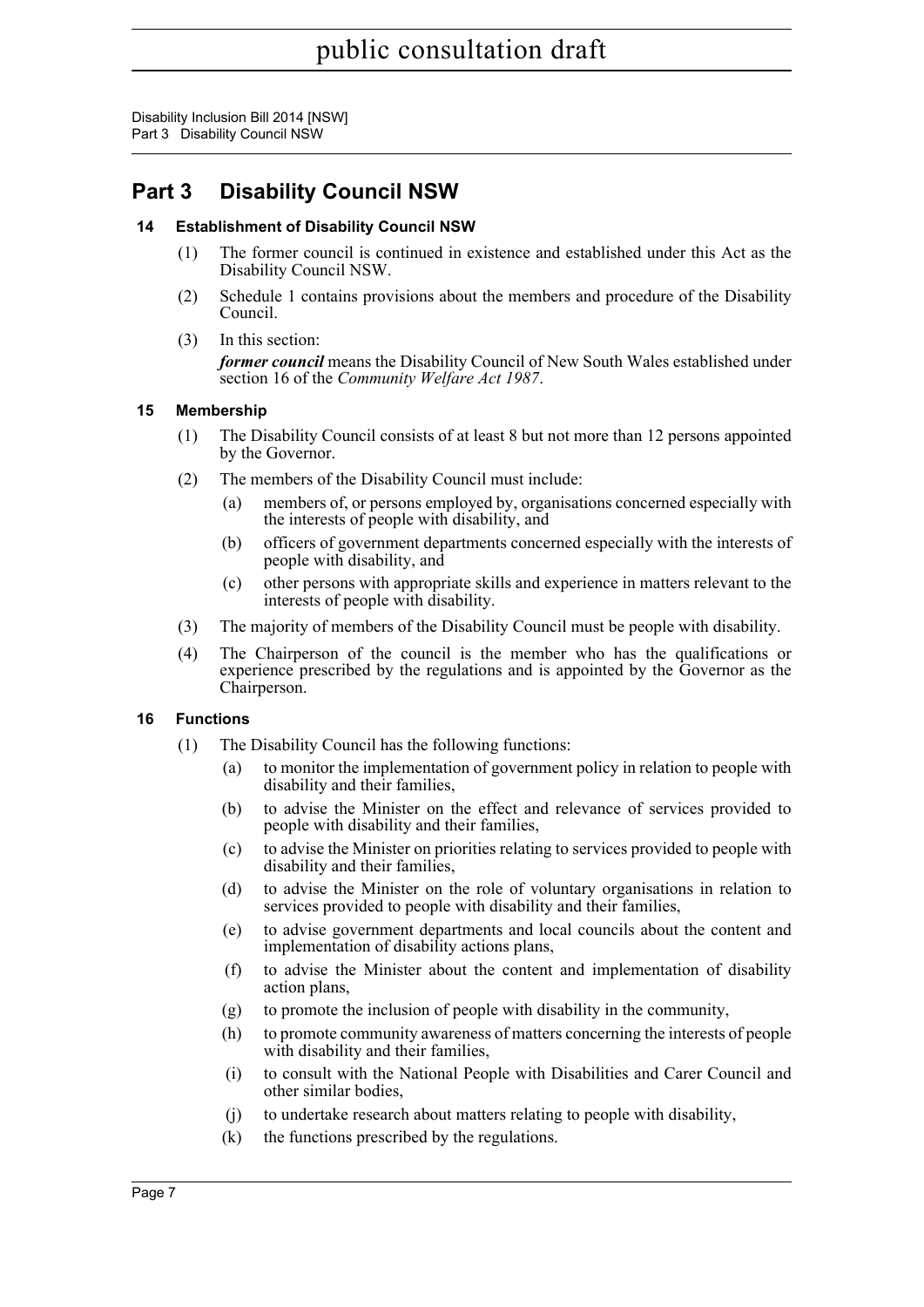Disability Inclusion Bill 2014 [NSW] Part 3 Disability Council NSW

- (2) For the purpose of exercising its functions, the Disability Council may request information or advice from any public or local authority.
- (3) A public or local authority to which a request for information or advice is made is authorised to comply with the request.

#### <span id="page-18-0"></span>**17 Assistance to Disability Council**

The Minister may give assistance, including financial assistance, to the Disability Council to ensure the proper exercise of its functions.

#### <span id="page-18-1"></span>**18 Reporting requirements**

- (1) The Disability Council must, if required by the Minister, give the Minister a report about the exercise of its functions.
- (2) The report must include information about the matters directed by the Minister.
- (3) The report may contain other information or advice the Disability Council considers appropriate.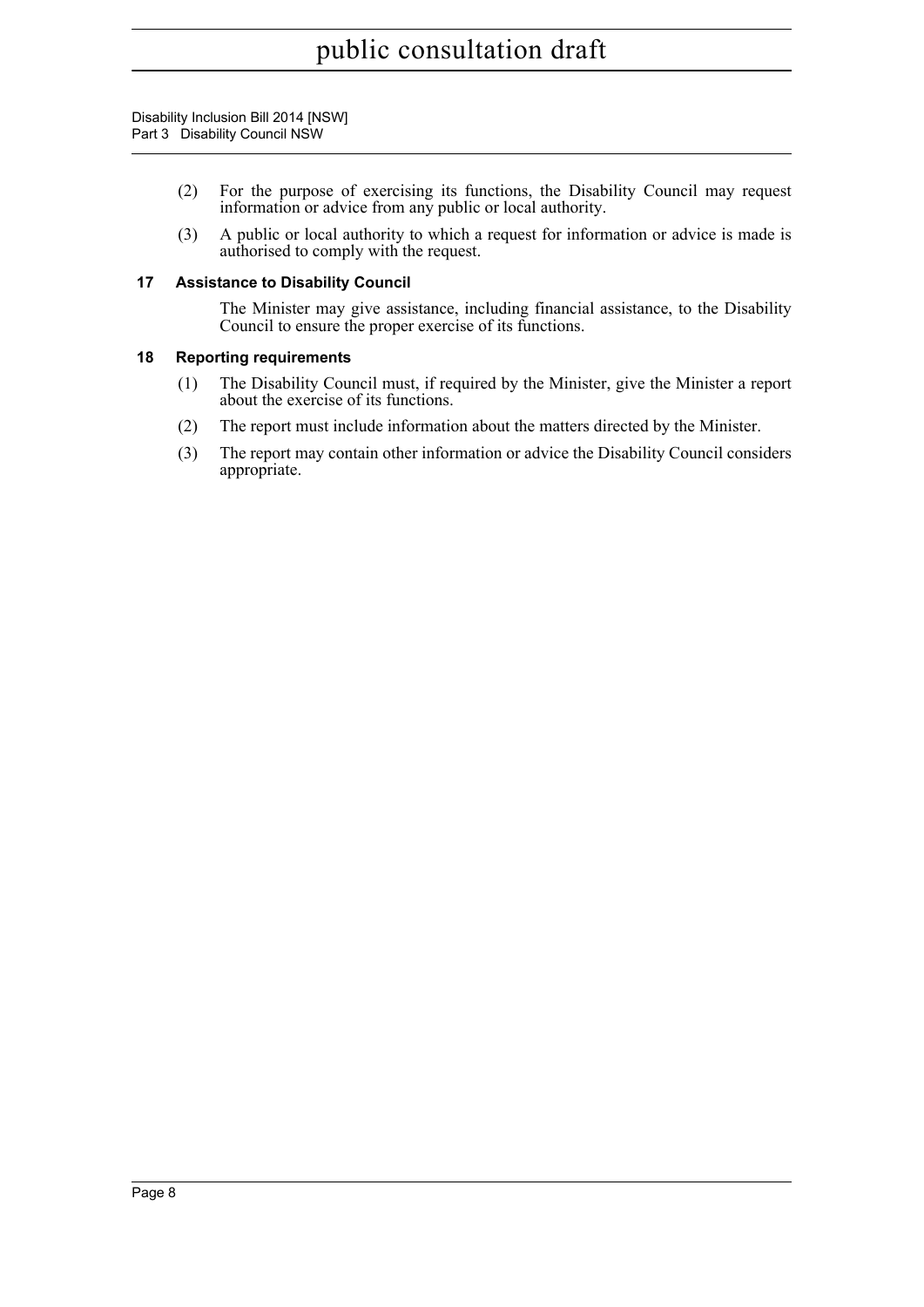Disability Inclusion Bill 2014 [NSW] Part 4 Service standards

### <span id="page-19-0"></span>**Part 4 Service standards**

**Note.** Compliance with the disability service standards is a prescribed condition for the provision of financial assistance, under Part 5, to non-government organisations. Compliance with the accommodation and service standards may be a condition of the provision of financial assistance to non-government organisations. Compliance would be required only while financial assistance is being provided.

#### <span id="page-19-1"></span>**19 Meaning of "supported accommodation"**

- (1) In this Act, *supported accommodation* means premises in which:
	- (a) a person with disability (the *first person*) is living in a shared living arrangement (whether short-term or permanently) with at least one other person with disability who is not a member of the first person's family, and
	- (b) support is provided on-site.
- (2) Supported accommodation includes premises, or a type of premises, prescribed by the regulations to be supported accommodation.
- (3) However, supported accommodation does not include:
	- (a) an assisted boarding house within the meaning of the *Boarding Houses Act 2012*, or
	- (b) other premises, or a type of premises, prescribed by the regulations not to be supported accommodation.

#### <span id="page-19-2"></span>**20 Disability service standards**

- (1) The regulations may make provision for or with respect to standards (*disability service standards*) relating to the provision of supports and services for people with disability to improve the quality and effectiveness of the supports and services.
- (2) The Director-General must make the disability service standards publicly available.

#### <span id="page-19-3"></span>**21 Accommodation and service standards**

- (1) The regulations may make provision for or with respect to standards (*accommodation and service standards*) relating to the provision of supports, services and accommodation for people with disability in supported accommodation.
- (2) The Director-General must make the accommodation and service standards publicly available.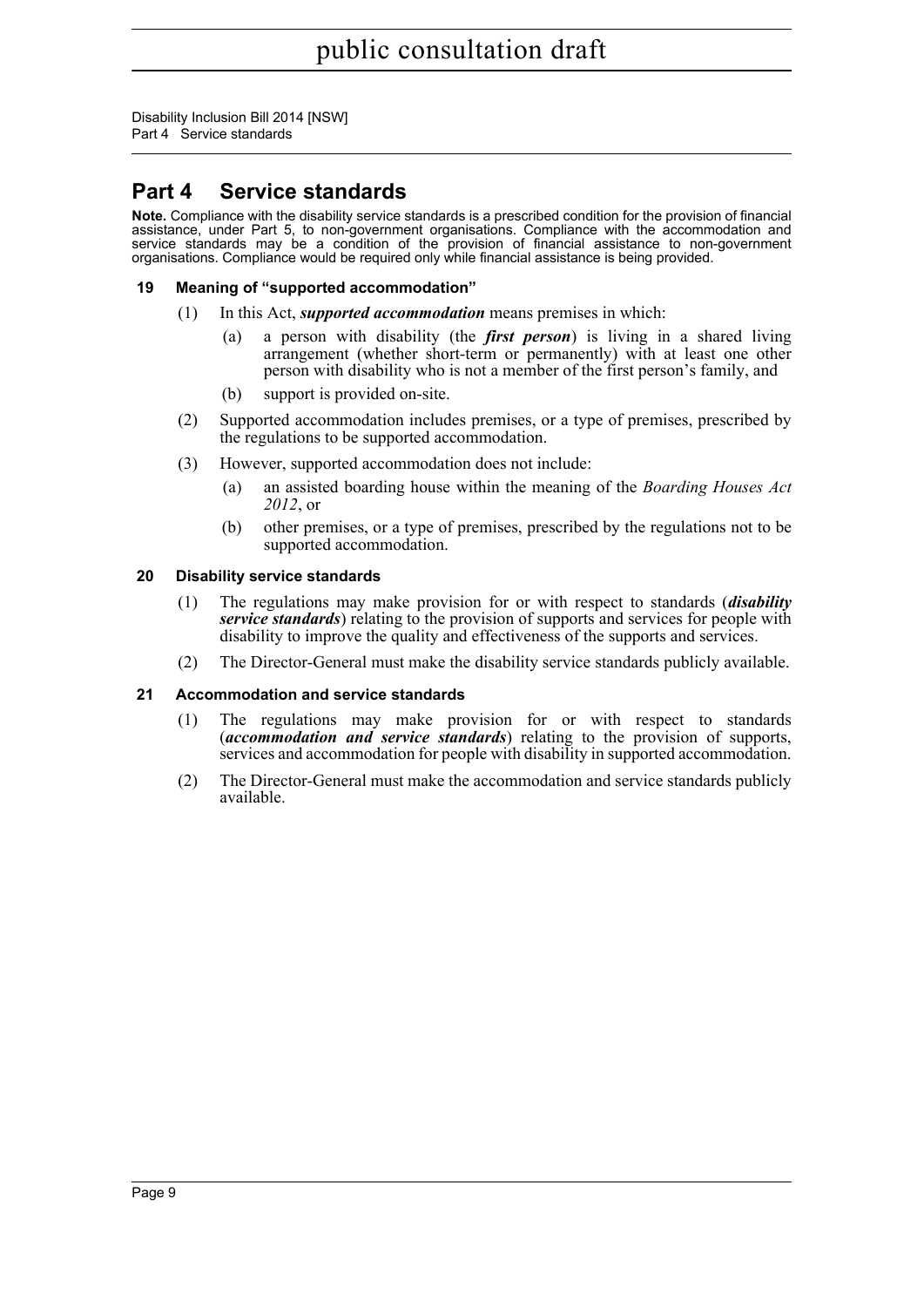### <span id="page-20-0"></span>**Part 5 Funding arrangements**

#### <span id="page-20-1"></span>**Division 1 Preliminary**

#### <span id="page-20-2"></span>**22 Purpose of Part and its achievement**

- (1) The purpose of this Part is to facilitate the provision of supports and services to persons in the target group.
- (2) The purpose is to be achieved by the provision of financial assistance directly to individuals, or to eligible organisations (including the part of the Department in which this Act is administered), for the purpose of providing supports and services.
- (3) The financial assistance is to be provided during the transition to the National Disability Insurance Scheme.

#### <span id="page-20-3"></span>**23 Meaning of "person in the target group"**

- (1) A *person in the target group* is a person who has a disability, whether or not of a chronic episodic nature, that:
	- (a) is attributable to an intellectual, cognitive, neurological, psychiatric, sensory or physical impairment, or a combination of any of those impairments, and
	- (b) is permanent or likely to be permanent, and
	- (c) results in a significant reduction in the person's functional capacity in one or more areas of major life activity, including, for example, communication, social interaction, learning, mobility, decision-making, self care and self management, and
	- (d) results in the need for support, whether or not of an ongoing nature requiring significant support services.
- (2) For the purposes of this Act, each of the following persons (within the meaning of the *Mental Health Act 2007*) is a person in the target group if the services provided to the person for his or her care are not inconsistent with the objects and relevant requirements of that Act:
	- (a) an involuntary patient or a forensic patient,
	- (b) a person subject to a community treatment order,
	- (c) a person under detention in a mental health facility.
- (3) For the purposes of this Act, a person in the target group includes a child under 6 years of age who has developmental delay within the meaning of the *National Disability Insurance Scheme Act 2013* of the Commonwealth.
- (4) To remove any doubt, a person with a permanent disability is a person in the target group even if the severity of the person's impairment because of the disability may improve.

#### <span id="page-20-4"></span>**Division 2 Financial assistance for individuals**

#### <span id="page-20-5"></span>**24 Provision of financial assistance**

- (1) The Minister may provide financial assistance to, or on behalf of, an individual who is a person in the target group to enable the individual to obtain supports and services.
- (2) Financial assistance may be provided:
	- (a) directly to the individual, or
	- (b) to a person nominated by the individual, or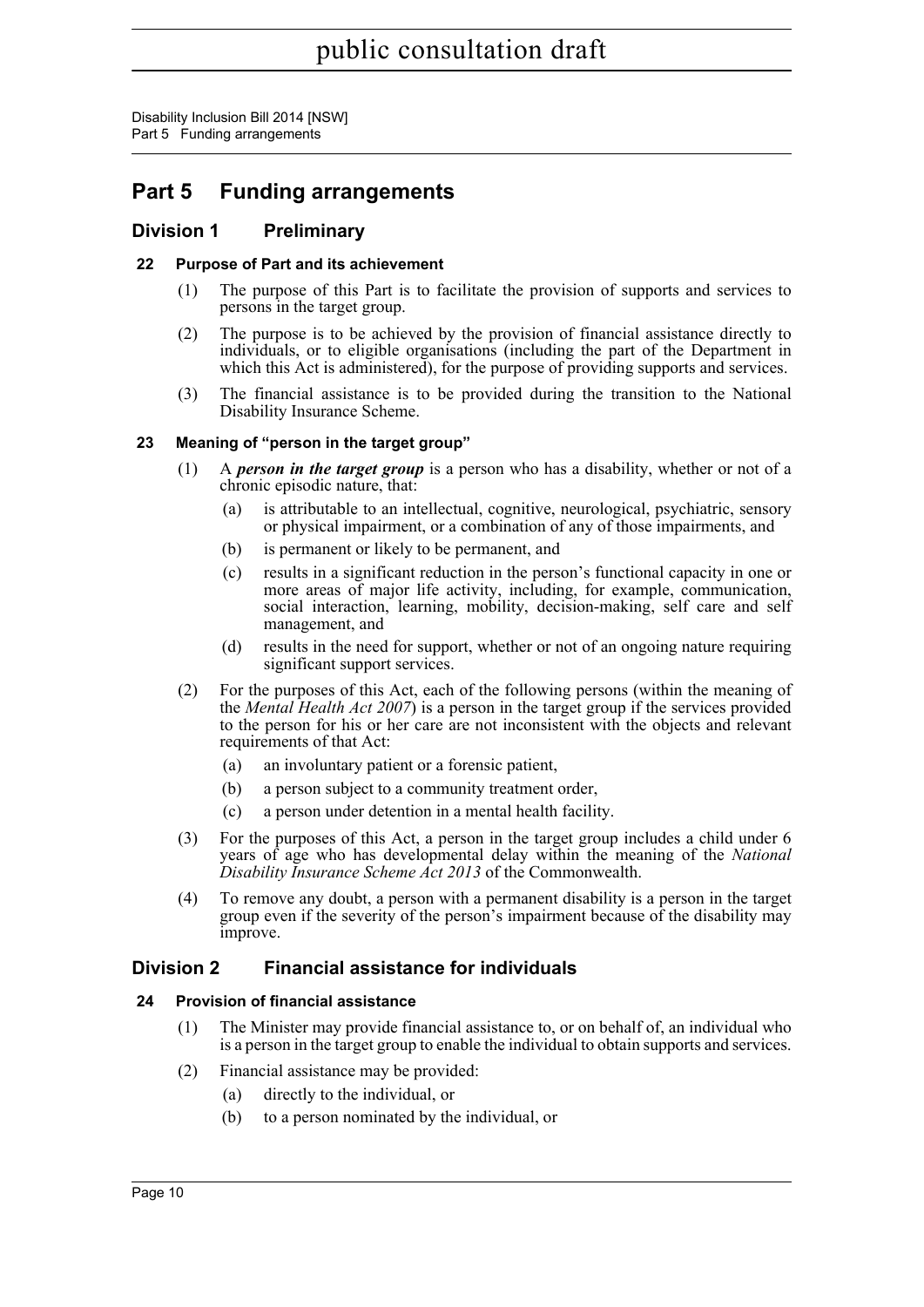Disability Inclusion Bill 2014 [NSW] Part 5 Funding arrangements

- (c) to an eligible organisation that is a plan manager for the purpose of administering, as directed by the individual, the financial assistance, or
- (d) to an eligible organisation for the purpose of providing supports and services specifically to the individual, or
- (e) in a way that is a combination of the ways referred to in paragraphs  $(a)$ –(d).
- (3) Financial assistance may be provided to a person referred to in subsection (2) (a) or (b) only if the person has entered into an agreement under section 26 for the assistance.
- (4) Financial assistance may be provided to a non-government organisation only if the organisation has entered into an agreement under section 28 for the assistance.
- (5) The Minister may require an eligible organisation to which subsection (4) does not apply to enter into an agreement in relation to financial assistance provided to it under this Division.
- (6) Financial assistance may be provided on the conditions the Minister considers appropriate, having regard to the circumstances of the individual who is a person in the target group.
- (7) Without limiting subsection (6), the circumstances may include the particular types of supports or services that the individual can obtain and the types of eligible organisation from which the supports or services can be obtained.
- (8) In deciding how to provide financial assistance under subsection (2), and the conditions on which it is provided, the Minister:
	- (a) must have regard to the views of the individual who is a person in the target group, and
	- (b) may have regard to other matters the Minister considers appropriate, including, for example, the nature of the supports and services to be obtained and any risks involved in providing assistance directly to the individual.
- (9) Financial assistance provided to a non-government organisation is also subject to the prescribed conditions.
- (10) In this section:

*plan manager* means an eligible organisation that provides a service of administering individual funding for a person in the target group, whether or not it also provides a service of coordinating supports and services for the person.

#### <span id="page-21-0"></span>**25 Notice about provision of financial assistance**

- (1) If the Minister decides not to provide financial assistance under this Division to, or on behalf of, an individual who is a person in the target group, notice of the decision and the reason for it must be given to the individual.
- (2) If the Minister decides to provide financial assistance to a person referred to in section 24 (2) (a) or (b) subject to a condition, notice of the decision must be given to the person specifying:
	- (a) the reason for the decision, and
	- (b) that the person may apply for a review of the decision and how to apply for the review.
- (3) If the Minister decides to provide financial assistance on behalf of an individual who is a person in the target group instead of directly to the individual, notice of the decision must be given to the individual specifying:
	- (a) the reason for the decision, and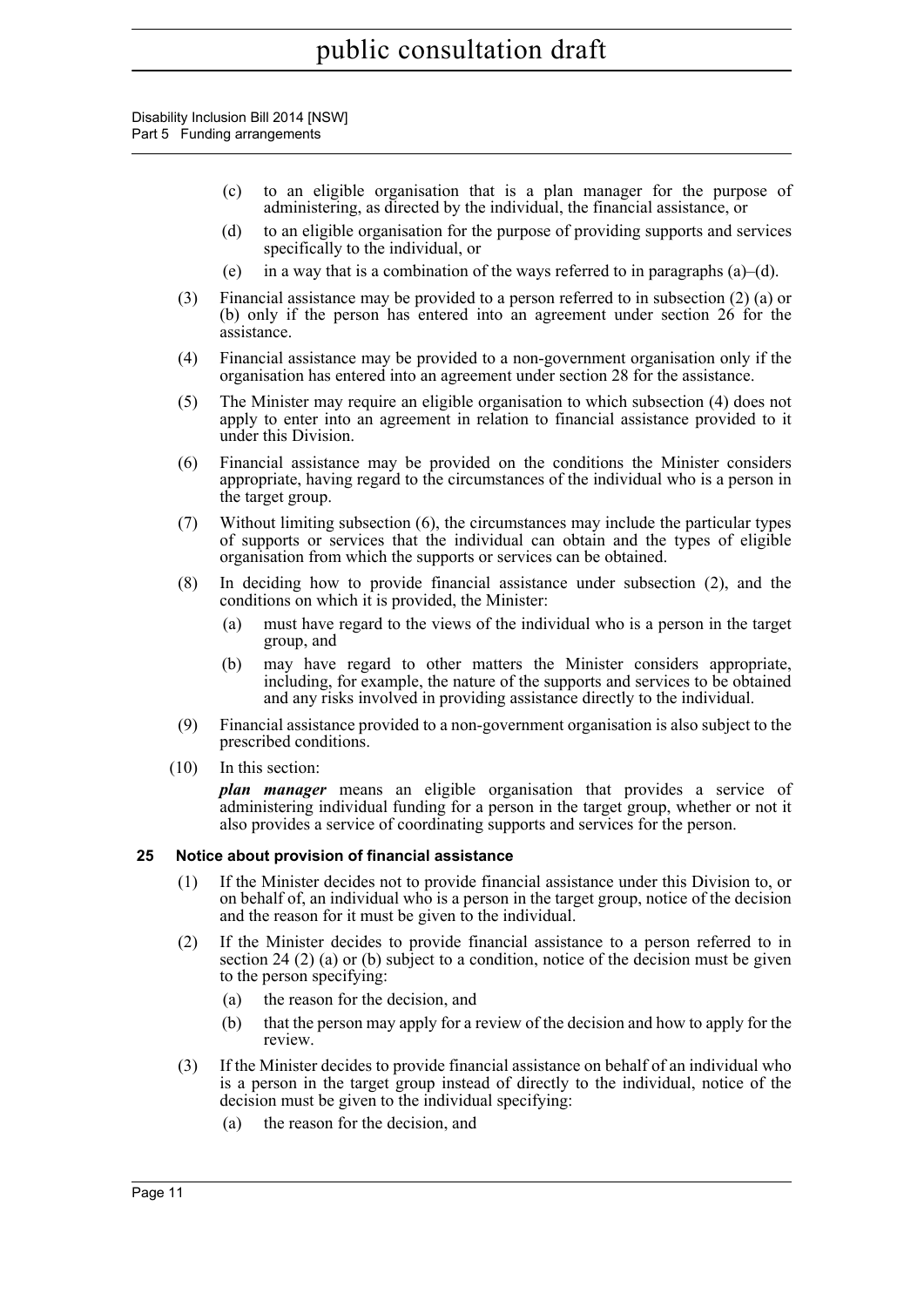> (b) that the individual may apply for a review of the decision and how to apply for the review.

#### <span id="page-22-0"></span>**26 Agreement about financial assistance**

- (1) The Director-General may enter into an agreement with a person referred to in section 24 (2) (a) or (b) in relation to the provision of financial assistance under this Division.
- (2) The agreement must specify the following:
	- (a) the nature of the supports and services to be obtained with the financial assistance,
	- (b) the outcomes intended to be achieved by the provision of the supports and services,
	- (c) the conditions, if any, on which the assistance is provided,
	- (d) the period for which the agreement is in force,
	- (e) other matters the Director-General considers appropriate.
- (3) The agreement may provide that the financial assistance is to cease if the supports and services for which the assistance is given are provided under the NDIS arrangements.
- (4) Subsections (2) and (3) do not limit the matters that may be included in an agreement.

#### <span id="page-22-1"></span>**Division 3 Financial assistance for eligible organisations**

#### <span id="page-22-2"></span>**27 Provision of financial assistance**

- (1) The Minister may provide financial assistance to an eligible organisation to enable the organisation to provide supports and services to persons in the target group.
- (2) Financial assistance may be provided to a non-government organisation only if the organisation has entered into an agreement under section 28 in relation to the assistance.
- (3) The Minister may require an eligible organisation to which subsection (2) does not apply to enter into an agreement in relation to the financial assistance.

#### <span id="page-22-3"></span>**28 Agreement about financial assistance**

- (1) The Director-General may enter into an agreement with an eligible organisation in relation to financial assistance provided under this Division or Division 2.
- (2) An agreement entered into with a non-government organisation:
	- (a) is subject to the prescribed conditions, and
	- (b) must specify the following:
		- (i) how the organisation intends to have regard to the disability principles in the provision of supports and services,
		- (ii) the purposes for which the financial assistance may be applied,
		- (iii) the particular amounts to be applied for the purposes,
		- (iv) the outcomes to be achieved for persons in the target group as a result of the provision to them by the organisation of the supports and services,
		- (v) the rights of the persons in the target group in relation to the provision of the supports and services or otherwise,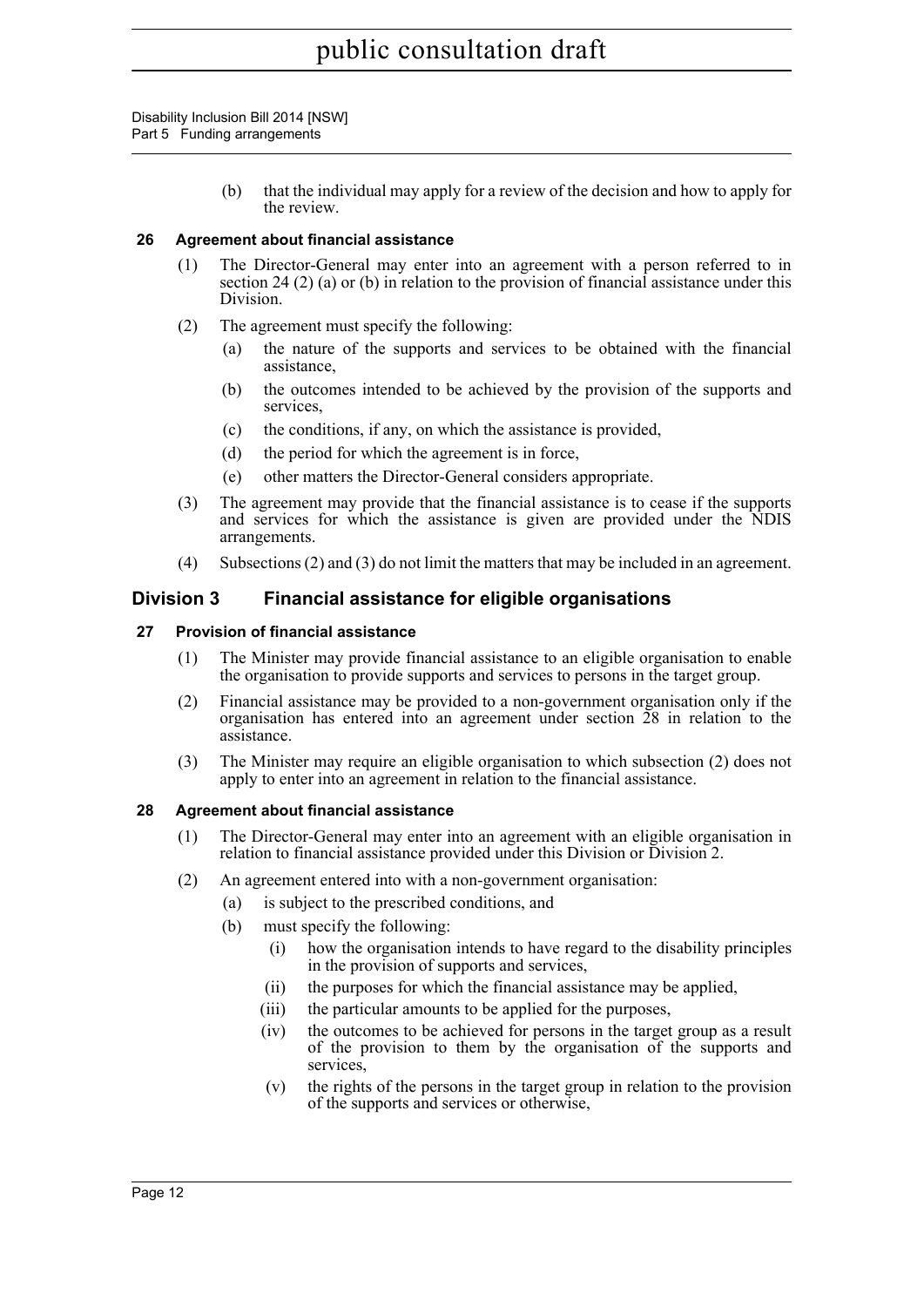- (vi) the performance indicators to be used to measure the outcomes achieved for persons in the target group as a result of the provision of the supports and services to them by the organisation,
- (vii) the conditions, other than the prescribed conditions, of the agreement,
- (viii) other matters prescribed by the regulations.
- (3) If the organisation is to provide supports and services that include accommodation in supported accommodation, it may be a condition of the agreement that the organisation must comply with the accommodation and service standards in providing the supports and services.

#### <span id="page-23-0"></span>**29 Conditions about disability service standards**

- (1) It is a condition of the provision of financial assistance to a non-government organisation that the organisation must give the Director-General evidence to show the organisation has been assessed, by an entity determined by the Director-General, as an organisation that can provide supports and services in compliance with the disability service standards.
- (2) It is a condition of the provision of financial assistance to any eligible organisation that the organisation must comply with the disability service standards in providing supports and services to persons in the target group.

#### <span id="page-23-1"></span>**30 Conditions about probity checks on workers**

- (1) It is a condition of the provision of financial assistance to an eligible organisation that the organisation must ensure the requirements of this section relating to its workers are complied with.
- (2) The organisation must not engage a person as a worker unless it is satisfied that the person is a suitable person to be involved in the provision of supports and services to persons in the target group.
- (3) In deciding whether a person is a suitable person for subsection (2), the organisation must ensure that a criminal record check is conducted or obtained in relation to the person before the person is engaged as a worker.
- (4) The organisation must ensure that a new criminal record check is conducted or obtained in relation to a worker of the organisation before the end of each 4 year period after the first criminal record check of the person is conducted or obtained.
- (5) The organisation must not engage or continue to engage a person as a worker of the organisation if:
	- (a) the organisation is satisfied from the person's criminal record check that the person has been convicted of a prescribed criminal offence, or
	- (b) the person refuses to obtain or submit to a criminal record check for the purposes of this section.
- (6) The regulations may make provision relating to obtaining and conducting criminal record checks for the purposes of this section, including the use of a statutory declaration to verify a person's criminal record when a criminal record check cannot be conducted or obtained.
- (7) If the regulations provide for the use of a statutory declaration to verify a person's criminal record and an organisation uses a statutory declaration instead of a criminal record check for the purposes of this section:
	- (a) a requirement in subsection (3) or (4) to conduct or obtain a criminal record check is taken to be a requirement to obtain a statutory declaration about the person's criminal record, and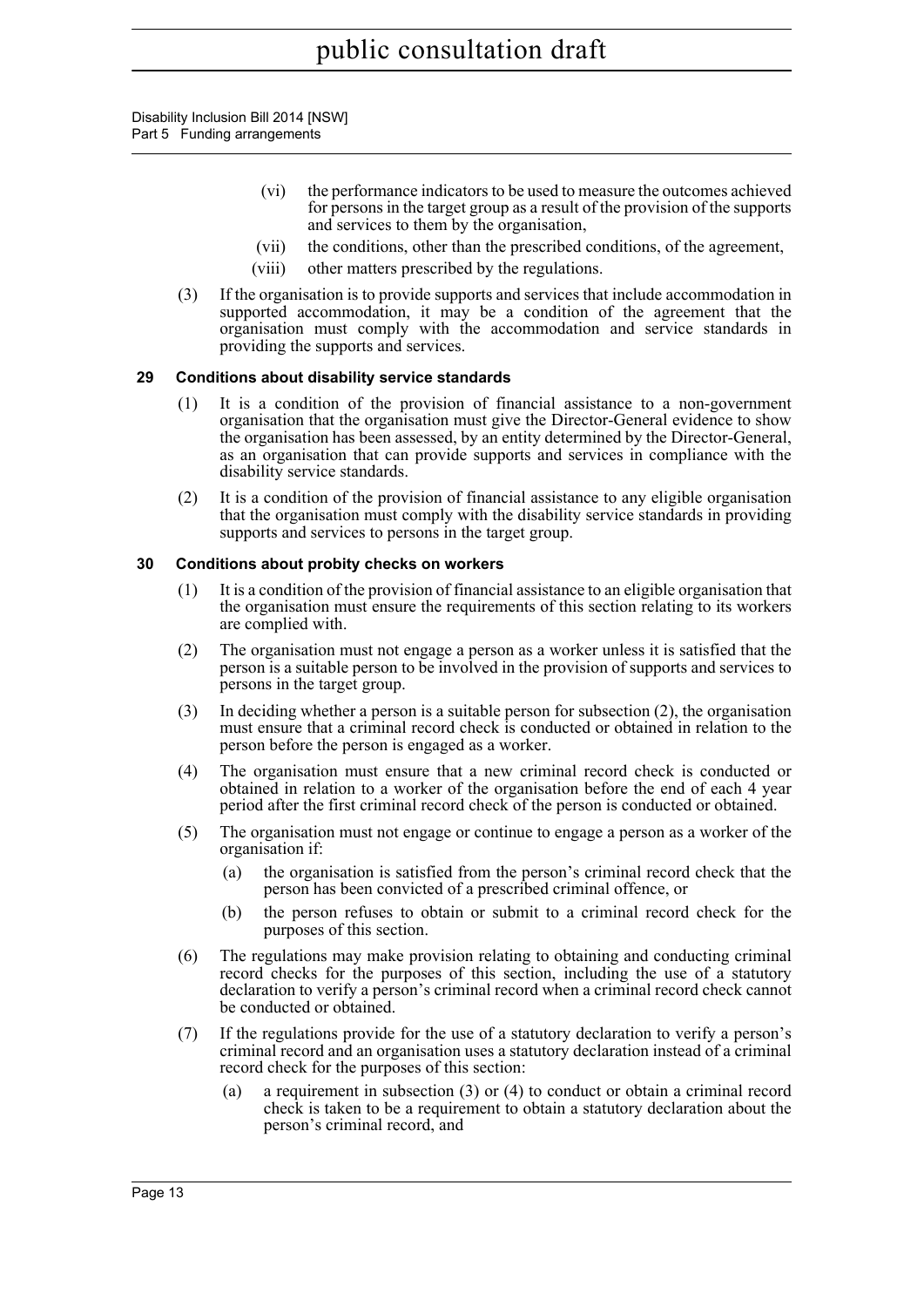- (b) subsection (5) (a) applies as if the reference in that subsection to a criminal record check were a reference to a statutory declaration, and
- (c) subsection (5) (b) applies as if the reference in that subsection to obtain or submit to a criminal record check were a reference to provide a statutory declaration.
- (8) In this section:

*prescribed criminal offence* means:

- (a) an offence stated in Schedule 2, or
- (b) another offence prescribed by the regulations.

*worker* of an eligible organisation means a person engaged by the organisation in working directly with persons in the target group in any of the following capacities:

- (a) as an employee,
- (b) as a volunteer,
- (c) as a person undertaking vocational training,
- (d) as a self-employed person, contractor or subcontractor.

#### <span id="page-24-0"></span>**Division 4 Suspending and terminating financial assistance**

#### <span id="page-24-1"></span>**31 Suspension of financial assistance**

- (1) The Director-General may, by notice served on a person or eligible organisation receiving financial assistance under this Part, suspend the assistance on any of the following grounds:
	- (a) the Director-General reasonably believes the person in the target group to, or on behalf of, whom it is provided:
		- (i) is no longer using the supports and services, or **Note.** For example, a person in the target group may no longer be using supports and services because the person is hospitalised.
		- (ii) is obtaining the supports and services other than by way of the financial assistance,
	- (b) the Director-General reasonably believes the person or organisation receiving the assistance has not complied with:
		- (i) the prescribed conditions, if any, relating to the assistance, or
		- (ii) an agreement under which it is provided, or
		- (iii) a notice given under section 35,
	- (c) the grounds prescribed by the regulations.
- (2) Notice of a decision to suspend financial assistance must specify:
	- (a) the reason for the decision and the period, of not more than 90 days, during which the assistance is suspended, and
	- (b) that the person or organisation receiving the assistance may apply for a review of the decision and how to apply for the review.
- (3) Before the period referred to in subsection (2) (a) ends, the Director-General may suspend the financial assistance for a further period in accordance with this section.
- (4) If financial assistance is suspended under this section, the Director-General may arrange for alternative supports and services for the relevant person in the target group while it is suspended.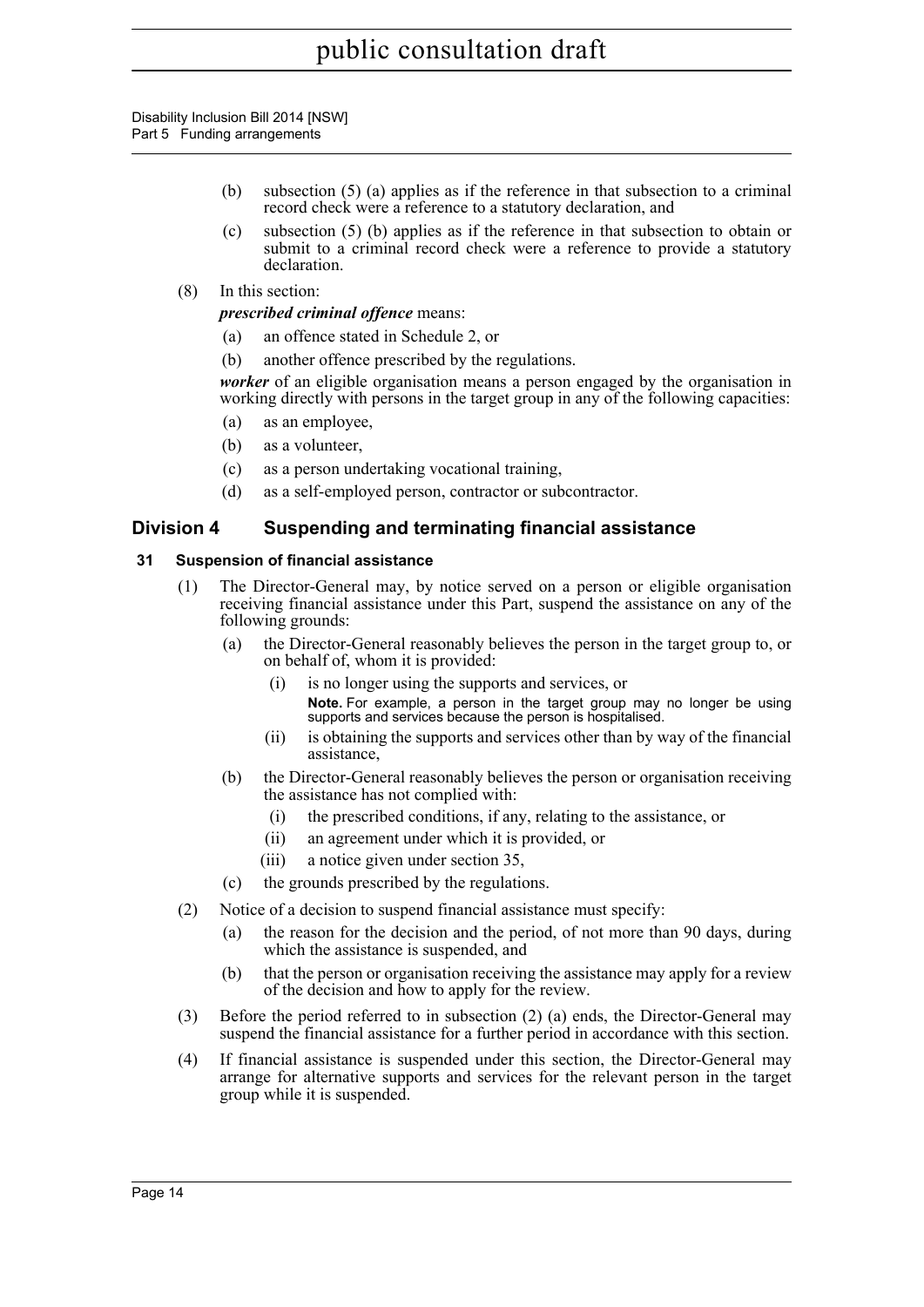#### <span id="page-25-0"></span>**32 Termination of financial assistance**

- (1) The Director-General may, by notice served on a person or eligible organisation receiving financial assistance under this Part, terminate a part or all of the financial assistance on any of the following grounds:
	- (a) the Director-General reasonably believes the person or organisation receiving the assistance has not complied with:
		- (i) the prescribed conditions, if any, relating to the assistance, or
		- (ii) an agreement under which it is provided, or
		- (iii) a notice given under section 35,
	- (b) the grounds prescribed by the regulations.
- (2) Before terminating the financial assistance, the Director-General must:
	- (a) give the person or eligible organisation a notice that:
		- (i) specifies the reason for the proposed termination, and
		- (ii) specifies the day, that is reasonable in the circumstances, the termination is to have effect, and
		- (iii) if the proposed termination is not for a prescribed purpose—invites the person or organisation to give the Director-General, within the reasonable period specified in the notice, a submission about the termination, and
	- (b) consider any submission received in accordance with paragraph (a) (iii).
- (3) The termination of financial assistance has effect despite any agreement entered into under this Part by the person or eligible organisation and the Director-General.
- (4) Notice of a decision to terminate financial assistance must specify:
	- (a) the reason for the decision, and
	- (b) if the termination is other than for a prescribed purpose—that the person receiving the assistance may apply for a review of the decision and how to apply for the review.
- (5) In this section:

*prescribed purpose* means the implementation of NDIS arrangements or another purpose prescribed by the regulations to be a prescribed purpose.

#### <span id="page-25-1"></span>**Division 5 Review of decisions**

#### <span id="page-25-2"></span>**33 Review of decisions by Civil and Administrative Tribunal**

Each of the following decisions is an administratively reviewable decision for the purposes of section 28 (1) (a) of the *Community Services (Complaints, Reviews and Monitoring) Act 1993*:

- (a) a decision under section 24 to impose a condition on the provision of financial assistance to a person referred to in section 24 (2) (a) or (b),
- (b) a decision under section 24 to provide financial assistance on behalf of an individual who is a person in the target group instead of providing the assistance directly to the individual,
- (c) a decision under section 31 to suspend financial assistance,
- (d) a decision under section 32 to terminate financial assistance, if the termination was other than for a prescribed purpose within the meaning of that section.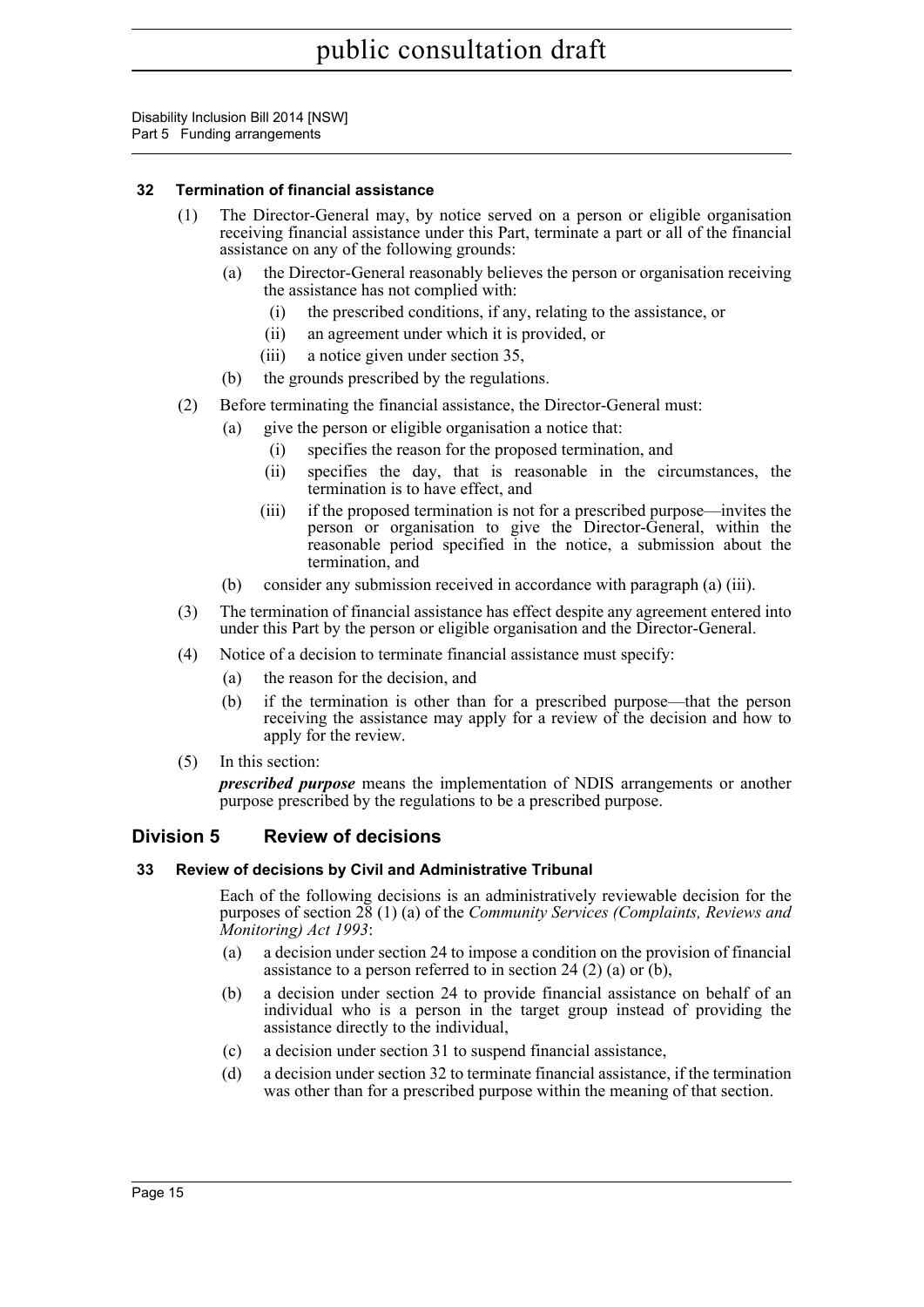#### <span id="page-26-0"></span>**Division 6 Miscellaneous**

#### <span id="page-26-1"></span>**34 Financial assistance to promote objects of Act**

- (1) The Minister may provide financial assistance to a government department, local council or another entity for the purpose of promoting the objects of this Act.
- (2) The financial assistance may be provided in relation to a particular matter, and subject to the conditions, the Minister considers appropriate.

#### <span id="page-26-2"></span>**35 Giving information**

- (1) This section applies if the Director-General reasonably believes a person receiving, or seeking to receive, financial assistance under this Part has information, or a document in the person's possession or control, relating to:
	- (a) the provision of the financial assistance, or
	- (b) obtaining or providing supports or services with the financial assistance, or
	- (c) compliance with the person's agreement entered into under this Part in relation to the financial assistance.
- (2) The Director-General may, by notice given to the person, require the person to give the information or document to the Director-General.
- (3) The notice must specify:
	- (a) the nature of the information or document, and
	- (b) how the person is to give the information or document, and
	- (c) the reasonable period, of at least 14 days, within which the information or document, is to be given.
- (4) The person must comply with the notice.

**Note.** It is an offence under section 307B of the *Crimes Act 1900* to give false or misleading information to a person exercising a power, authority, duty or function under, or in connection with, a law of the State.

#### <span id="page-26-3"></span>**36 Protection from liability for giving information**

If a person, acting in good faith, gives information or a document in accordance with section 35, the person:

- (a) is not liable to any civil or criminal action for giving the information or document, and
- (b) cannot be held to have breached any code of professional etiquette or ethics or departed from any accepted standards of professional conduct as a result of giving the information or document.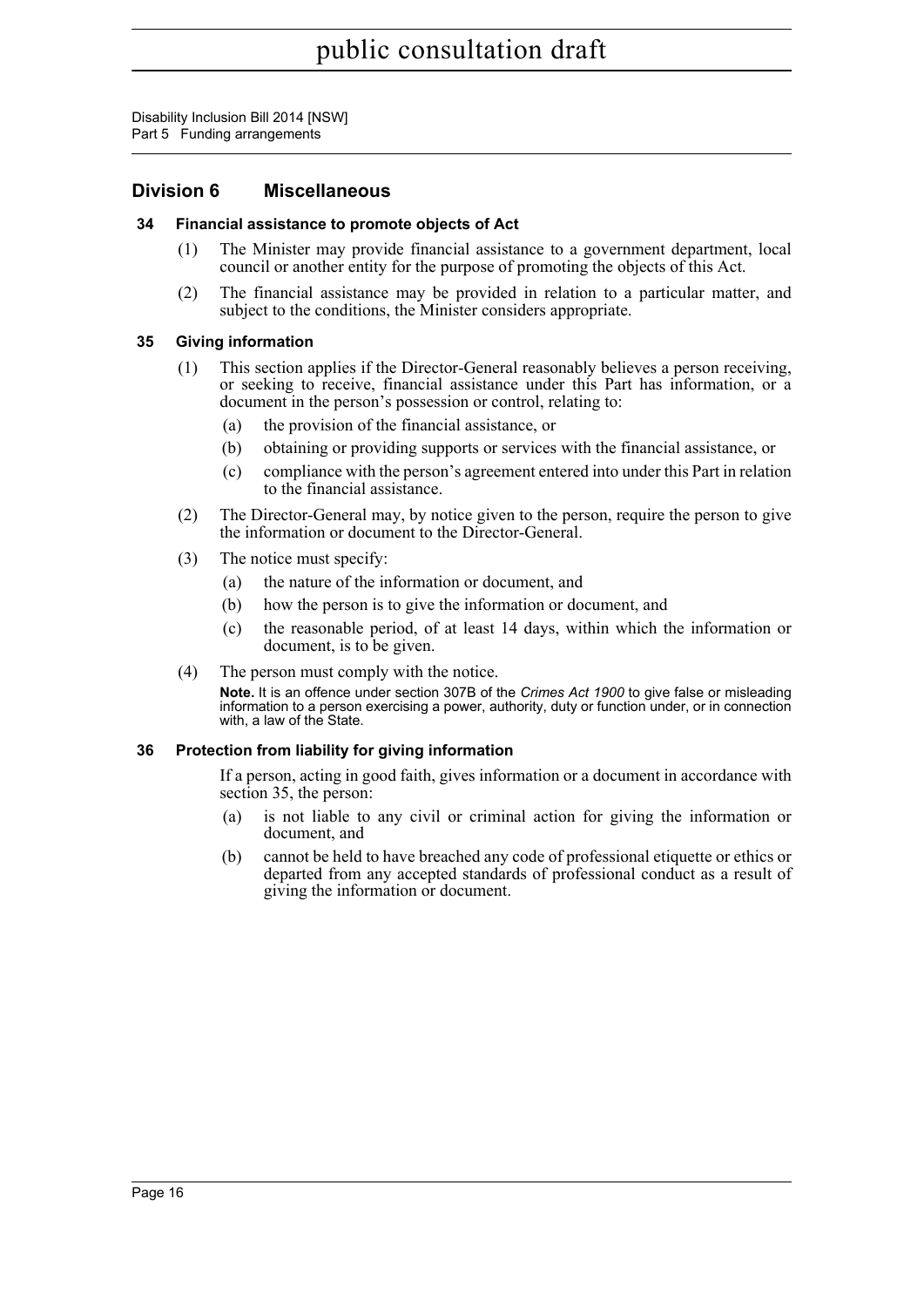### <span id="page-27-0"></span>**Part 6 Restrictive interventions**

#### <span id="page-27-1"></span>**Division 1 Preliminary**

#### <span id="page-27-2"></span>**37 Purpose of Part**

The purpose of this Part is to regulate the use of restrictive interventions on persons receiving a disability service with a view to reducing the use of restrictive interventions.

#### <span id="page-27-3"></span>**38 Definitions**

#### In this Part:

*authorised*, in relation to a behaviour support plan, means the plan has been approved under this Part by a Restricted Practice Authorisation Panel and the approval is in force.

*behaviour support plan* means a plan that:

- (a) is prepared for a person with disability, and
- (b) specifies a range of strategies to be used in supporting the person's behaviour, and
- (c) includes the matters or requirements prescribed for the plan by the regulations.

*chemical restraint* means the use of medication or a chemical substance for the primary purpose of influencing a person's behaviour or movement, but does not include the use of medication prescribed by a medical practitioner for the treatment of, or to enable the treatment of, a diagnosed mental disorder, a physical illness or physical condition.

*disability service* of a disability service provider means a service specifically for the support of persons with disability that is provided by the disability service provider. *emergency use provision* means section 49.

*guardian* has the meaning it has in the *Guardianship Act 1987*.

*guidelines* means the guidelines for using restraint or seclusion issued by the Director-General under section 39.

*mechanical restraint* means the use of a device to prevent, restrict or subdue a person's movement for the primary purpose of influencing a person's behaviour, but does not include the use of a device for therapeutic or non-behavioural purposes (for example, the use of a device to assist a person with functional activities as part of occupational therapy or to allow for safe transportation).

*person in need of a guardian* has the meaning it has in the *Guardianship Act 1987*.

*physical restraint* means the sustained or prolonged use of physical force to prevent, restrict or subdue movement of a person's body, or a part of a person's body, for the primary purpose of influencing the person's behaviour, but does not include an action taken to guide or direct a person away from potential harm or injury consistent with the reasonable exercise of care towards the person.

*restraint* means chemical restraint, mechanical restraint or physical restraint.

*Restricted Practice Authorisation Panel* means a panel established under section 42.

*restrictive intervention* means chemical restraint, mechanical restraint, physical restraint or seclusion.

*seclusion* means the sole confinement of a person with disability in a room or physical space, at any time, from which voluntary exit is prevented, not facilitated or implied not to be allowed.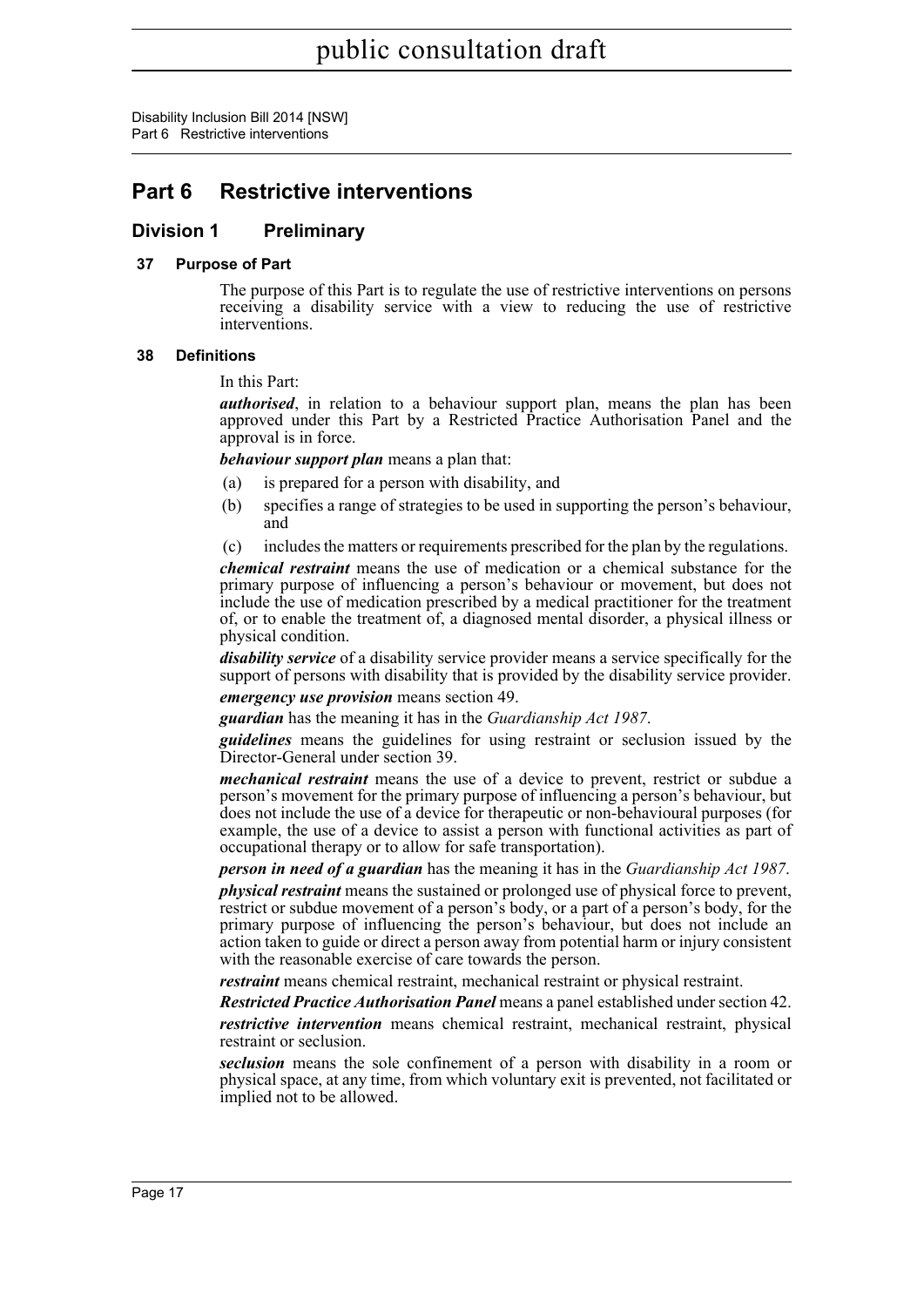#### <span id="page-28-0"></span>**39 Guidelines**

- (1) The Director-General may issue guidelines (not inconsistent with this Act or the regulations) relating to the use of restrictive interventions to assist people who are using, or proposing to use, restraint or seclusion on a person receiving a disability service.
- (2) The guidelines may specify persons the Director-General considers to be appropriate persons with whom a disability service provider must consult in preparing or reviewing a behaviour support plan.
- (3) A person who is using, or proposing to use, restraint or seclusion on a person receiving a disability service must have regard to the guidelines in relation to the use or proposed use.
- (4) The Director-General must publish the guidelines on the Department's website.

#### <span id="page-28-1"></span>**40 Relationship with Guardianship Tribunal**

This Part does not limit or otherwise affect a function of, or the exercise of a function by, the Guardianship Tribunal under the *Guardianship Act 1987*.

#### <span id="page-28-2"></span>**41 Relationship with Children and Young Persons (Care and Protection) Act 1998**

- (1) This Part does not limit or otherwise affect the operation of sections 158 and 175 of the *Children and Young Persons (Care and Protection) Act 1998*, including any regulations made in accordance with the provisions.
- (2) If there is an inconsistency between this Part and the provisions or regulations referred to in subsection (1), the provisions and regulations prevail to the extent of the inconsistency.

#### <span id="page-28-3"></span>**Division 2 Restricted Practice Authorisation Panels**

#### <span id="page-28-4"></span>**42 Establishment and membership**

- (1) The Director-General may establish panels of persons for the purpose of considering and approving behaviour support plans that provide for the use of restraint or seclusion in a disability service of the Department.
- (2) A disability service provider, other than a provider referred to in subsection (1), may establish panels of persons for the purpose of considering and approving behaviour support plans that provide for the use of restraint or seclusion in a disability service of the provider.
- (3) A panel established under subsection (1) or (2) is called a Restricted Practice Authorisation Panel.
- (4) A Restricted Practice Authorisation Panel consists of 3 persons appointed by the Director-General or disability service provider that establishes the panel, at least one of whom must be a person who is independent of the Department or provider and has the qualifications or experience prescribed by the regulations.

#### <span id="page-28-5"></span>**Division 3 Use of restraint or seclusion**

#### <span id="page-28-6"></span>**43 Behaviour support plan to provide for use of restraint or seclusion**

- (1) If a disability service provider proposes to use restraint or seclusion on a person receiving a disability service of the provider, the disability service provider must prepare a behaviour support plan for the person that:
	- (a) includes positive strategies to help in dealing with the person's behaviour, and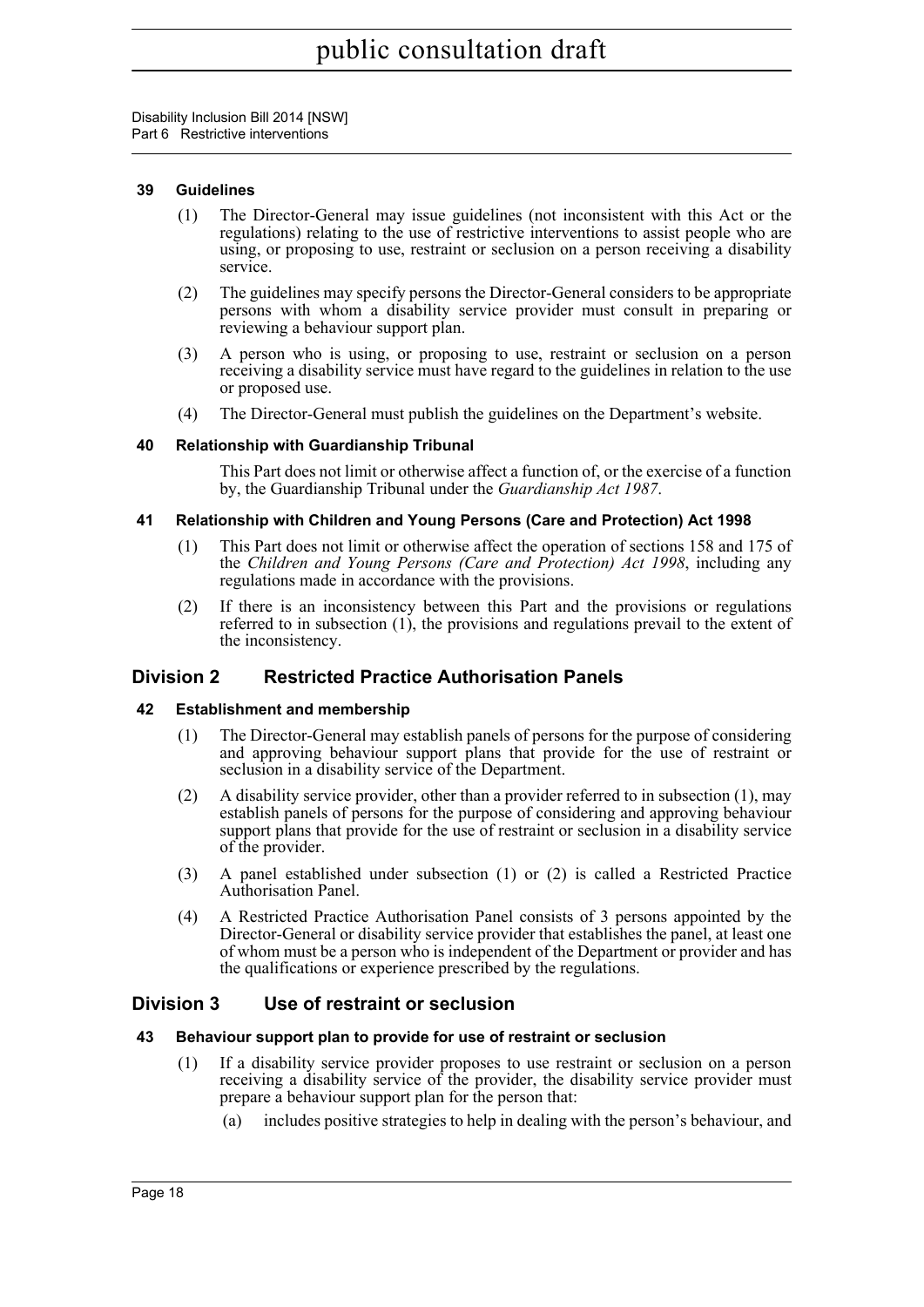- (b) specifies the circumstances in which the proposed form of restraint or seclusion is to be used, and
- (c) explains how the use of the restraint or seclusion will be of benefit to the person, and
- (d) demonstrates that the use of the restraint or seclusion is the option that is the least restrictive of the person as is possible in the circumstances, and
- (e) includes strategies to reduce or stop the use of restraint or seclusion over time, and
- (f) specifies that restraint or seclusion is to be used only in circumstances in which other strategies for dealing with the person's behaviour have not worked.
- (2) A behaviour support plan must not provide for the use of seclusion on a person under 18 years of age.
- (3) In preparing a behaviour support plan, the disability service provider must consult with:
	- (a) the person for whom the plan is being prepared, and
	- (b) if a person other than the person for whom the plan is being prepared must give consent to the use and form of restraint or seclusion—that person, and
	- (c) the persons specified in the guidelines as appropriate persons with whom a disability service provider must consult in preparing a plan.

#### <span id="page-29-0"></span>**44 Approval and review of behaviour support plan including restraint or seclusion**

- (1) A behaviour support plan prepared by a disability service provider must be approved by a Restricted Practice Authorisation Panel established by the provider before restraint or seclusion in accordance with the plan may be used.
- (2) Approval of a behaviour support plan under subsection (1) may be for not more than 12 months.
- (3) The disability service provider that prepared a behaviour support plan must review the plan at intervals of not more than  $12$  months.
- (4) A person for whom a behaviour support plan has been prepared may at any time ask the disability service provider to review the plan.
- (5) In reviewing a behaviour support plan, the disability service provider must consult with:
	- (a) the person for whom the plan was prepared, and
	- (b) if a person other than the person for whom the plan was prepared must give consent to the use and form of restraint or seclusion—that person, and
	- (c) the persons specified in the guidelines as appropriate persons with whom a disability service provider must consult in reviewing a plan.

#### <span id="page-29-1"></span>**45 Consent to use and form of restraint or seclusion on person 18 years of age or over**

- (1) Subject to the emergency use provision, consent in accordance with this section is required for the use under this Part of restraint or seclusion on a person who is 18 years of age or over.
- (2) If a person receiving a disability service is 18 years of age or over, consent to the use and form of restraint or seclusion may only be given by:
	- (a) if the person is not a person in need of a guardian—the person receiving the disability service, or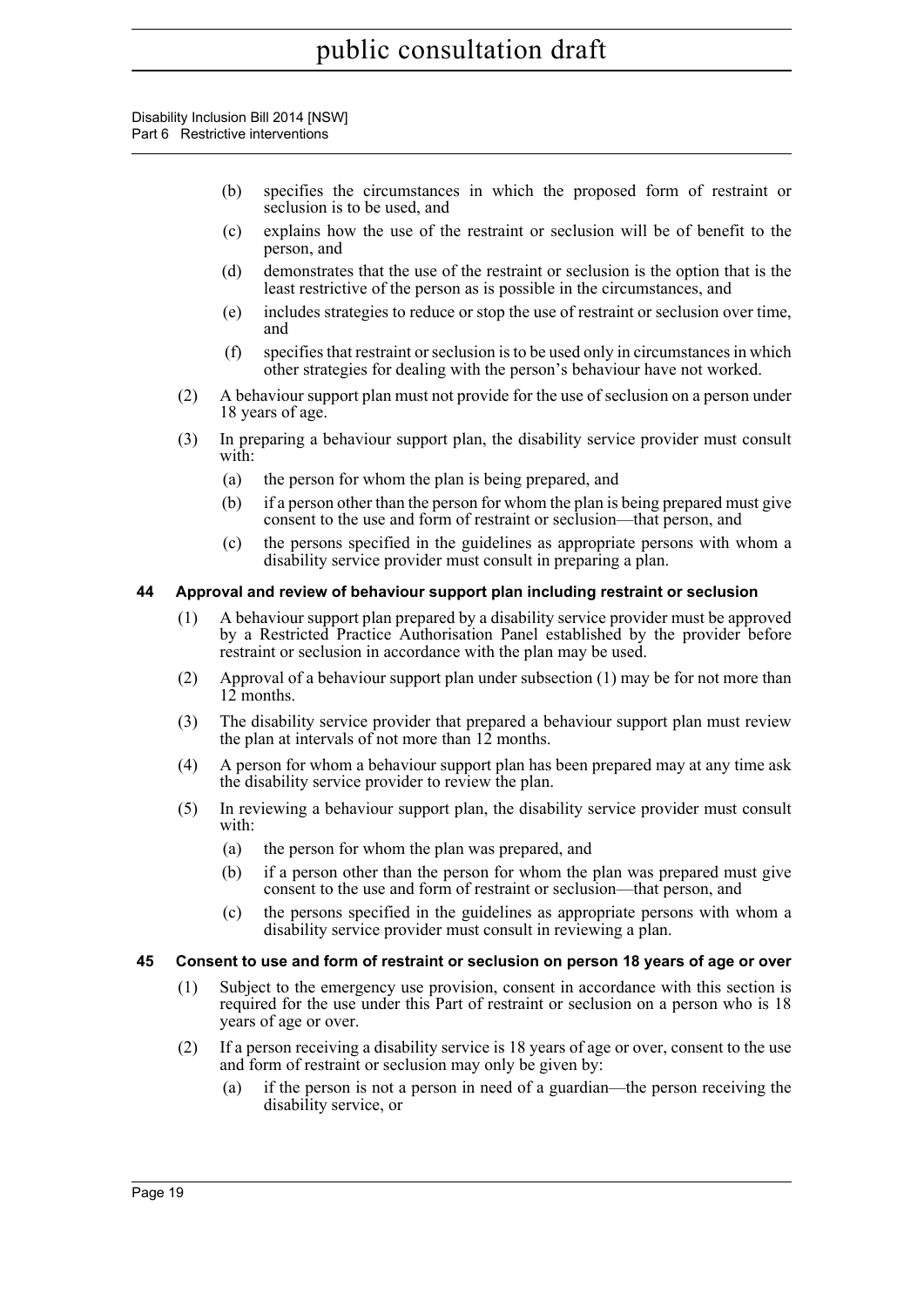> (b) if the person is a person in need of a guardian—a guardian of the person who has the function, under the *Guardianship Act 1987*, of making a decision in relation to the person about the giving of the consent.

#### <span id="page-30-0"></span>**46 Consent to use of restraint on person under 18 years of age**

- (1) Subject to the emergency use provision, consent in accordance with this section is required for the use under this Part of restraint on a person who is under 18 years of age.
- (2) If a person receiving a disability service is under 18 years of age, consent to the use and form of restraint may only be given by:
	- (a) if the person is 16 years of age or over and is not a person in need of a guardian—the person, a parent of the person or someone else who, under an Act or other law, has parental responsibility for the person receiving the disability service, or
	- (b) if the person is a person in need of a guardian—a guardian of the person who has the function, under the *Guardianship Act 1987*, of making a decision in relation to the person about the giving of the consent, or
	- (c) otherwise—a parent of the person or someone else who, under an Act or other law, has parental responsibility for the person receiving the disability service.
- (3) Despite subsection (2), if the restraint involves special medical treatment within the meaning of section 175 (5) of the *Children and Young Persons (Care and Protection) Act 1998* in relation to which consent is required to be given in compliance with that Act or the regulations made under that Act, the consent for the purposes of this Part may only be given in compliance with that Act and those regulations.

**Note.** Under this Part, seclusion cannot be used on a person who is under 18 years of age.

#### <span id="page-30-1"></span>**47 Use of restraint or seclusion on person 18 years of age or over**

Subject to the emergency use provision, restraint or seclusion may only be used on a person who is 18 years of age or over if:

- (a) the consent, required under this Division, to the use and form of restraint or seclusion is in effect and has not been withdrawn, and
- (b) the use of restraint or seclusion is necessary to prevent the person from:
	- (i) causing physical harm to himself or herself or to someone else, or
	- (ii) destroying property if the destruction could involve the risk of harm to the person or someone else, and
- (c) the use and form of restraint or seclusion is the option that is the least restrictive of the person as is possible in the circumstances, and
- (d) the use and form of restraint or seclusion:
	- (i) is provided for in the person's authorised behaviour support plan, and
	- (ii) is in accordance with the plan, and
	- (iii) is not applied for more than the shorter of the following periods:
		- (A) the period authorised in the plan,
		- (B) the period during which the use of restraint or seclusion is necessary under paragraph (b), and
- (e) if seclusion is used, the person:
	- (i) is given bedding and clothing that is appropriate in the circumstances, and
	- (ii) has access to adequate heating or cooling that is appropriate in the circumstances, and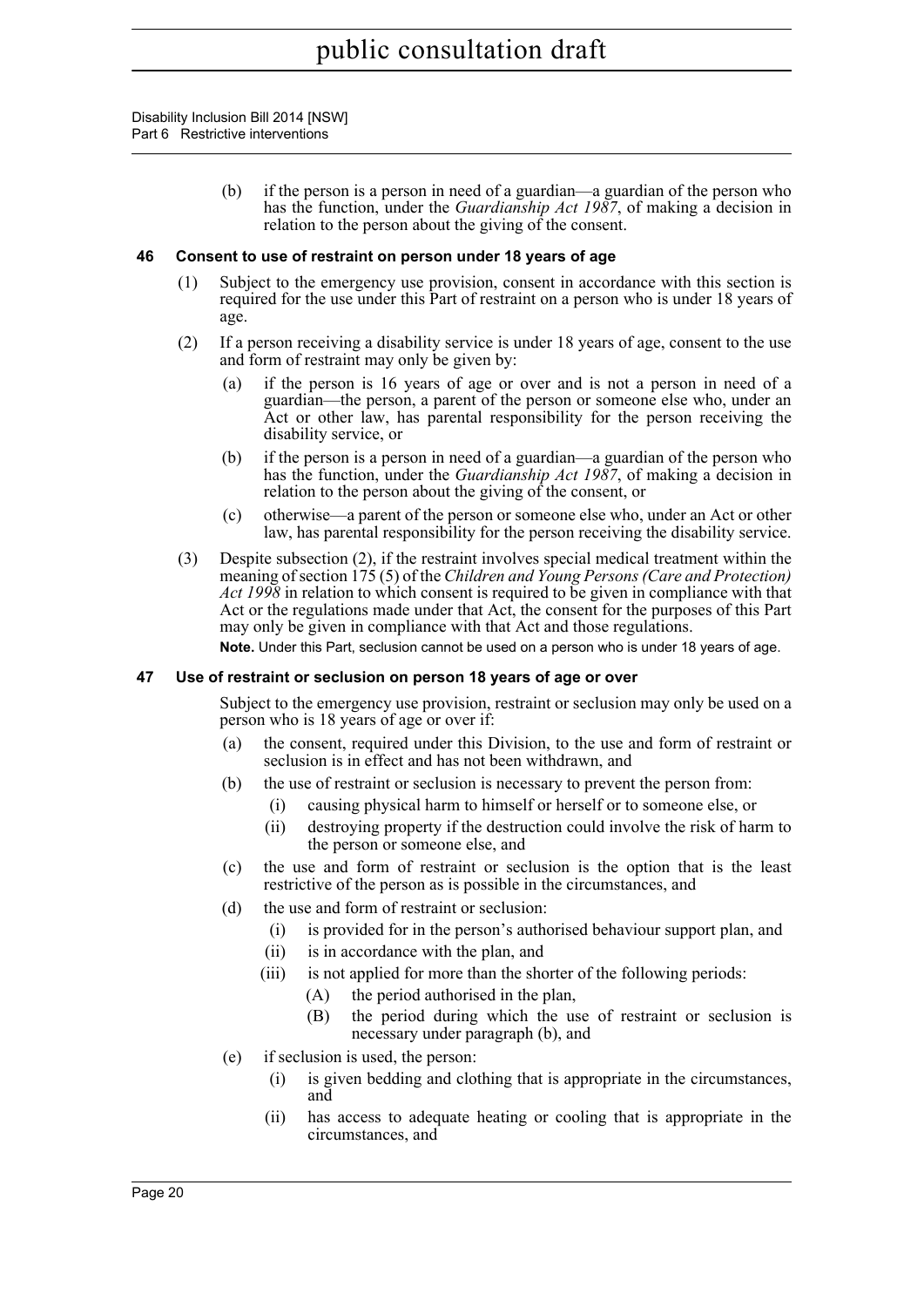- (iii) is given food and drink at the appropriate times, and
- (iv) is provided with adequate toilet arrangements, and
- (f) the use of restraint or seclusion is consistent with the guidelines.

#### <span id="page-31-0"></span>**48 Use of restraint on person under 18 years of age**

Subject to the emergency use provision, restraint may only be used on a person who is under 18 years of age if:

- (a) the consent, required under this Division, to the use and form of restraint is in effect and has not been withdrawn, and
- (b) the use of restraint is necessary to prevent the person from causing physical harm to himself or herself or to someone else, and
- (c) the use and form of restraint is the option that is the least restrictive of the person as is possible in the circumstances, and
- (d) the use and form of restraint:
	- (i) is provided for in the person's authorised behaviour support plan, and
	- (ii) is in accordance with the plan, and
	- (iii) is not applied for more than the shorter of the following periods:
		- (A) the period authorised in the plan,
		- (B) the period during which the use of restraint is necessary under paragraph (b), and
- (e) the use of restraint is consistent with the guidelines.

#### <span id="page-31-1"></span>**49 Use of restraint or seclusion in emergency**

- (1) This section applies if:
	- (a) a person receiving a disability service of a disability provider:
		- (i) does not have an authorised behaviour support plan, or
		- (ii) has an authorised behaviour support plan that does not provide for the use of restraint or seclusion in the circumstances referred to in paragraph (b), and
	- (b) a member of the staff of the disability service provider considers that there is an emergency because:
		- (i) there is an imminent risk of a person causing serious physical harm to himself or herself or to someone else, and
		- (ii) it is necessary to use restraint or seclusion to prevent the risk.
- (2) If the person is 18 years of age or over, restraint or seclusion may be used on the person if:
	- (a) the use and form of restraint or seclusion is the option that is the least restrictive of the person as is possible in the circumstances, and
	- (b) the use of restraint or seclusion is consistent with the guidelines.
- (3) If the person is under 18 years of age, restraint may be used on the person if:
	- (a) the use and form of restraint is the option that is the least restrictive of the person as is possible in the circumstances, and
	- (b) the use of restraint is consistent with the guidelines.
- (4) A member of the staff of the disability service provider who uses restraint or seclusion under this section must, as soon as practicable but within 14 days after its use, give a report about the use to: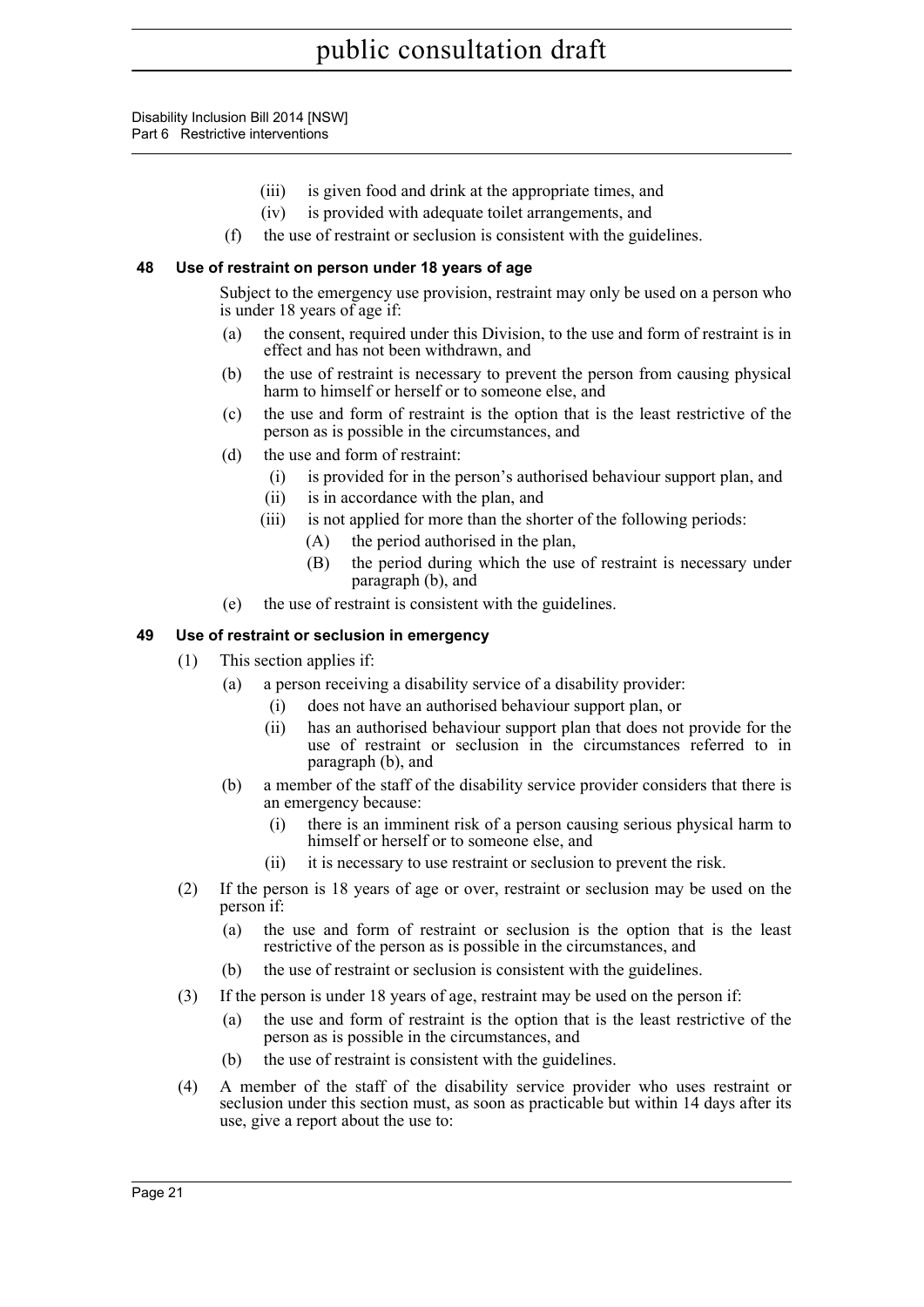- (a) if the provider is the part of the Department in which this Act is administered—the Director-General, or
- (b) otherwise—the person in charge of the provider.

#### <span id="page-32-0"></span>**50 Assessment of restraint or seclusion used in emergency**

- (1) As soon as practicable after a member of the staff of a disability service provider uses restraint or seclusion under the emergency use provision, the provider must assess the likelihood of a need for any future use of restraint or seclusion on the person.
- (2) If the assessment identifies that future use of restraint or seclusion on the person is likely, the provider must prepare and have approved, under this Part, a behaviour support plan for the person.

#### <span id="page-32-1"></span>**51 Withdrawal of consent to restraint or seclusion**

A person who has given consent under this Part to the use of restraint or seclusion on a person receiving a disability service of a disability service provider may, at any time by notice to the disability service provider, withdraw the person's consent to use of the restraint or seclusion.

#### <span id="page-32-2"></span>**52 Offence**

A person must not use restraint or seclusion on a person receiving a disability service other than in compliance with section 47, 48 or 49.

Maximum penalty: 300 penalty units.

#### <span id="page-32-3"></span>**Division 4 Regulations**

#### <span id="page-32-4"></span>**53 Regulations**

The regulations may make provision for or with respect to the following:

- (a) the way in which a request for consent to restraint or seclusion may be made,
- (b) the way in which consent may be given,
- (c) the appointment of persons to a Restricted Practice Authorisation Panel.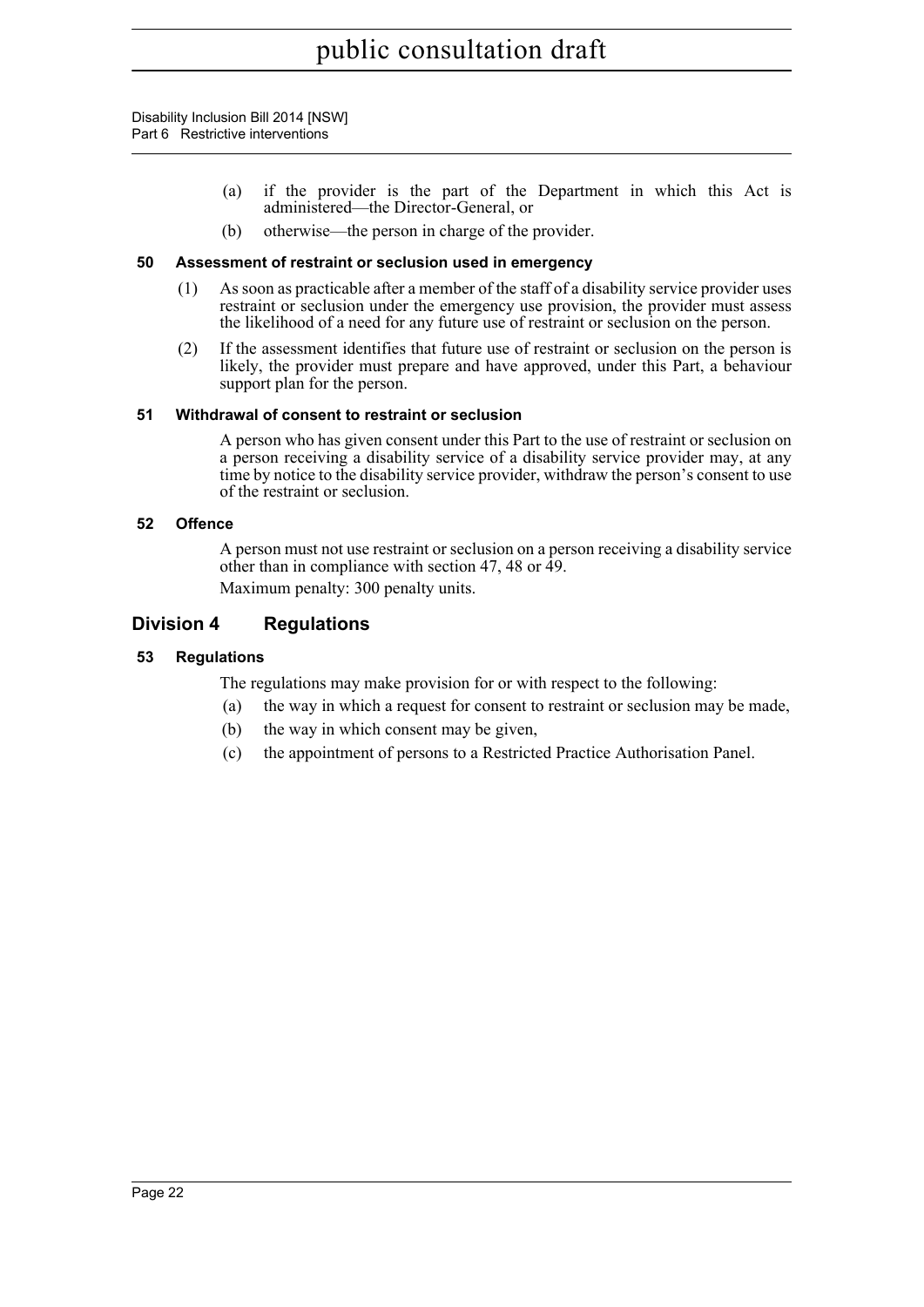Disability Inclusion Bill 2014 [NSW] Part 7 Miscellaneous

### <span id="page-33-0"></span>**Part 7 Miscellaneous**

#### <span id="page-33-1"></span>**54 Act to bind Crown**

This Act binds the Crown in right of New South Wales and, in so far as the legislative power of the Parliament of New South Wales permits, the Crown in all its other capacities.

#### <span id="page-33-2"></span>**55 Delegations**

- (1) The Minister may delegate to the Director-General any of the Minister's functions under this Act, other than this power of delegation.
- (2) The Director-General may delegate to an appropriately qualified employee of the Department any of the Director-General's functions under this Act.
- (3) However, the Director-General may delegate a function delegated to the Director-General under subsection (1) only if authorised in writing to do so by the Minister.

#### <span id="page-33-3"></span>**56 Proceedings for offence**

Proceedings for an offence under this Act may be dealt with summarily.

#### <span id="page-33-4"></span>**57 Disclosure of information**

A person must not disclose information obtained in connection with the administration or execution of this Act unless the disclosure is made:

- (a) with the consent of the person from whom the information was obtained, or
- (b) in connection with the administration or execution of this Act, or
- (c) for the purposes of legal proceedings arising out of this Act or of any report of the proceedings, or
- (d) in accordance with a requirement imposed under the *Ombudsman Act 1974*, or
- (e) with other lawful excuse.

Maximum penalty: 50 penalty units.

#### <span id="page-33-5"></span>**58 Protection from personal liability**

A matter or thing done or omitted to be done by the Minister or another person does not, if the matter or thing was done or omitted to be done in good faith for the purpose of executing this Act, subject the Minister or person so acting personally to any action, liability, claim or demand.

#### <span id="page-33-6"></span>**59 Regulations**

The Governor may make regulations, not inconsistent with this Act, for or with respect to any matter that by this Act is required or permitted to be prescribed or that is necessary or convenient to be prescribed for carrying out or giving effect to this Act.

#### <span id="page-33-7"></span>**60 Repeal of Disability Services Act 1993 No 3**

The *Disability Services Act 1993* is repealed.

#### <span id="page-33-8"></span>**61 Review of Act**

(1) The Minister is to review this Act to determine whether the policy objectives of the Act remain valid and whether the terms of the Act remain appropriate for securing those objectives.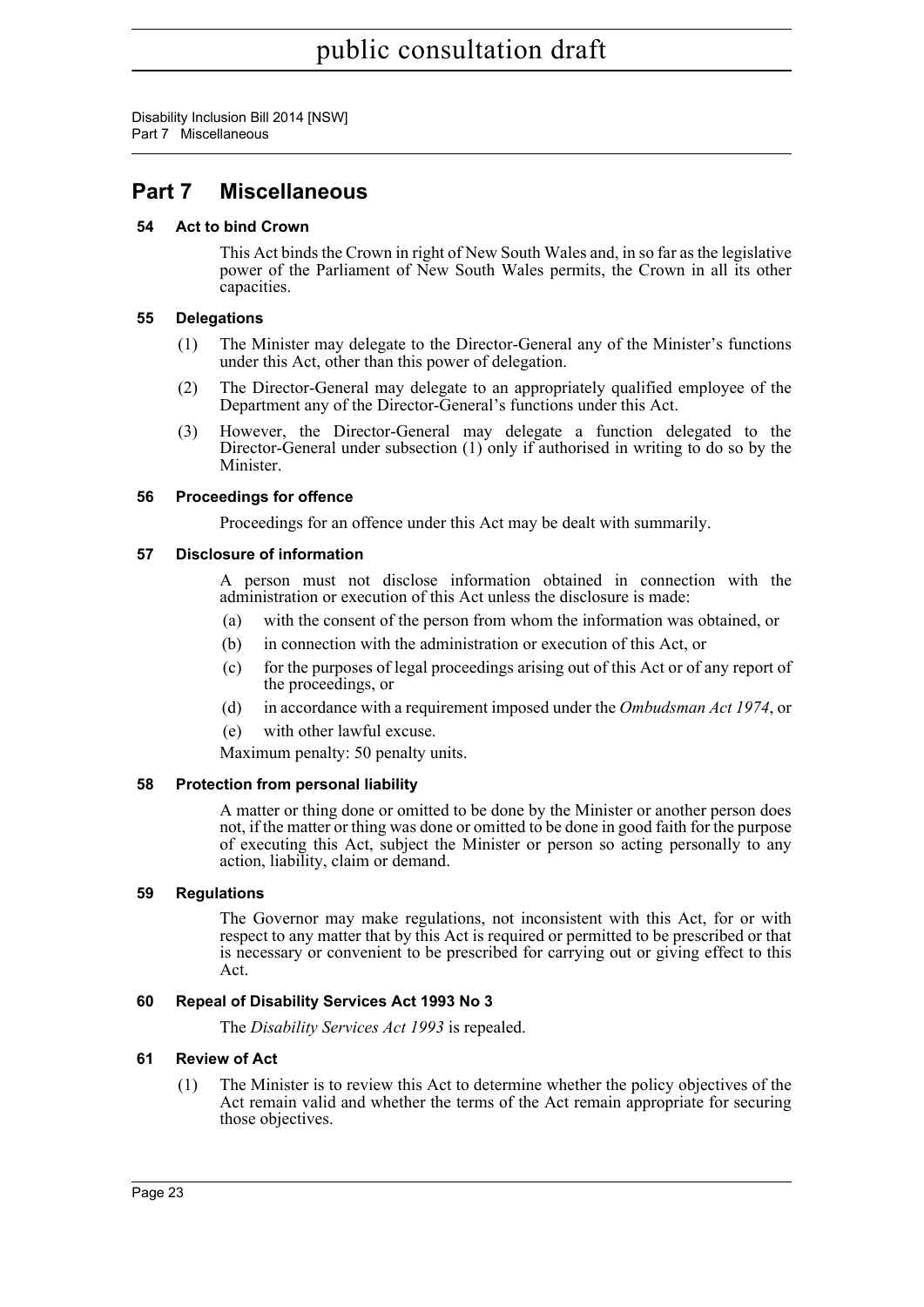Disability Inclusion Bill 2014 [NSW] Part 7 Miscellaneous

- (2) The review is to be undertaken as soon as possible after the period of 5 years from the date of assent to this Act.
- (3) A report on the outcome of the review is to be tabled in each House of Parliament within 12 months after the end of the period of 5 years.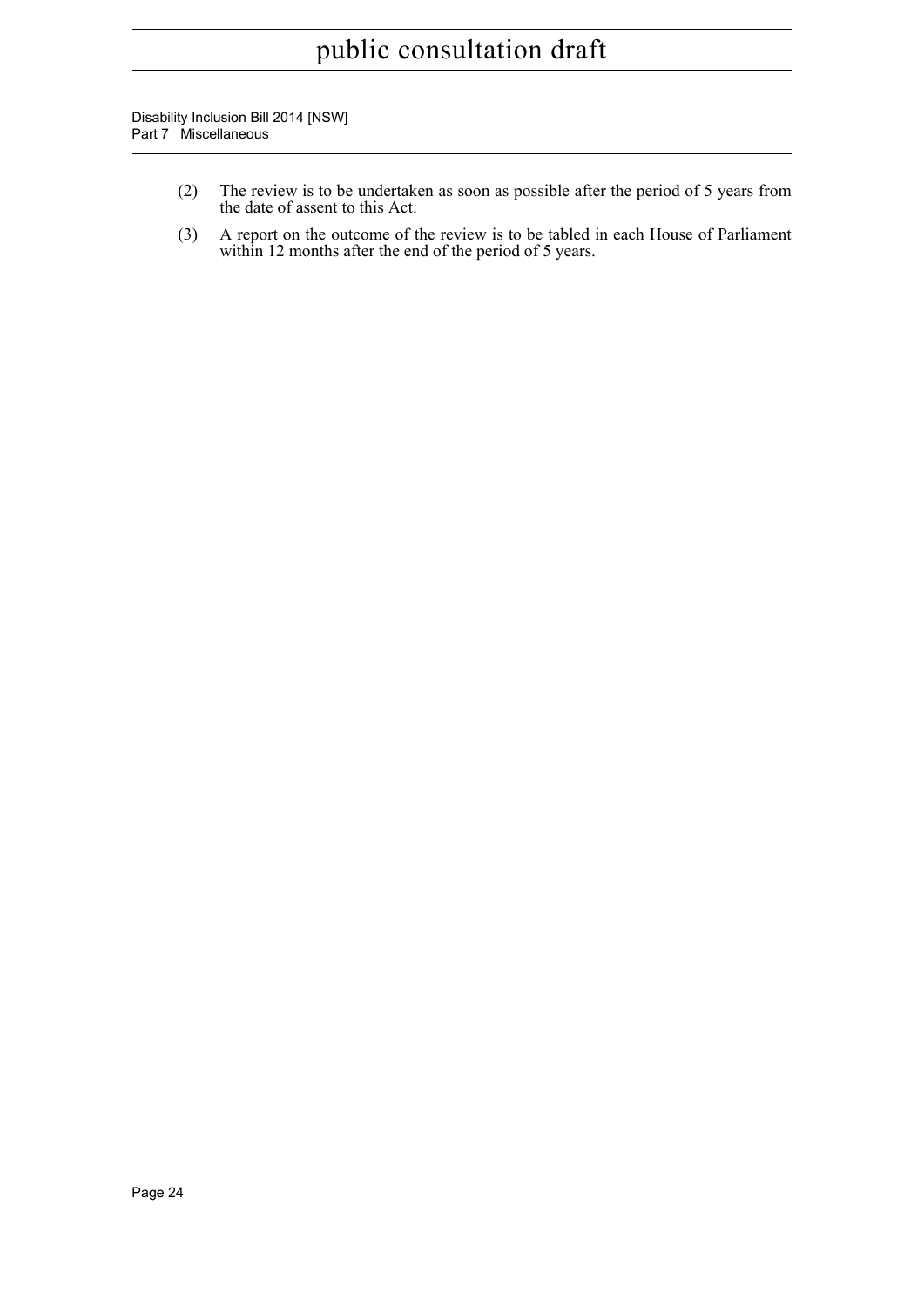Disability Inclusion Bill 2014 [NSW] Schedule 1 Provisions relating to Disability Council

## <span id="page-35-0"></span>**Schedule 1 Provisions relating to Disability Council**

(Section 14 (2))

### **Part 1 General**

**1 Definitions**

In this Schedule: *council* means the Disability Council. *member* means a member of the council.

### **Part 2 Members**

#### **2 Terms of office of members**

Subject to this Schedule and the regulations, a member holds office for the period (not exceeding 4 years) specified in the member's instrument of appointment, but is eligible (if otherwise qualified) for re-appointment.

#### **3 Remuneration of members**

A member (other than a person who is a public servant) is entitled to be paid the remuneration (including travelling and subsistence allowances) the Minister may from time to time determine in respect of the member.

#### **4 Vacancy in office of member**

- (1) The office of a member becomes vacant if the member:
	- (a) dies, or
	- (b) completes a term of office and is not re-appointed, or
	- (c) resigns the office by instrument in writing addressed to the Minister, or
	- (d) is removed from office by the Governor, or
	- (e) is absent from 4 consecutive meetings of the council of which reasonable notice has been given to the member personally or by post, except on leave granted by the council or unless the member is excused by the council for having been absent from those meetings, or
	- (f) becomes bankrupt, applies to take the benefit of any law for the relief of bankrupt or insolvent debtors, compounds with his or her creditors or makes an assignment of his or her remuneration for their benefit, or
	- (g) can no longer exercise the functions of a member, or
	- (h) is convicted in New South Wales of an offence that is punishable by imprisonment for 12 months or more or is convicted elsewhere than in New South Wales of an offence that, if committed in New South Wales, would be an offence so punishable.
- (2) The Governor may remove a member from office at any time.

#### **5 Filling of vacancy in office of member**

If the office of any member becomes vacant, a person is, subject to this Act, to be appointed to fill the vacancy.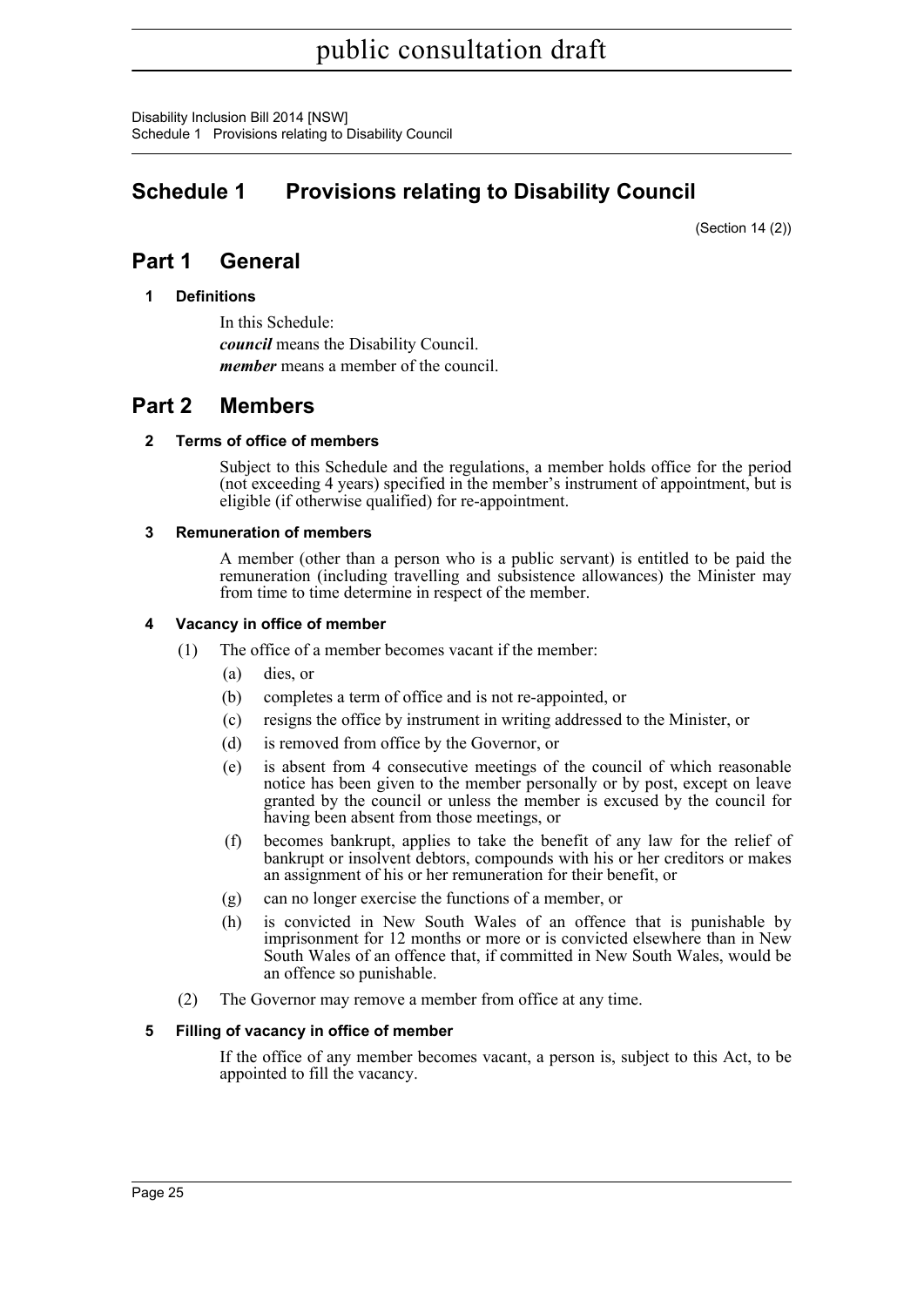Disability Inclusion Bill 2014 [NSW] Schedule 1 Provisions relating to Disability Council

#### **6 Effect of certain other Acts**

- (1) Chapter 1A of the *Public Sector Employment and Management Act 2002* does not apply to or in respect of the appointment of a member.
- (2) If by or under any Act provision is made:
	- (a) requiring a person who is the holder of a specified office to devote the whole of his or her time to the duties of that office, or
	- (b) prohibiting the person from engaging in employment outside the duties of that office,

the provision does not operate to disqualify the person from holding that office and also the office of a member or from accepting and retaining any allowance payable to the person under this Act as a member.

### **Part 3 Procedure**

#### **7 General procedure**

The procedure for calling meetings of the council and for the conduct of business at the meetings is, subject to this Schedule and the regulations, to be determined by the council.

#### **8 Quorum**

The quorum for a meeting of the council is a majority of the members (including the Chairperson) for the time being.

#### **9 Presiding member**

- (1) The Chairperson of the council (or, in the absence of the Chairperson, a member elected to chair the meeting by the members present) is to preside at a meeting of the council.
- (2) The person presiding has a deliberative vote and, in the event of an equality of votes, has a second or casting vote.

#### **10 Voting**

A decision supported by a majority of the votes cast at a meeting of the council at which a quorum is present is the decision of the council.

#### **11 First meeting**

The Minister may call the first meeting of the council in such manner as the Minister thinks fit.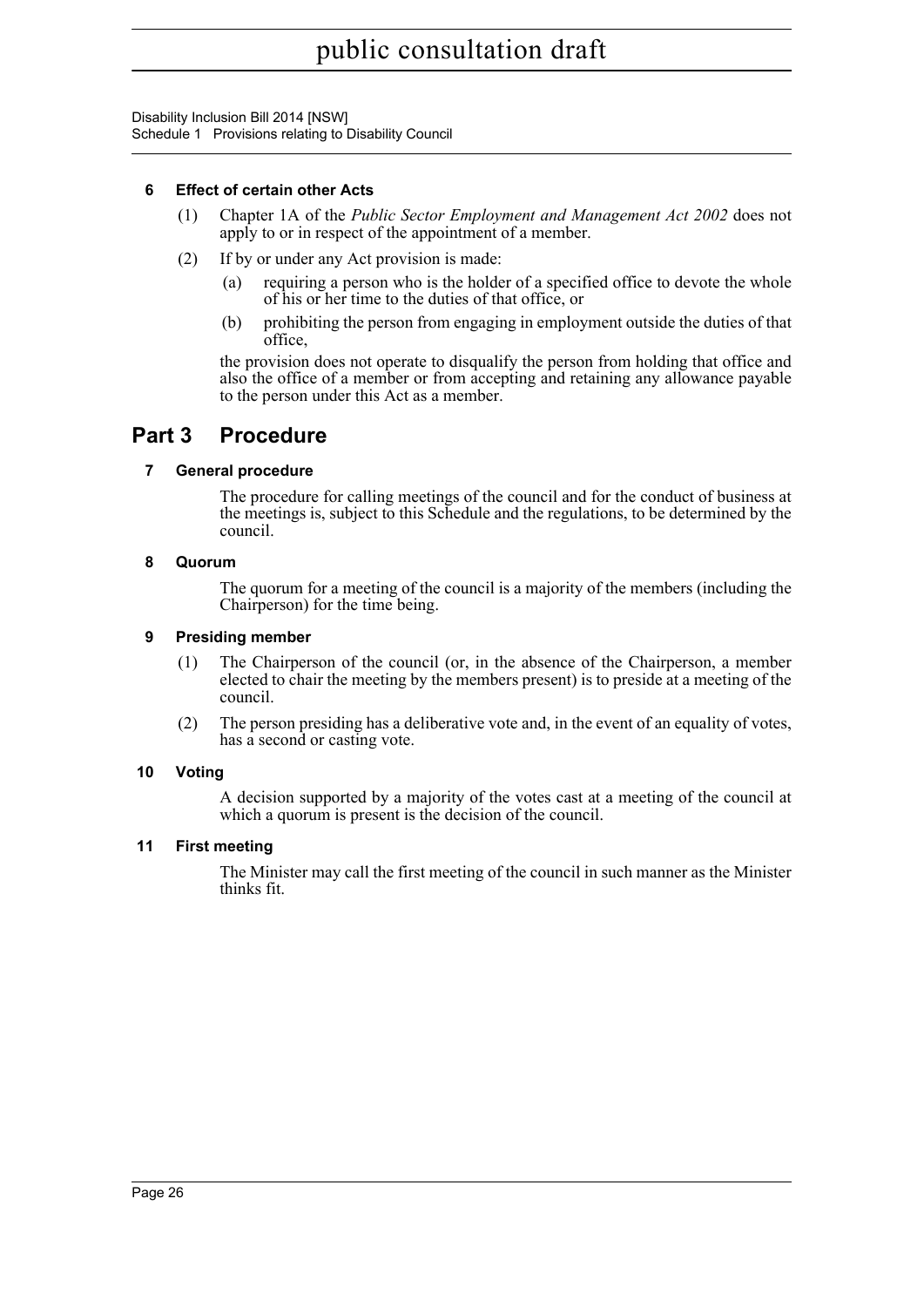Disability Inclusion Bill 2014 [NSW] Schedule 2 Prescribed criminal offences

## <span id="page-37-0"></span>**Schedule 2 Prescribed criminal offences**

(Section 30 (8))

#### **Prescribed criminal offences**

- (1) For the purposes of paragraph (a) of the definition of *prescribed criminal offence* in section  $30(8)$ , the following offences are prescribed criminal offences:
	- (a) murder,
	- (b) a prescribed sexual offence as defined in the *Criminal Procedure Act 1986*,
	- (c) an offence under any of the following provisions of Part 3 of the *Crimes Act 1900* for which the offender has been sentenced to 2 or more years imprisonment:
		- (i) sections 26–30,
		- (ii) section 33,
		- (iii) sections 35 and 35A,
		- (iv) sections 37 and 38,
		- (v) section 39,
		- (vi) section 44,
		- (vii) sections 56–59A,
	- (d) an offence under section 98 of the *Crimes Act 1900* for which the offender has been sentenced to 2 or more years imprisonment,
	- (e) an offence under section 13 or 14 of the *Crimes (Domestic and Personal Violence) Act 2007* for which the offender has been sentenced to 2 or more years imprisonment.
- (2) A prescribed criminal offence includes an offence committed outside of the State that, if it had been committed in the State, would have constituted an offence of a kind referred to in subclause (1).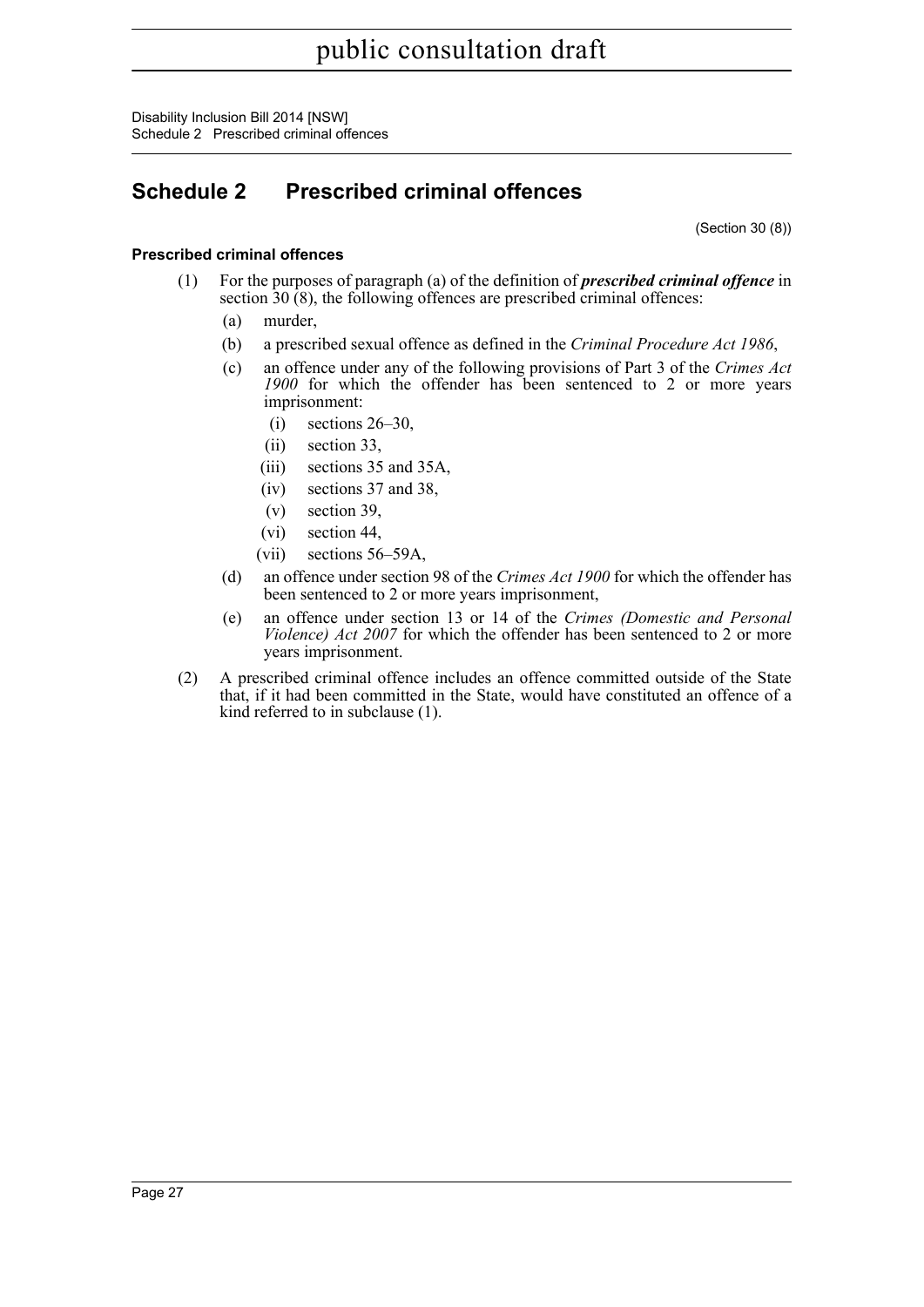Disability Inclusion Bill 2014 [NSW] Schedule 3 Savings, transitional and other provisions

## <span id="page-38-0"></span>**Schedule 3 Savings, transitional and other provisions**

### **Part 1 General**

#### **1 Regulations**

- (1) The regulations may contain provisions of a savings or transitional nature consequent on the enactment of this Act or any Act that amends this Act.
- (2) Any such provision may, if the regulations so provide, take effect from the date of assent to the Act concerned or a later date.
- (3) To the extent to which any such provision takes effect from a date that is earlier than the date of its publication on the NSW legislation website, the provision does not operate so as:
	- (a) to affect, in a manner prejudicial to any person (other than the State or an authority of the State), the rights of that person existing before the date of its publication, or
	- (b) to impose liabilities on any person (other than the State or an authority of the State) in respect of anything done or omitted to be done before the date of its publication.

### **Part 2 Provisions consequent on enactment of this Act**

#### **2 Definitions**

In this Part:

*commencement* means the commencement of the provision in which the term is used.

*repealed Act* means the repealed *Disability Services Act 1993*.

#### **3 Application of section 30**

Section 30 (1)–(4) does not apply to an organisation receiving financial assistance under Division 2 of Part 2 of the repealed Act immediately before the commencement until the day, not more than 1 year after the commencement, prescribed by the regulations.

#### **4 Continuation of financial assistance**

- (1) An organisation receiving financial assistance under Division 2 of Part 2 of the repealed Act immediately before the commencement is taken to be receiving financial assistance under this Act.
- (2) Subject to clause 3, the financial assistance is provided subject to the prescribed conditions and any other conditions to which the assistance was subject immediately before the commencement.

#### **5 Membership of Disability Council**

- (1) A person who was a member of the former council immediately before the commencement is taken to be a member of the Disability Council.
- (2) The person who was chairperson of the former council immediately before the commencement is taken to be the chairperson of the Disability Council.
- (3) The term of office, as a member of the Disability Council, of a person referred to in subclause (1) or (2) ends on the day it would have ended under the person's instrument of appointment to the former council, unless sooner ended under this Act.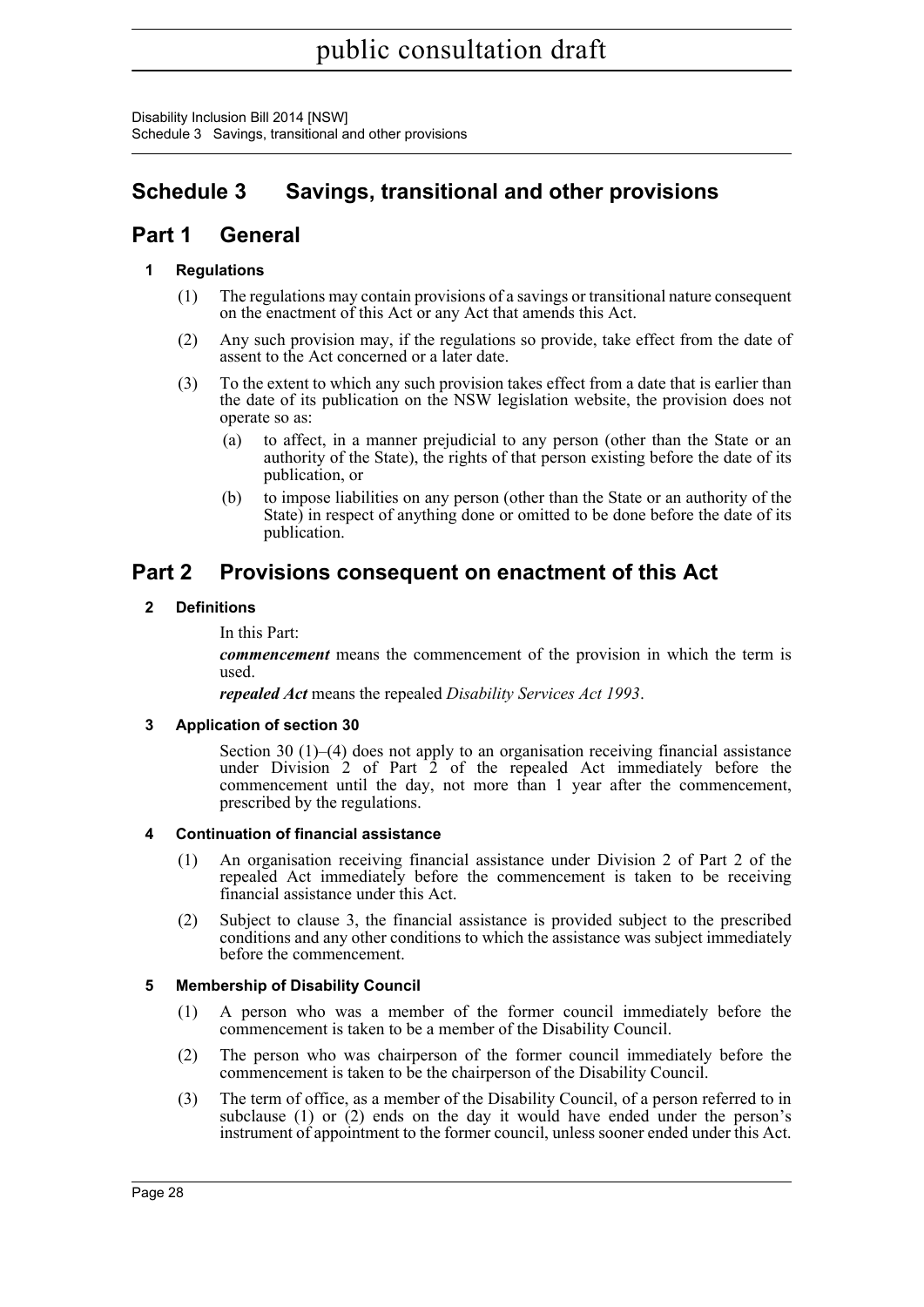Disability Inclusion Bill 2014 [NSW] Schedule 3 Savings, transitional and other provisions

- (4) In this clause:
	- *former council* has the meaning it has in section 14 (3).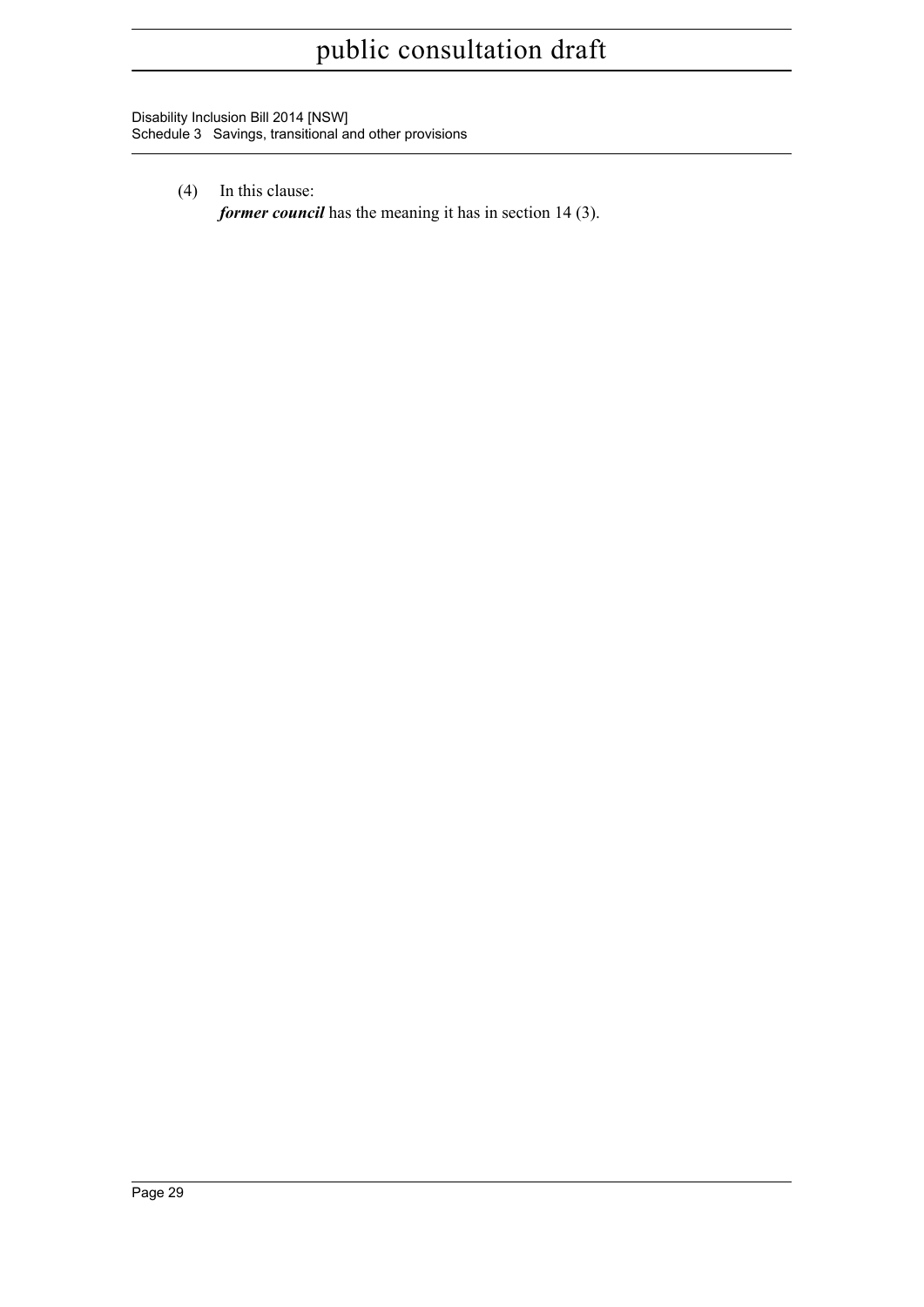## <span id="page-40-0"></span>**Schedule 4 Amendment of Acts**

### **4.1 Carers (Recognition) Act 2010 No 20**

#### **Section 5 Meaning of "carer"**

Omit section 5 (1) (a). Insert instead:

(a) is a person with disability within the meaning of the *Disability Inclusion Act 2014*, or

#### **4.2 Community Services (Complaints, Reviews and Monitoring) Act 1993 No 2**

#### **[1] Section 4 Definitions**

Omit "*Disability Services Act 1993*" from paragraph (e) of the definition of *community welfare legislation* in section 4 (1).

Insert instead "*Disability Inclusion Act 2014*".

#### **[2] Section 28 Applications to Tribunal for administrative reviews of decisions**

Omit "section 20 of the *Disability Services Act 1993*" from section 28 (1) (a). Insert instead "section 33 of the *Disability Inclusion Act 2014*".

#### **[3] Section 34C Establishment and composition of the Team**

Omit "*Disability Services Act 1993*" from section 34C (4) (g). Insert instead "*Disability Inclusion Act 2014*".

#### **[4] Section 35 Application of Part**

Omit "in a target group within the meaning of the *Disability Services Act 1993*" from section  $35(1)(g)$ .

Insert instead "a person in the target group within the meaning of the *Disability Inclusion Act 2014*".

### **4.3 Community Welfare Act 1987 No 52**

#### **[1] Section 3 Definitions**

Omit the definitions of *council* and *Disability Council* from section 3 (1).

#### **[2] Section 7 Assistance funds for community welfare and social development programs**

Omit "Division 2 of Part 2 of the *Disability Services Act 1993*" from section 7 (3A). Insert instead "Part 5 of the *Disability Inclusion Act 2014*".

#### **[3] Part 2, Division 2, heading**

Omit "**Council and committees**". Insert instead "**Committees**".

#### **[4] Section 16 Disability Council of New South Wales** Omit the section.

#### **[5] Section 18 Assistance to committees**

Omit "the council or" from section 18 (1).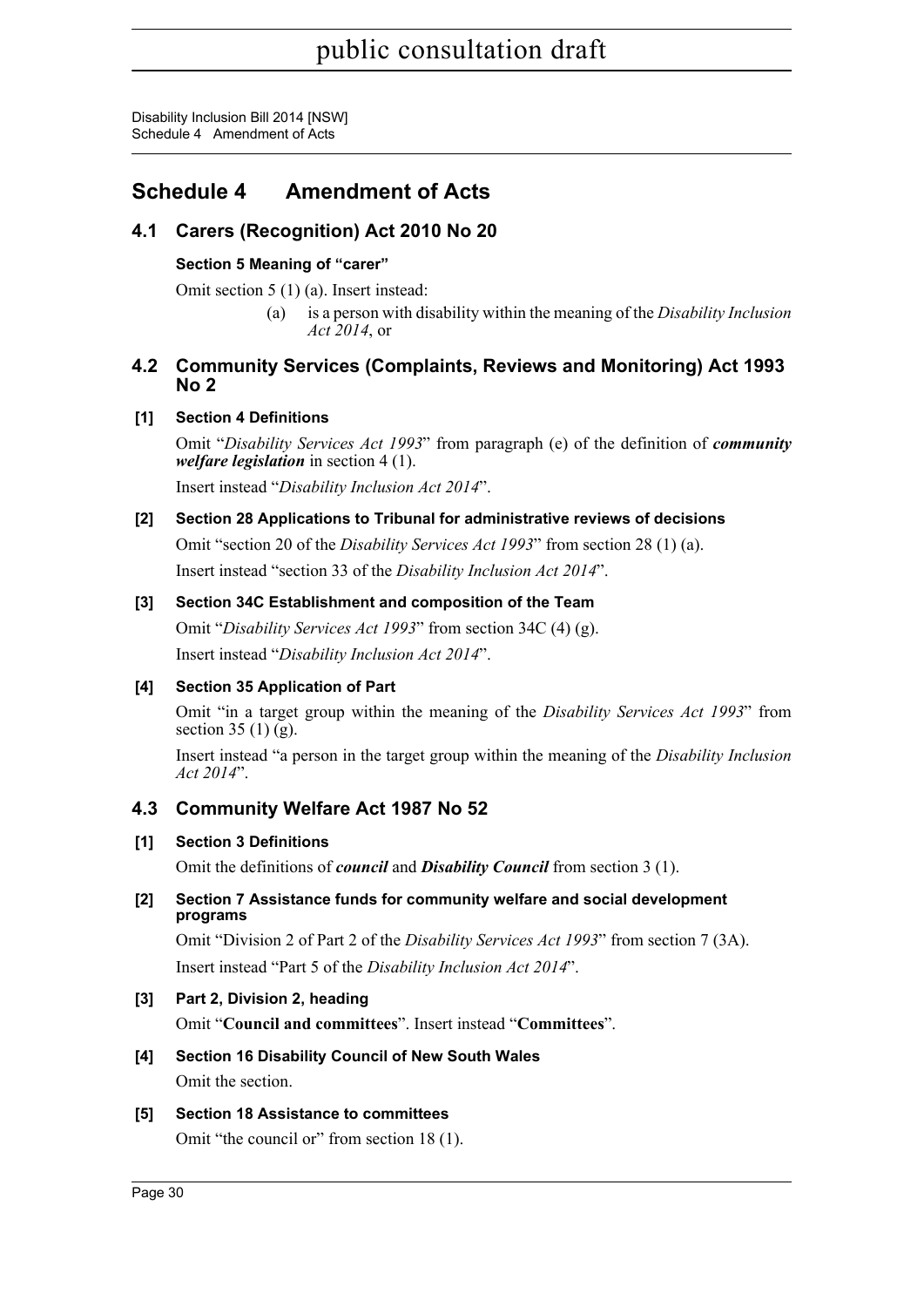#### **[6] Section 19**

Omit the section. Insert instead:

#### **19 Reports**

- (1) Each committee must give the Minister, at the times and in respect of the periods the Minister directs, reports on the activities of the committee.
- (2) A report must deal with the matters the Minister directs and the other matters the committee considers appropriate to include in the report.

#### **[7] Section 78 Regulations**

Omit "the council or" from section 78 (1) (a).

#### **[8] Schedule 1 Constitution of council**

Omit the Schedule.

**[9] Schedule 2 Procedure of committees**

Omit "(Sections 14, 15, 16, 17)" from the source reference. Insert instead "(Section 17)".

#### **[10] Schedule 2, clause 1**

Omit "the council or".

#### **[11] Schedule 2, clause 2**

Omit the clause. Insert instead:

#### **2 Quorum**

The quorum for a meeting of a committee is a majority of the members of the committee.

#### **[12] Schedule 2, clauses 3, 4, 9 and 12**

Omit "the council or" wherever occurring. Insert instead "a".

#### **[13] Schedule 2, clause 5**

Omit the clause. Insert instead:

#### **5 Voting**

A decision supported by a majority of votes cast at a meeting of a committee at which a quorum is present is the decision of the committee.

#### **[14] Schedule 2, clause 7 (1)**

Omit the clause. Insert instead:

(1) The frequency of meetings of a committee and the procedures for the conduct of business at the meetings is, subject to any directions of the Minister, as determined by the committee.

#### **[15] Schedule 2, clause 8**

Omit the clause. Insert instead:

#### **8 Minutes**

The chairperson of a committee must cause minutes of the proceedings and decisions at each meeting of the committee to be kept, and must give a copy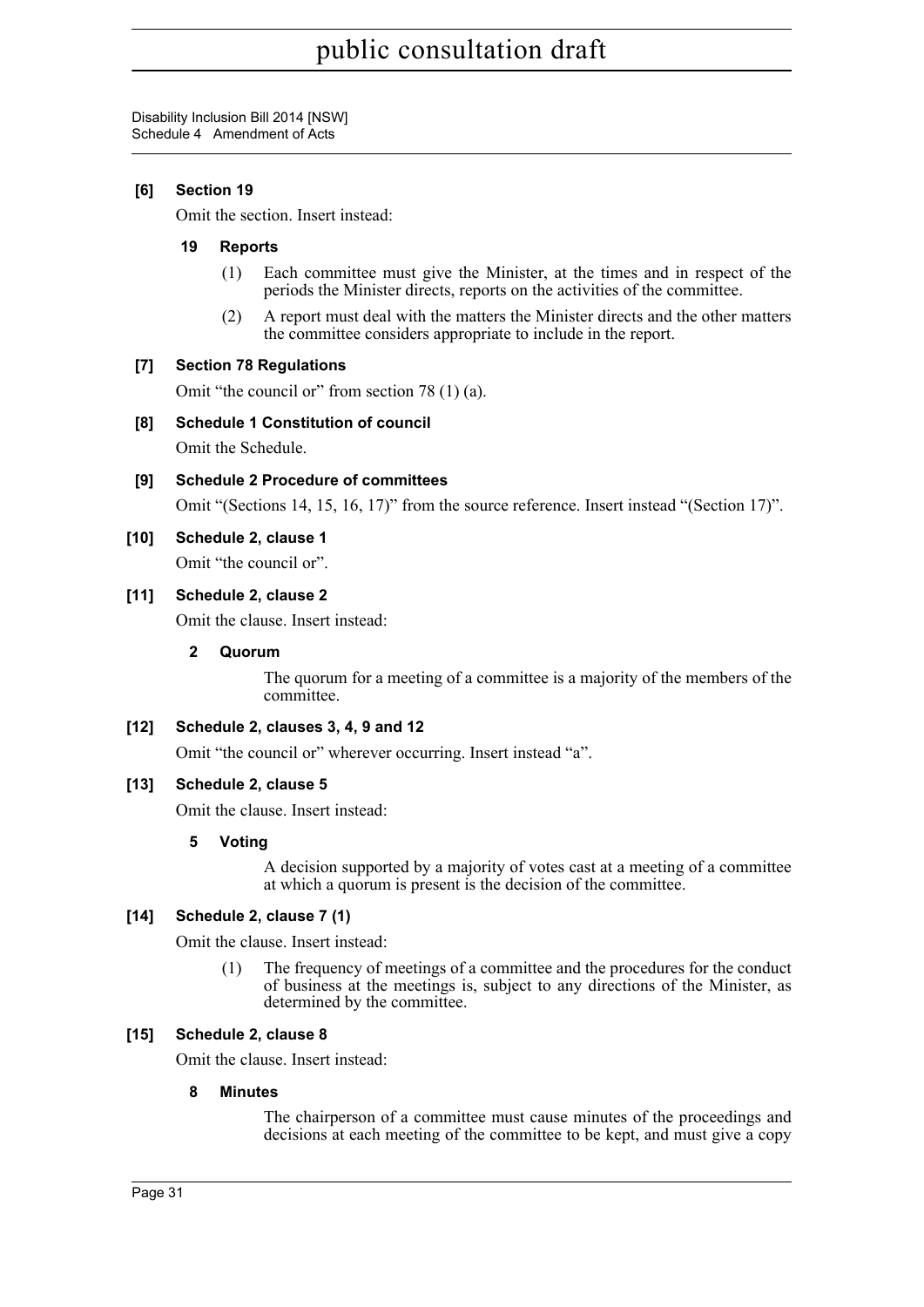Disability Inclusion Bill 2014 [NSW] Schedule 4 Amendment of Acts

> of the minutes to the Director-General as soon as practicable after each meeting.

#### **[16] Schedule 2, clause 10**

Omit the clause. Insert instead:

#### **10 Subcommittees**

- (1) A committee may establish subcommittees (whether or not consisting of members of the committee) for the purpose of advising the committee about matters within the scope of the committee's functions as may be referred to the subcommittee by the committee.
- (2) The convenor of a subcommittee must be a member of the committee that establishes it.

#### **[17] Schedule 2, clause 11**

Omit the clause. Insert instead:

#### **11 Representatives of departments and authorities**

A committee may invite representatives of other organisations (including State or Commonwealth departments and public or local authorities) to participate, but not vote, in the proceedings and deliberations of the committee.

#### **[18] Schedule 2, clause 13**

Omit "the council or committee in the same way as they apply to the council or". Insert instead "a committee in the same way as they apply to the".

#### **4.4 Coroners Act 2009 No 41**

#### **[1] Section 24 Jurisdiction concerning deaths of children and disabled persons**

Omit "*Disability Services Act 1993*" from section 24 (1) (e). Insert instead "*Disability Inclusion Act 2014*".

#### **[2] Section 24 (1) (f)**

Omit "in a target group within the meaning of the *Disability Services Act 1993*". Insert instead "a person in the target group within the meaning of the *Disability Inclusion Act 2014*".

#### **4.5 Home Care Service Act 1988 No 6**

#### **Section 7AA Certain functions to be exercised in accordance with Disability Inclusion Act 2014**

Omit "Division 2 of Part 2 of the *Disability Services Act 1993*". Insert instead "Part 5 of the *Disability Inclusion Act 2014*".

#### **4.6 Land Tax Management Act 1956 No 26**

#### **Section 3B Concessional trust—meaning**

Omit "*Disability Services Act 1993*" from section 3B (1) (b) (iii). Insert instead "*Disability Inclusion Act 2014*".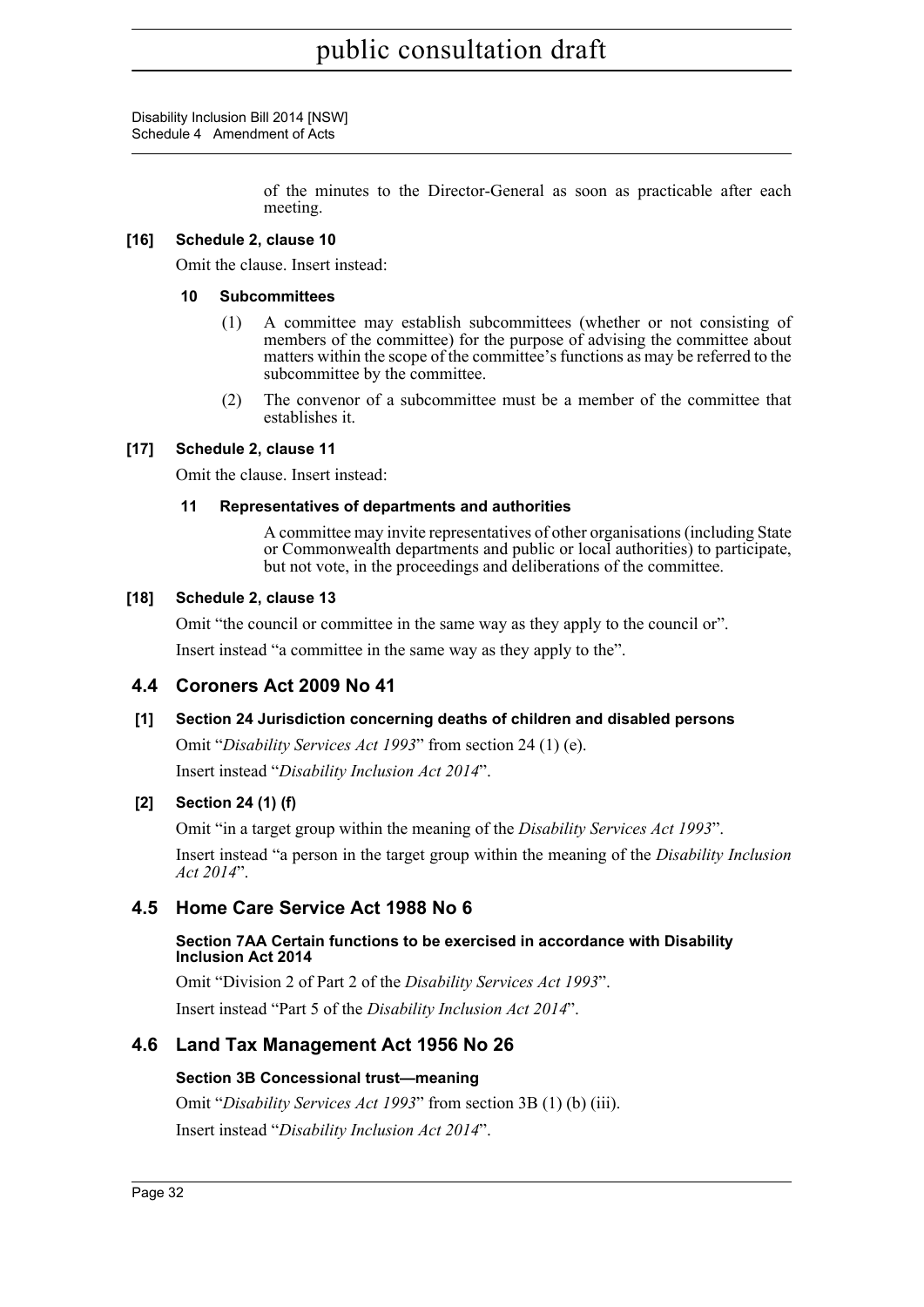#### **4.7 National Disability Insurance Scheme (NSW Enabling) Act 2013 No 104**

#### **[1] Section 4 Interpretation—key definitions**

Omit paragraph (a) from the definition of *disability services legislation*. Insert instead: (a) *Disability Inclusion Act 2014*,

#### **[2] Section 22 General relationship of Act with other State legislation**

Omit "*Disability Services Act 1993*" from section 22 (1) (c). Insert instead "*Disability Inclusion Act 2014*".

#### **4.8 Ombudsman Act 1974 No 68**

#### **[1] Part 3B**

Insert after Part 3A:

### **Part 3B Protection of people with disability**

#### **25K Definitions**

In this Part:

*Department* means the Department of Family and Community Services.

*Director-General* means the Director-General of the Department.

*disability* has the meaning it has in the *Disability Inclusion Act 2014*.

*employee* of the Department or a funded provider means any individual engaged by the Department or provider to provide services to people with disability (including in the capacity of a volunteer or contractor) that involve face-to-face or physical contact with, or access to the finances of, people with disability.

*funded provider* means an organisation receiving financial assistance under the *Disability Inclusion Act 2014* to provide supports and services for people with disability living in supported accommodation.

*principal officer* of a funded provider means the chief executive officer or other principal officer of the provider.

*reportable allegation* means an allegation against a person of a reportable incident, or an allegation of behaviour that may involve a reportable incident.

*reportable conviction* means a conviction (within the meaning of the *Criminal Records Act 1991*) of an offence involving a reportable incident.

*reportable incident*—see section 25L.

*supported accommodation* has the meaning it has in the *Disability Inclusion Act 2014*.

#### **25L Meaning of "reportable incident"**

- (1) A *reportable incident* means:
	- (a) an incident involving any of the following in connection with an employee of the Department or a funded provider and a person with disability living in supported accommodation:
		- (i) any sexual offence committed against, with or in the presence of the person with disability,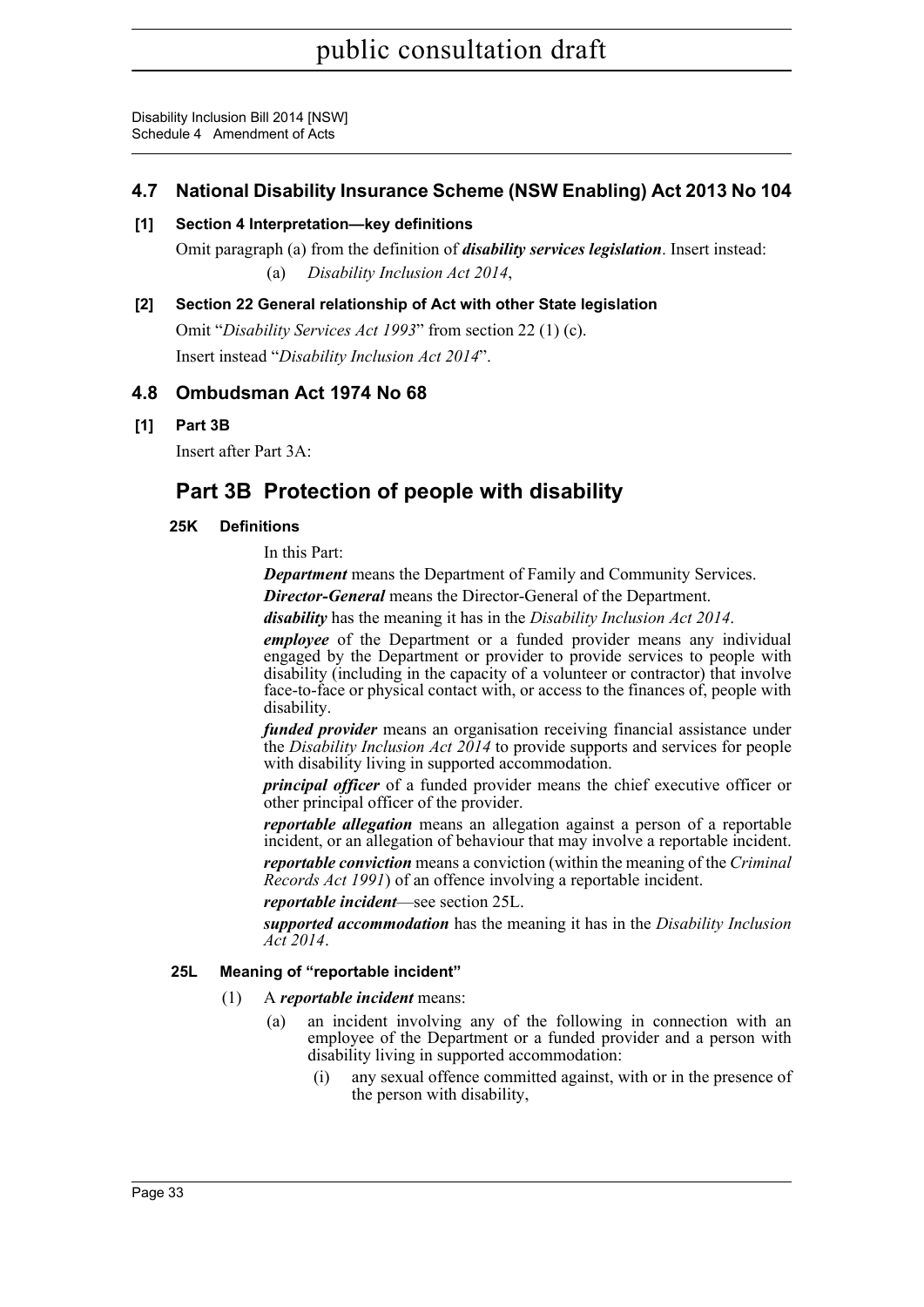Disability Inclusion Bill 2014 [NSW] Schedule 4 Amendment of Acts

- (ii) sexual misconduct committed against, with or in the presence of the person with disability, including grooming of the person for sexual activity,
- (iii) an assault of the person with disability, not including:
	- (A) the use of reasonable force for the purpose of managing the care of the person, or
	- (B) the use of a restrictive intervention in accordance with Part 6 of the *Disability Inclusion Act 2014*, or
	- (C) the use of physical force that, in all the circumstances, is trivial or negligible, but only if the matter is to be investigated under workplace employment procedures,
- (iv) an offence under Part 4AA of the *Crimes Act 1900* committed against the person with disability,
- (v) ill-treatment or neglect of the person with disability, or
- (b) an incident involving an assault of a person with disability living in supported accommodation by another person with disability living in the same supported accommodation that:
	- (i) is a sexual offence, or
	- (ii) causes serious injury, including, for example, a fracture, burns, deep cuts, extensive bruising or concussion, or
	- (iii) involves the use of a weapon, or
	- (iv) is part of a pattern of abuse of the person with disability by the other person.
- (2) However, a reportable incident does not include an incident of a class or kind exempted by the Ombudsman under section 25O.

#### **25M Ombudsman to keep systems under scrutiny**

- (1) The Ombudsman is to keep under scrutiny the systems of the Department and funded providers for preventing, and for handling and responding to, reportable incidents.
- (2) For the purposes of subsection (1), the Ombudsman may require the Director-General or principal officer of a funded provider to give information about the systems to the Ombudsman.

#### **25N Reporting of reportable allegations or reportable convictions**

- (1) The Director-General or principal officer of a funded provider must give the Ombudsman notice of a reportable allegation or reportable conviction of which the Director-General or officer becomes aware.
- (2) The notice must:
	- (a) state whether the Department or funded provider intends to take any disciplinary or other action in relation to the reportable allegation or reportable conviction and the reasons for taking or not taking the action, and
	- (b) include any written submission made to the Director-General or principal officer that a person wished to have considered in determining what, if any, disciplinary or other action should be taken in relation to the person.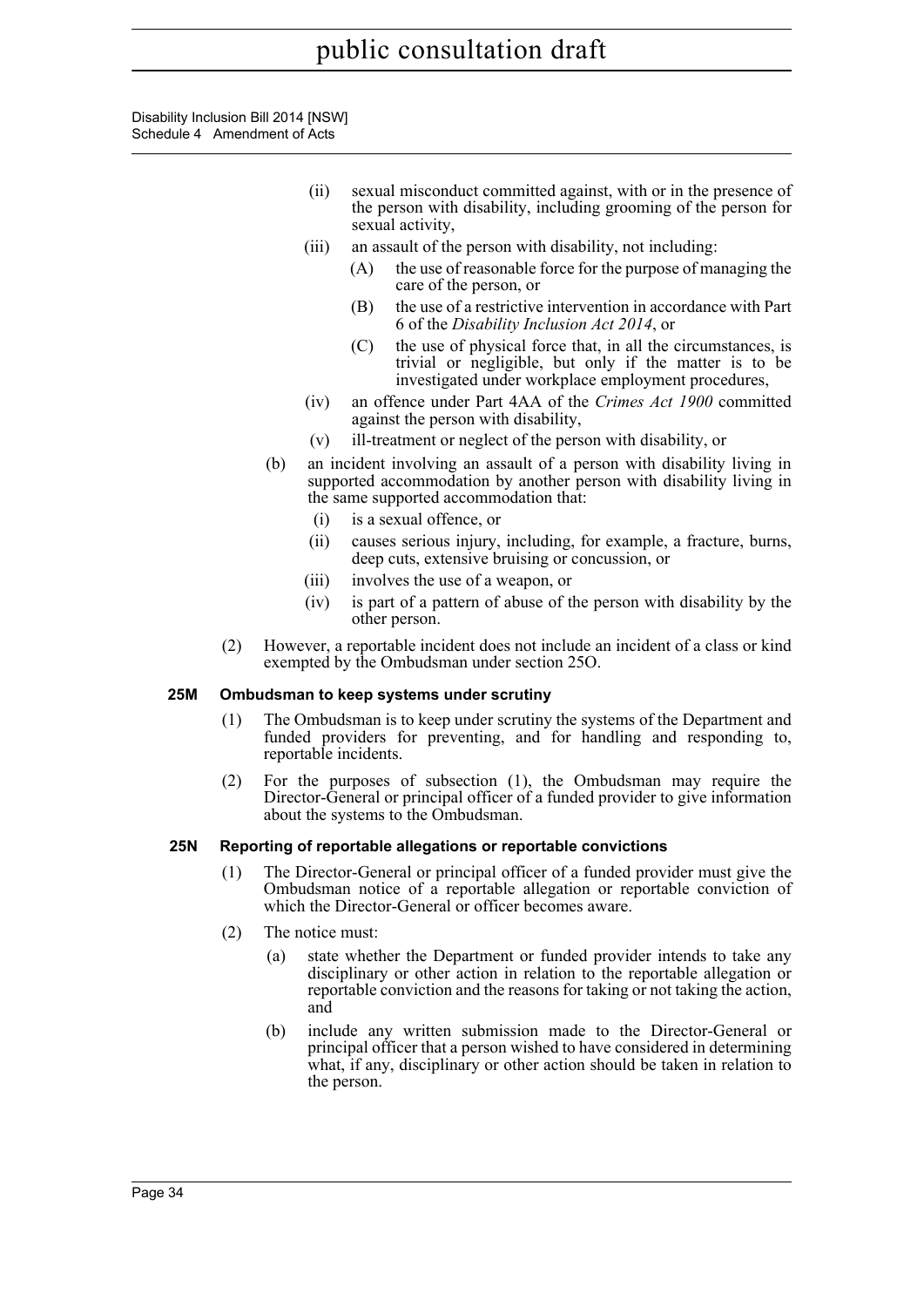- (3) The notice must be given to the Ombudsman:
	- (a) as soon as practicable, but not less than 30 days, after the Director-General or principal officer becomes aware of the reportable allegation or reportable conviction, or
	- (b) by the later day agreed to by the Ombudsman.
- (4) The Director-General or principal officer must make arrangements to require employees of the Department or funded provider to notify the Director-General or principal officer of any reportable allegation or reportable conviction of which the employee becomes aware.

#### **25O Ombudsman may exempt incidents from reporting**

- (1) The Ombudsman may exempt any class or kind of incident from being a reportable incident.
- (2) The Ombudsman must notify the Director-General or principal officer of a funded provider of an exemption under subsection (1).

#### **25P Disclosure of information about reportable incidents**

The Director-General, a principal officer of a funded provider, or an employee of the Department or a funded provider (each a *relevant person*) may disclose to the Ombudsman or an officer of the Ombudsman any information that leads the relevant person to believe a reportable incident has occurred.

#### **25Q Monitoring by Ombudsman of investigations**

- (1) The Ombudsman may monitor the progress of the investigation by the Department or a funded provider of a reportable allegation or reportable conviction if the Ombudsman considers it is in the public interest to do so.
- (2) The Ombudsman or an officer of the Ombudsman may be present as an observer during interviews conducted by or on behalf of the Department or funded provider for the purpose of the investigation and may confer with the persons conducting the investigation about its conduct and progress.
- (3) The Director-General or principal officer of the funded provider must give the Ombudsman the information or documents relating to the investigation required by the Ombudsman.

#### **25R Results of investigation and action taken to be reported to Ombudsman**

- (1) This section applies to an investigation of a reportable allegation or reportable conviction that the Ombudsman monitors under this Part.
- (2) The Director-General or principal officer of the funded provider must, as soon as practicable after being satisfied that the investigation is concluded:
	- (a) send to the Ombudsman a copy of any report, prepared by or given to the Director-General or principal officer, about the progress or results of the investigation and a copy of all statements taken in the course of the investigation and all other documents on which the report is based, and
	- (b) provide the Ombudsman with comments on the report and statements that the Director-General or principal officer considers appropriate, and
	- (c) inform the Ombudsman of the action taken or proposed to be taken in relation to the reportable allegation or reportable conviction the subject of the investigation.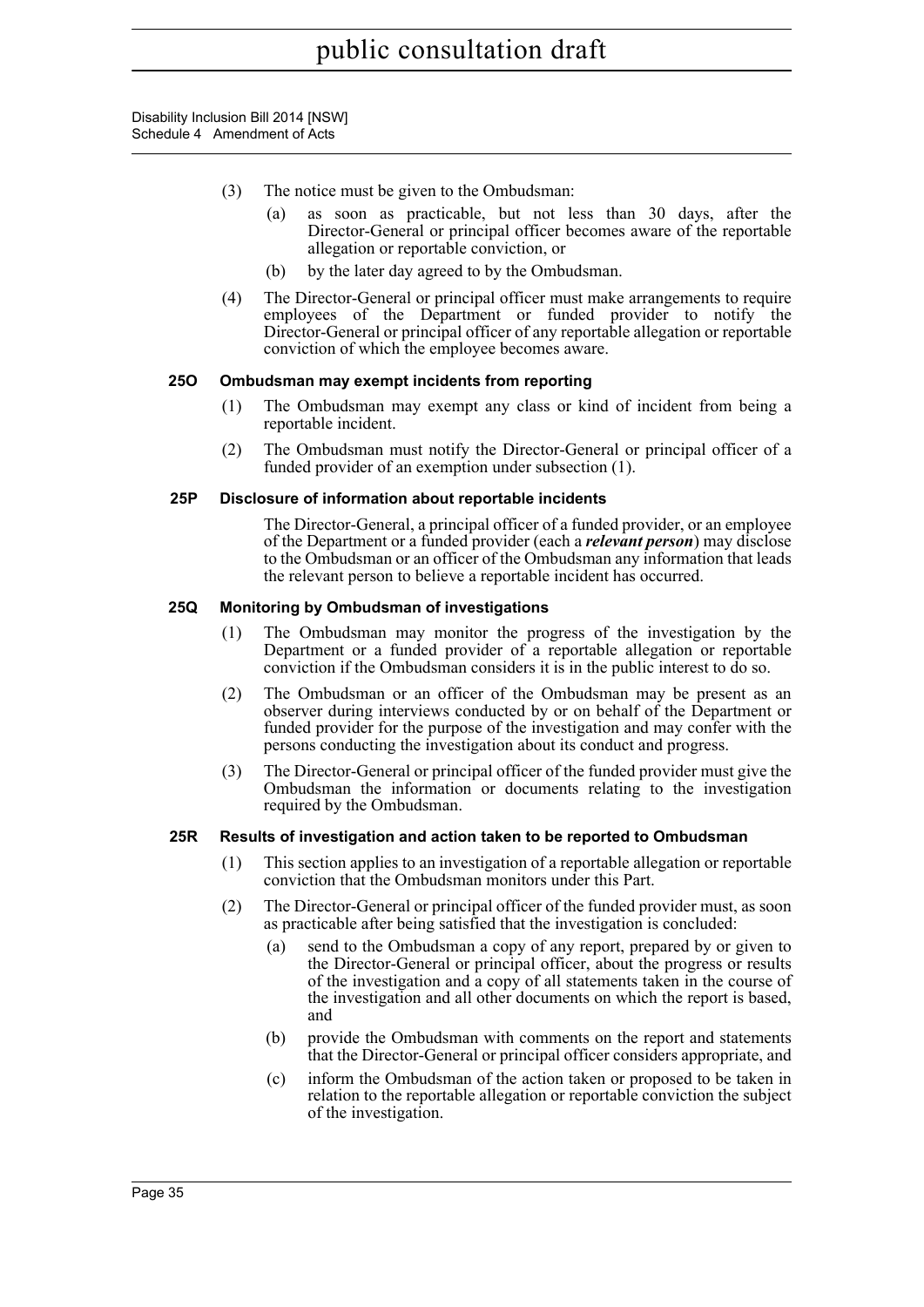- (3) After receiving the material and information referred to in subsection (2), the Ombudsman may require the Director-General, principal officer or any other person involved in the investigation to give the Ombudsman any additional information the Ombudsman considers necessary to determine whether the reportable allegation or reportable conviction was properly investigated and whether appropriate action was taken as a result of the investigation.
- (4) In subsection (3), *appropriate action* includes any penalty for the making of a reportable allegation that is shown to be false and malicious.

#### **25S Investigation by Ombudsman**

- (1) The Ombudsman may conduct an investigation concerning any reportable allegation or reportable conviction notified to the Ombudsman under this Part or of which the Ombudsman becomes aware.
- (2) The Ombudsman may also conduct an investigation concerning any inappropriate handling of or response to the reportable allegation or reportable conviction, whether on the Ombudsman's own initiative or in response to a complaint.
- (3) The Ombudsman may exercise any conciliation or other relevant powers under this Act in connection with an investigation by the Ombudsman.
- (4) The Director-General or principal officer of a funded provider is to defer an investigation into a matter if the Ombudsman notifies the Director-General or principal officer that the Ombudsman intends to investigate the matter under this Act and that the investigation of the matter should be deferred.
- (5) At the conclusion of an investigation by the Ombudsman, or on a decision by the Ombudsman to refer the matter back to the Department or funded provider, the Ombudsman is to provide the Department or provider with any recommendations for action to be taken in relation to the matter, together with any necessary information relating to the recommendations.

#### **25T Protection and other provisions relating to disclosure of information**

- (1) A provision of any Act or law that prohibits or restricts the disclosure of information does not operate to prevent or restrict the disclosure of information (or affect a duty to disclose information) under this Part.
- (2) If a disclosure of information is made under this Part, no liability for defamation or other civil liability is incurred because of the disclosure.
- (3) This Part does not affect an obligation or power to provide information apart from the Part.

#### **24U Extension of reporting and disclosure provisions to all public authorities**

The obligation to report under section 25N, and the authority to disclose information under section 25P, with respect to the Department extends to other public authorities if the reportable incident concerned arises in the course of employment with the public authority.

#### **25V Application of other provisions of this Act**

- (1) The provisions of this Act apply in relation to a matter arising under this Part even though the matter may not involve the conduct of a public authority, subject to any modifications prescribed by the regulations.
- (2) For the purpose of subsection (1), a reference in the provisions to a public authority includes a reference to a funded provider and its employees.